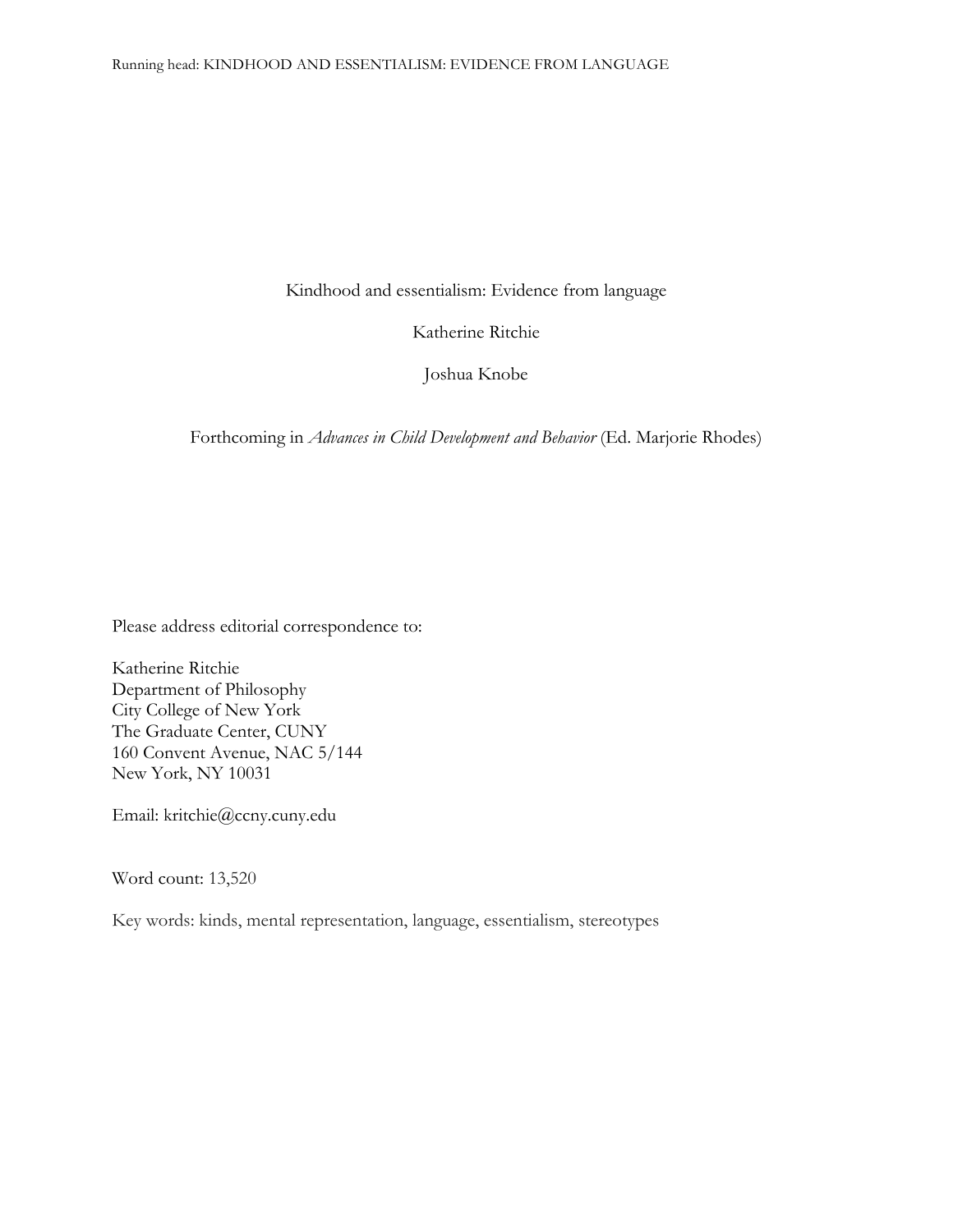#### Abstract:

A large body of existing research suggests that people think very differently about categories that are seen as *kinds* (e.g., women) and categories that are not seen as kinds (e.g., people hanging out in the park right now). Drawing on work in linguistics, we suggest that people represent these two sorts of categories using fundamentally different representational formats. Categories that are not seen as kinds are simply represented as collections of individuals. By contrast, when it comes to kinds, people have two distinct representations: a representation of a collection of individual people and a representation of the kind itself. The distinction between these two representational formats helps to shed light on otherwise puzzling findings about stereotyping and essentialism. Stereotyping appears to involve a representation of a collection of people, while essentialism involves a representation of a kind itself.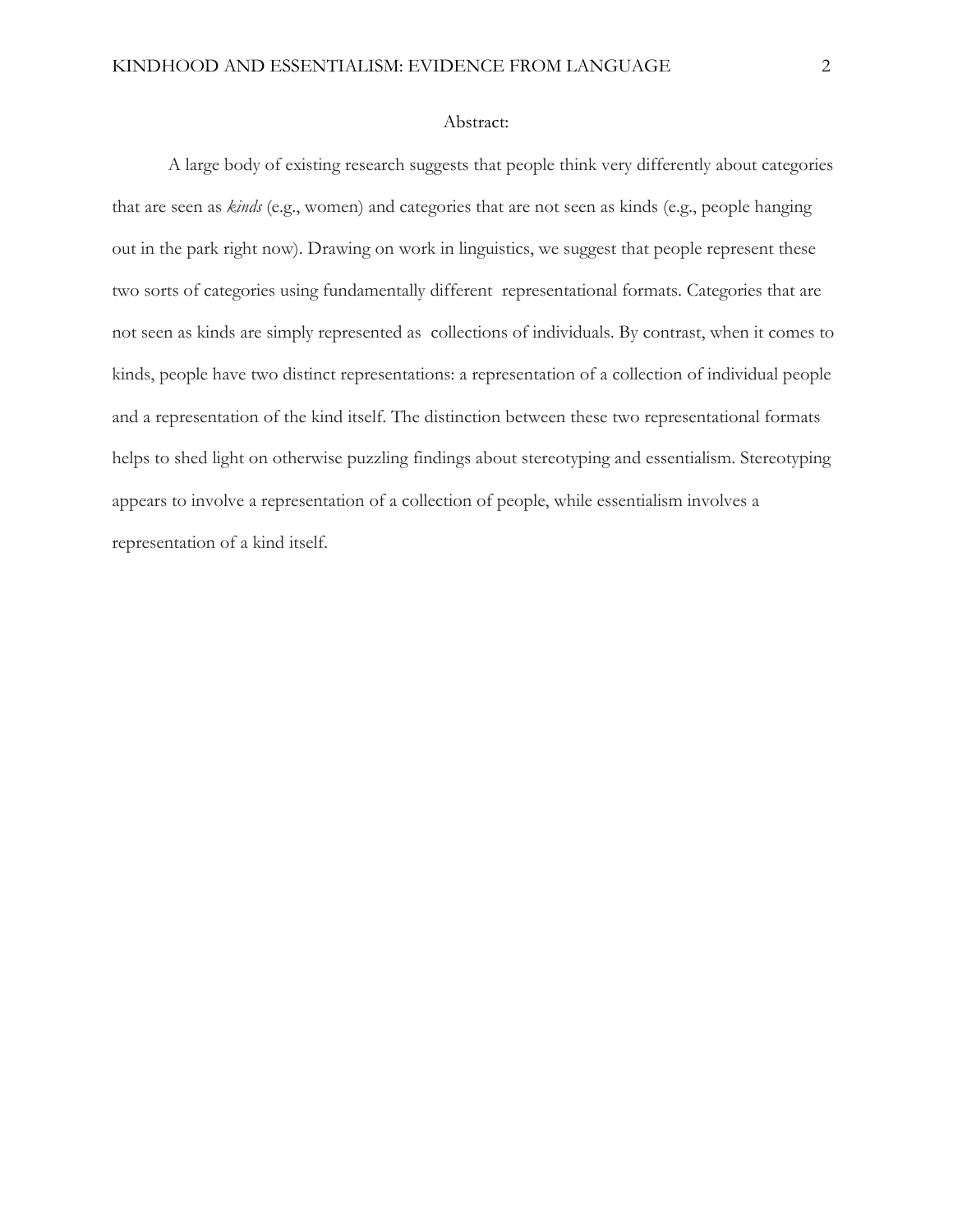### Kindhood and essentialism: Evidence from language

It is an obvious and conspicuous fact about human cognition that we can represent people as falling into categories. We can represent a person as falling into the category of women, or the category of Irish people, or the category of conservatives. We can also come up with new categories on the spot that help us to achieve various purposes. Thus, we can represent a person as falling into the category of people hanging out in the park right now or the category of people who have seen the movie *Trainspotting*.

Yet, though we can represent people as falling into any of these categories, an enormous body of research indicates that there are deep and important differences between categories like the category of women and categories like the category of people hanging out in the park right now (Markman 1989; Gelman, 2003; Shipley, 1993; Prasada, Hennefield, & Otap, 2012, Gelman & Waxman, 2007). In fact, as we will emphasize below, these categories differ from each other in two important respects. The first is that the category of women is represented as constituting a *kind*; the second is that the category of women is represented as having an *essence*.

Our aim here is to explore the nature of the representations people use for thinking about these different sorts of categories. On the hypothesis we will be defending, different sorts of categories truly are represented in different ways. In other words, it is not just that people hold certain beliefs about the category of women that they do not hold about the category of people in the park right now. Rather, there is a difference in the actual format of the representations used to think about these categories.

To make progress on these questions, we will be drawing on evidence from a somewhat unexpected source. In ordinary language, people refer to social categories by using linguistic expressions like "women" or "Irish people" or "people hanging out in the park right now." Linguists have made some very surprising discoveries about plural noun phrases, which give us a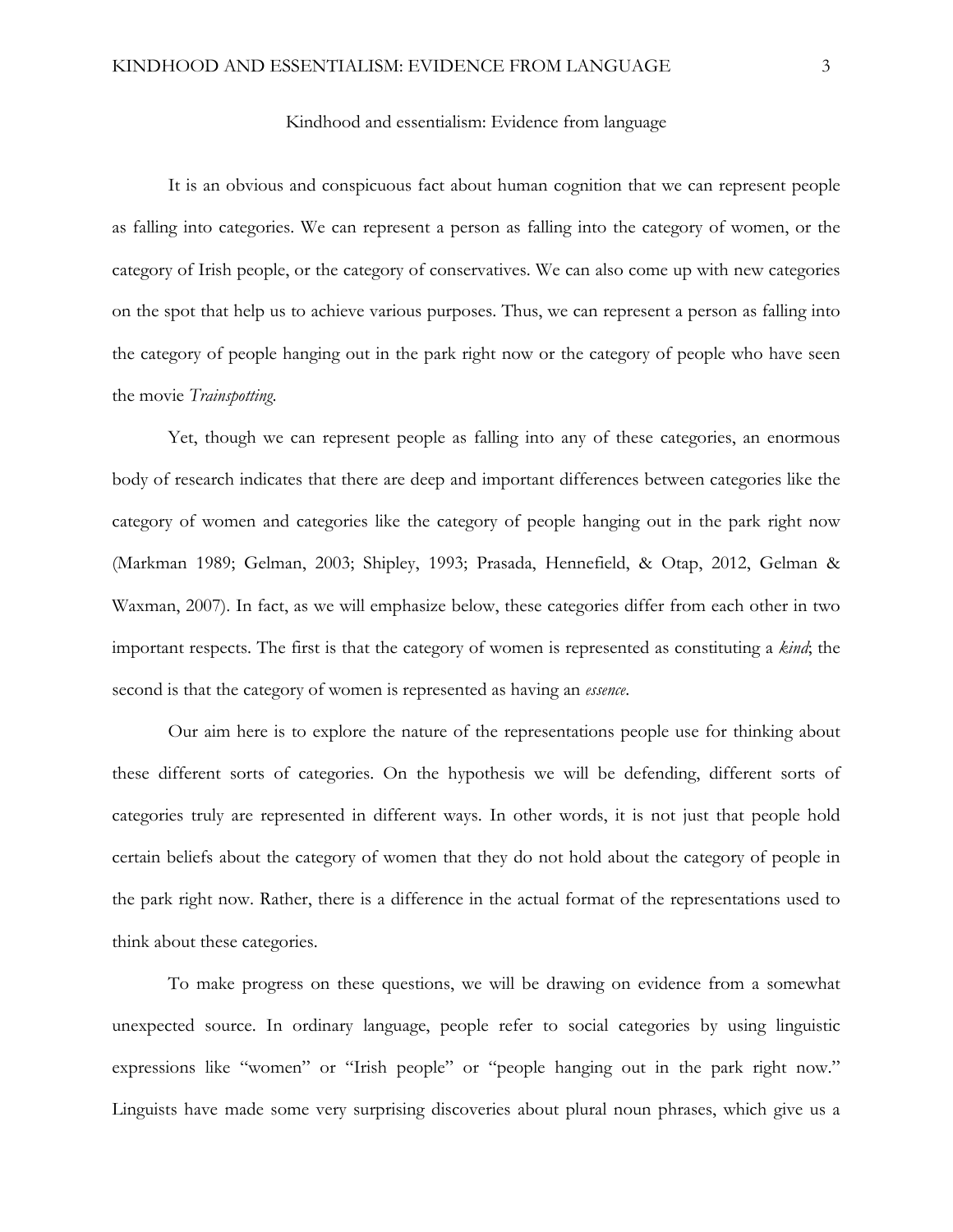much deeper understanding of what expressions like these actually mean. We will be arguing that these discoveries offer us real insight into the nature of people's representations of social categories.

To foreshadow: Work in linguistics reveals that expressions like "Irish people" and "women" can be used in two very different ways. We will propose that this linguistic fact offers us a window into a fact about human cognition. In particular, the suggestion will be that people's cognition includes two quite different representations of categories. The distinction between these two representations, we will argue, then allows for a deeper understanding of the way people ordinarily think about kinds and essences.

### **I. Kinds and Essences**

Although people can divide up human beings into categories in many different ways, they do not seem to treat all such categories equally. Instead, people seem to regard certain categories as getting at something deep or fundamental (e.g., the category of women) while regarding other categories as just superficial collections that do not get at something fundamental (e.g., the category of people hanging out in the park right now). A great deal of research has gone into understanding the differences between various sorts of categories.

Within recent work, a number of researchers have suggested that it may be helpful to adopt a more fine-grained approach (Haslam, Rothschild & Ernst, 2000; Yzerbyt et. al, 2001; Bastian & Haslam, 2006; Newman & Knobe, 2019; Noyes & Dunham, 2019; Rhodes & Gelman, 2009). On this approach, there is not just a single difference between the different categories. Rather, we need to distinguish several different dimensions on which categories can differ. A single category can then be high on one of these dimensions, but low on another. Research within this approach has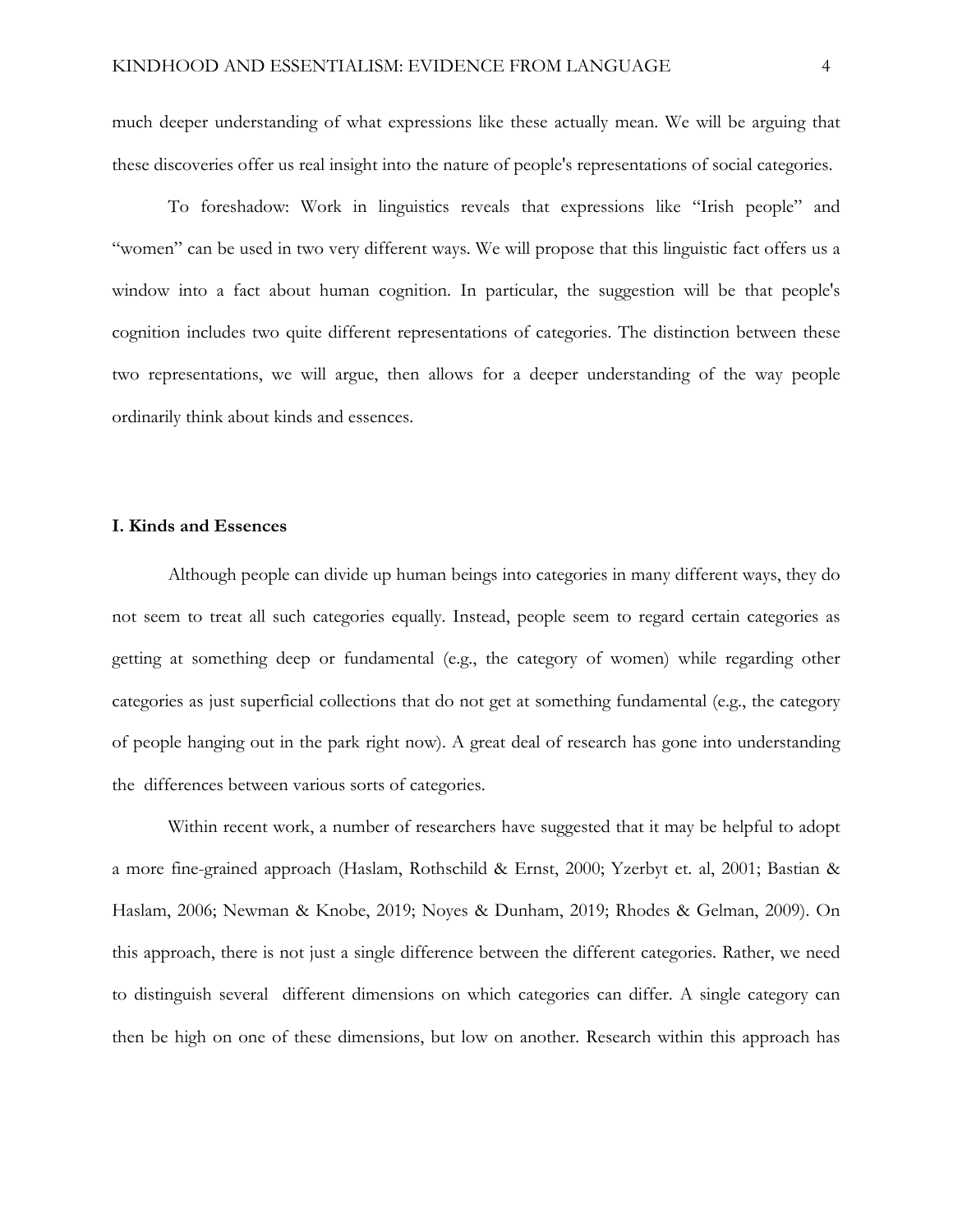identified a number of such dimensions (Haslam, et al., 2000; Yzerbyt et. al. 2001; Newman & Knobe, 2019; Noyes & Dunham, 2019; Rhodes & Gelman, 2009).

For the purposes of this paper, we will be focusing especially on two dimensions along which categories can differ: the degree to which they are seen as constituting a *kind* and the degree to which they are seen as having an *essence*.

### **A. What are Kinds?**

A large quantity of research in cognitive science and linguistics has explored the ways in which people categorize non-human objects. This research indicates that although people can divide objects into categories in many different ways, only some of these categories are seen as constituting genuine *kinds* (Markman, 1989; Gelman, 2003; Prasada, Hennefield, & Otap, 2012). For example, the category of raccoons is seen as constituting a kind, and so is the category of oak trees. By contrast, the category consisting of white animals (swans, goats, great white sharks, etc.) is not seen as constituting a kind. Similarly, the category of staplers constitutes a kind, and so does the category of paper clips, but the category of all the things on your desk right now (paper clips, computer, halfeaten muffin, etc.) does not constitute a kind.

An important question arises as to what features people impute to categories they represent as kinds. Within existing research, it has been suggested that kinds are represented as *cohesive*, as having *inductive potential*, as being *informative*, as having relatively *stable* membership, and as figuring in certain forms of *explanation* (Carlson, 1977; Markman, 1989; Rothbart & Taylor, 1992; Gelman, 2003; Prasada & Dillingham, 2006; Prasada & Dillingham, 2009; Prasada, Hennefield, & Otap, 2012; Noyes & Dunham, 2019). For instance llamas are represented as a cohesive category with members that have many things in common, so finding out that some llama has a thick fur coat makes one apt to infer that other llamas do as well. Similarly, in learning that something is a llama one thereby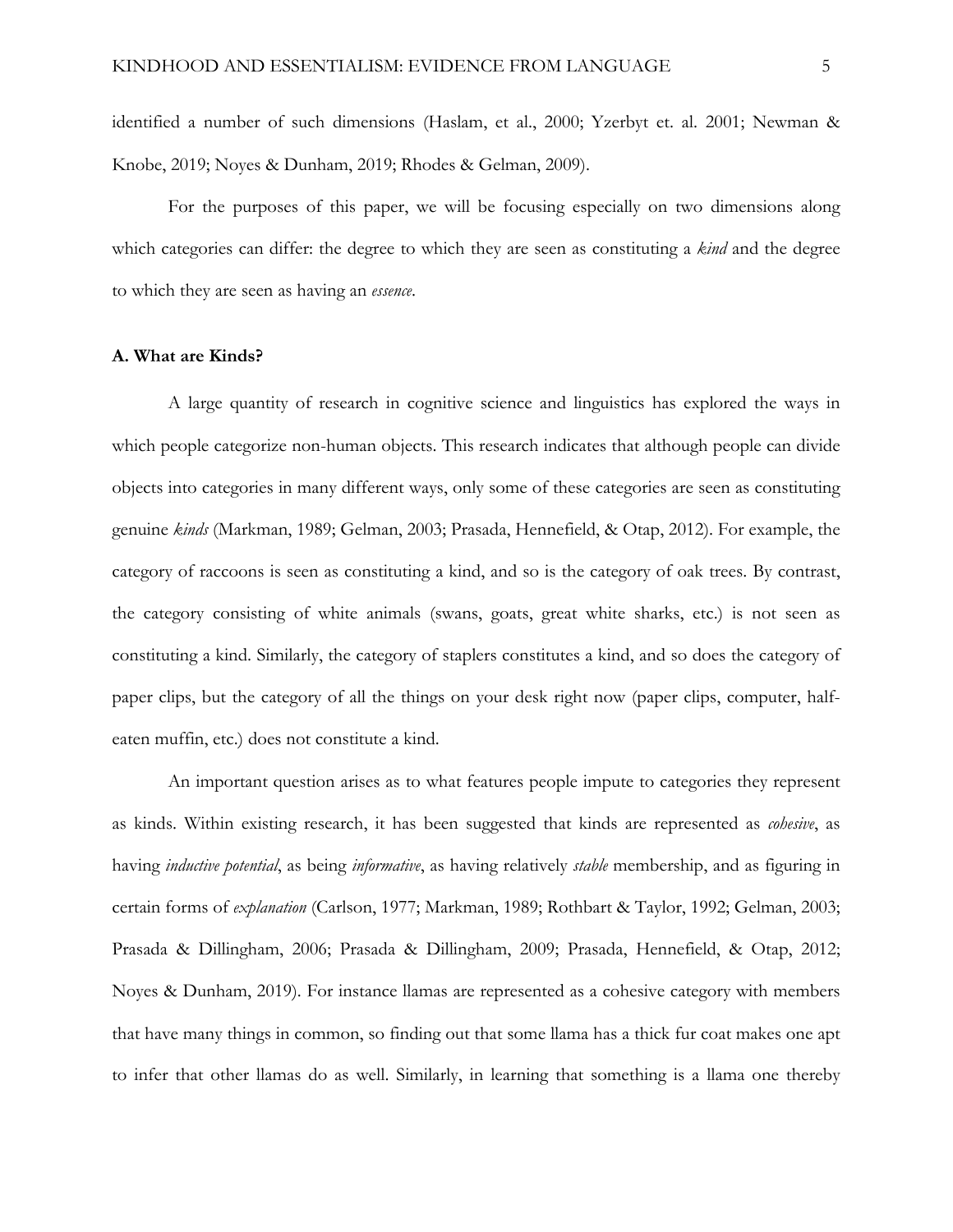seems to learn lots of other information about it. Something's being a llama is a stable property. An animal that is a llama is a llama for life. Finally, answering that something behaves in a particular way *because* it is a llama is a reasonable (albeit not very informative!) explanation (Prasada & Dillingham, 2006, 2009; Prasada 2017; Haward, et. al., 2018). By contrast, the category of things that are on your desk right now is not represented as at all cohesive, and if we learn that a specific object is on your desk right now, this will explain almost none of its properties. For this reason, the category of llamas is seen as constituting a kind, while the category of things on your desk right now is not.

The same distinction can then be applied to the ways people represent categories of human beings (henceforth 'human categories'). Consider again the contrast between the category of women and the category of people who are in the park right now. People tend to regard the former as cohesive, inductively potent, informative, stable, and explanatory, while they would presumably regard the latter as having none of these features. Hence, the former will be seen as constituting a kind, and the latter will not. We note that not all kind membership is seen as stable to the same degree (e.g., a person is not born a psychologist and after becoming a psychologist she can change careers), so kind membership is not necessarily immutable. Nevertheless, it is natural to take someone's membership in a kind to be relatively persistent.

Importantly, existing research consistently finds that being perceived as constituting a kind is not just the same as being perceived as having a biological basis. A number of different studies have explored the relationship between these two types of judgment by looking at the way in which people's answers to different questions covary across different categories (Haslam, et al., 2000; Noyes & Dunham, 2019). In these studies, participants are asked to rate a variety of different categories on questions that tap into the notion of having a biological basis, such as the degree to which membership in each category is natural and the degree to which it is immutable. They are also asked to rate each category on a number of different questions that tap into kindhood, such as the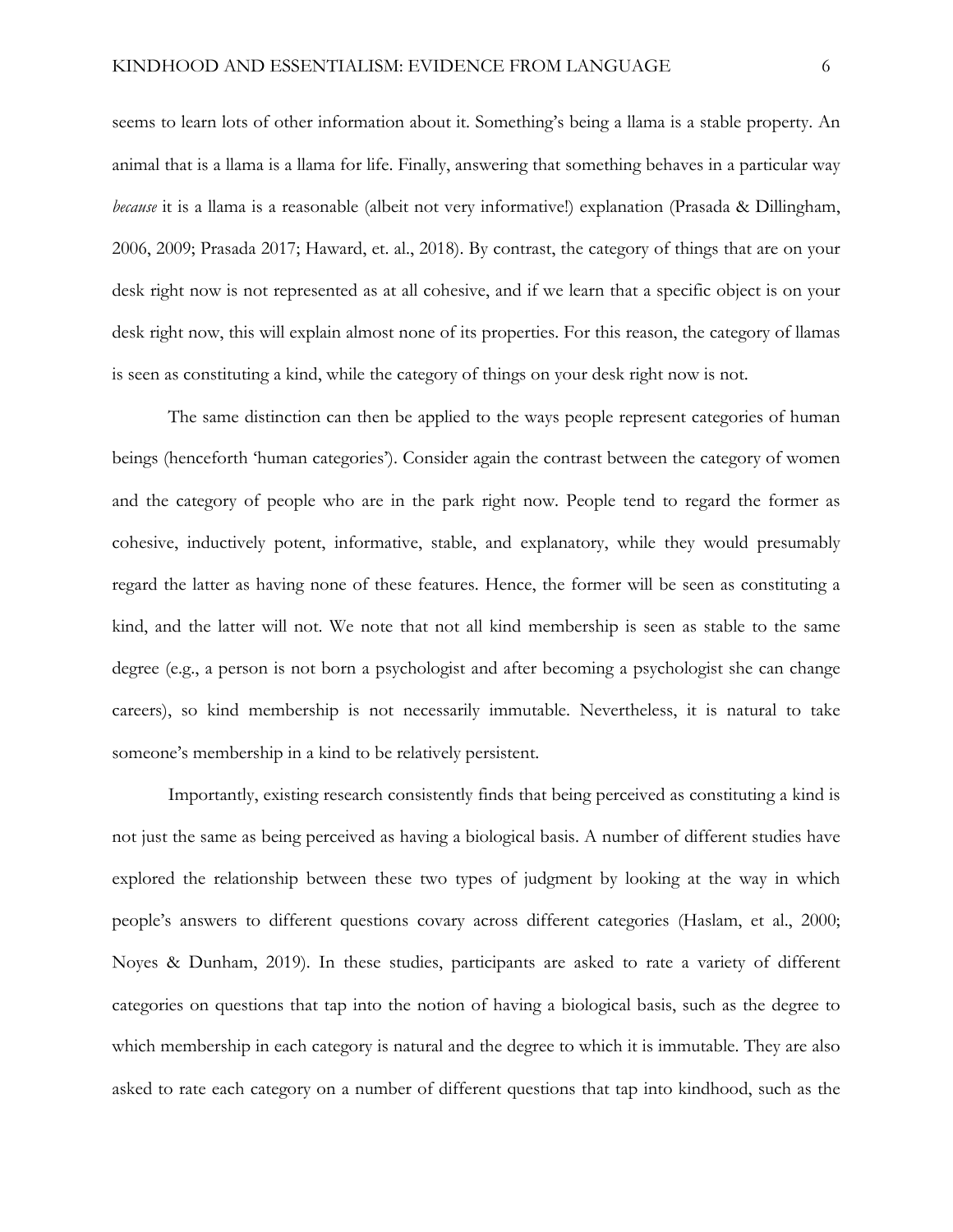degree to which members of the category are similar to each other and the degree to which learning that someone was a member of the category would be informative. Factor analysis consistently reveals that these two types of questions load on two distinct factors (Haslam, et al., 2000; Noyes & Dunham, 2019). In other words, people seem to have intuitions about the degree to which a category constitutes a kind (as measured by questions about similarity, informativeness, etc.) that are distinct from their intuitions about the degree to which the category has a biological basis.

As we understand the notion, then, people can divide human beings up into kinds in a number of different ways, including genders (men, women), nationalities (Albanians, Koreans), racial groups (Black people, Latinx), and professions (mathematicians, plumbers). Though some of these categories are seen as natural or biological and others are not, they are all seen as constituting kinds. By contrast, the category of all the people eating Cheerios for breakfast right now does not constitute a kind. Similarly, the intersection of a number of different categories that each constitutes a kind will not usually itself be seen as constituting a kind. Thus, people might think that the categories of gay people, Albanians, and mathematicians each constitute kinds, but the category of gay Albanian mathematicians might not itself be seen as constituting a kind.

In some cases, there may be controversy about whether a particular human category constitutes a kind, and these controversies sometimes play a central role in issues surrounding prejudice and intergroup conflict. For example, some people think that the category of Indian people constitutes a kind, while others think that Indian Hindus and Indian Muslims are so radically different from each other that they do not together constitute a single kind. Similarly, developmental data suggest that whether racial categories are seen as kinds might vary by age and by participant racialization (Kinzler & Duatel, 2012; Roberts & Gelman, 2016). For example, white Englishspeaking 5-6-year-olds judged that a white English-speaking child was more likely to grow up to be a Black English-speaker, than a white French-speaker. In contrast African American 5-6-year-olds, like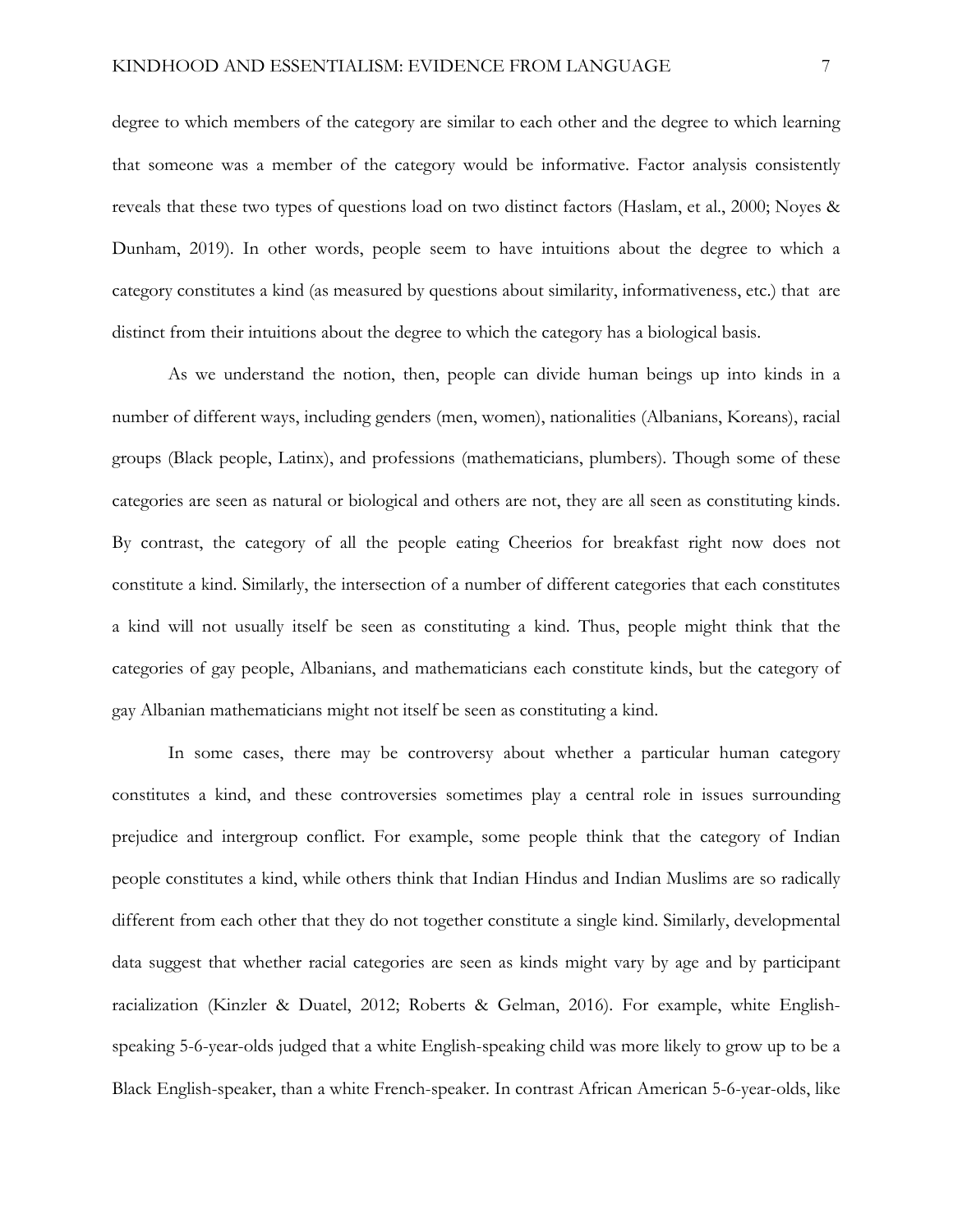older white children and adults, judged that the child was more likely to grow up to be white, even though that involved speaking a different language (Kinzler & Duatel, 2012). These differences in stability judgments could reveal that whether race is represented as a kind can vary based on age and socialization.

Finally, existing research has documented a connection between the use of nouns and being perceived as a kind. Note first that English has a noun "raccoon" and a noun "plumber", but it has no noun that means "white animal" or "gay Albanian mathematician." Existing research suggests that categories picked out by nouns are indeed more likely to be seen as constituting kinds and to serve as an inductive base (Gelman & Markman, 1986; Gelman & Markman, 1987; Markman, 1989; Gelman & Coley, 1990; Waxman & Markow, 1995; Waxman, 2010; Prasada, Hennefield, & Otap, 2012). Thus, when a given category is picked out by a noun (vs. a longer phrase), people are more likely to describe it as a "kind" of some superordinate category (Prasada, Hennefield, & Otap, 2012). Developmental studies show that children are more inclined to see two objects as similar when they are described with the same noun than when they are described with the same adjective (Gelman & Coley, 1990; Gelman & Heyman, 1999). Studies with adults show that preferences and traits described with nouns were seen as more persistent and stable than those described with adjectives (Walton & Banaji, 2004; Reynaert & Gelman, 2007). Finally, in philosophy, it has recently been argued that this psychological research reveals important features that should be captured by a theory of meaning (Neufeld, 2019; Ritchie, ms). In short, existing research points to an important connection between nouns and thinking of a category as constituting a kind.

# **B. What are Essences?**

Consider the kind *tigers*. People associate this kind with certain relatively superficial observable features (striped, four-legged, ferocious, etc.). Yet studies consistently find that people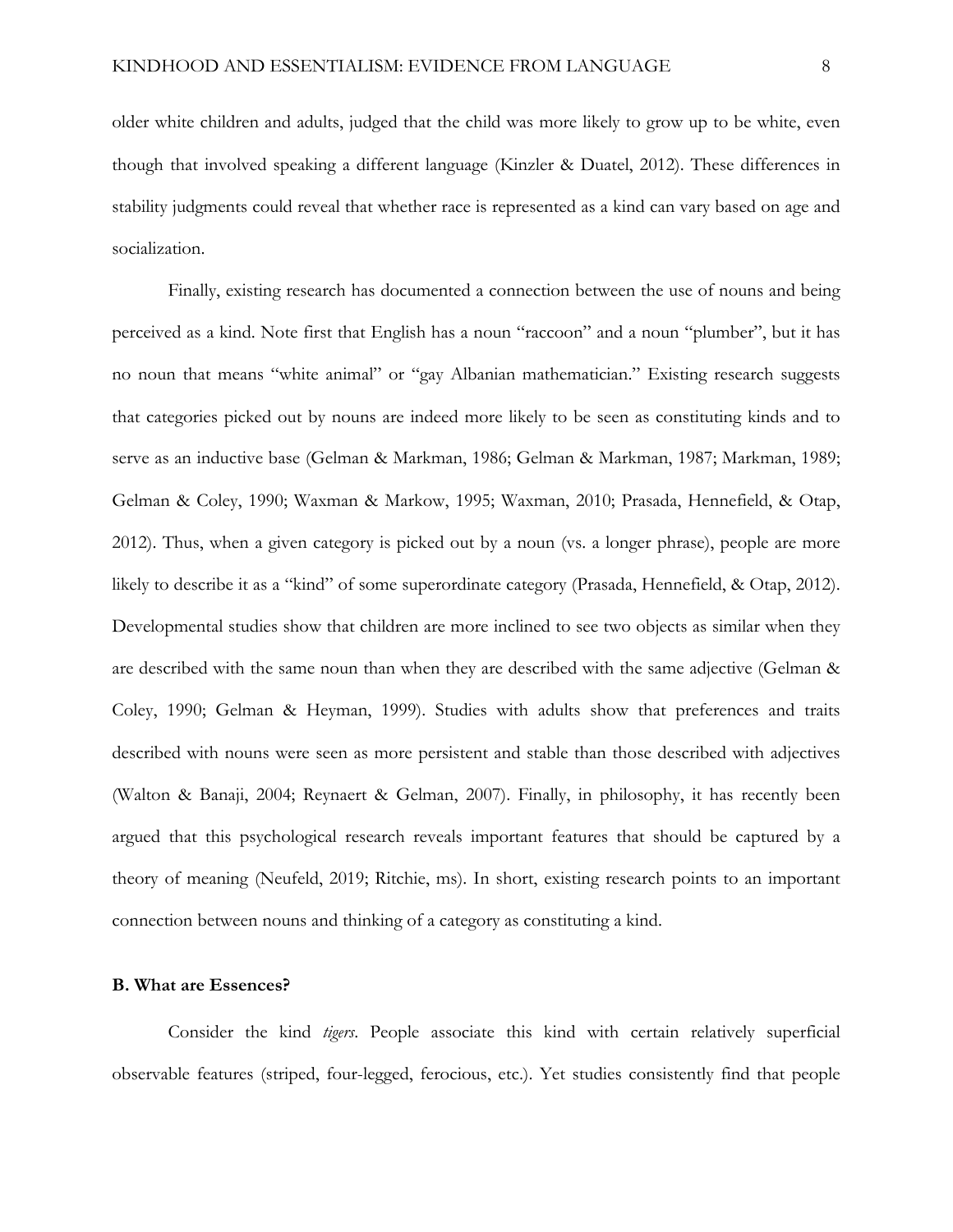think that being a member of this kind is not just a matter of having these observable features. Instead, they think that being a member of the kind is a matter of having some deeper, internal, unobservable property (Gelman, 2003; Keil, 1992; Bloom 2004). This deeper property is usually known as an *essence*.

Existing research has uncovered a variety of important facts about how people ordinarily understand essences. Essences are normally seen as *hidden* (Medin & Ortony, 1989). In fact, even when people are completely sure that a category has an essence, they usually think that they have no idea at all what that essence actually is. Essences are usually seen as *internal* (Gelman & Wellman, 1991; Gelman, 2003; Newman & Keil, 2008; Cimpian, 2015). Thus the essence of a tiger is something internal to the tiger; it is not something about, e.g., the tiger's role in a larger natural or social structure. Finally, essences are normally seen as in some way *determining category membership* (Keil, 1992; Gelman, 2003). In some important sense, tiger essence, rather than superficial features, is what makes some things be tigers and other things not be tigers.

One important lesson from existing research is that some categories are seen as having essences while others are seen as not having essences (Markman, 1989; Gelman, 2003; Rhodes & Gelman, 2009). For a clear example of the latter sort of category, consider the category of office supplies. People think that certain objects count as office supplies and that others don't. However, people presumably do not think that there is some deeper, unobservable, internal property that ultimately makes something an office supply. Rather, they think that being an office supply is just a matter of having a certain kind of role in offices. In short, this is a category that people do not essentialize.

Research indicates that the distinction between essentialized categories and non-essentialized categories can teach us a lot about how people understand human categories (Allport, 1954; Rothbart & Taylor, 1992; Haslam, et. al., 2000; Gil-White, 2001; Haslam & Levy, 2006; Mahalingam,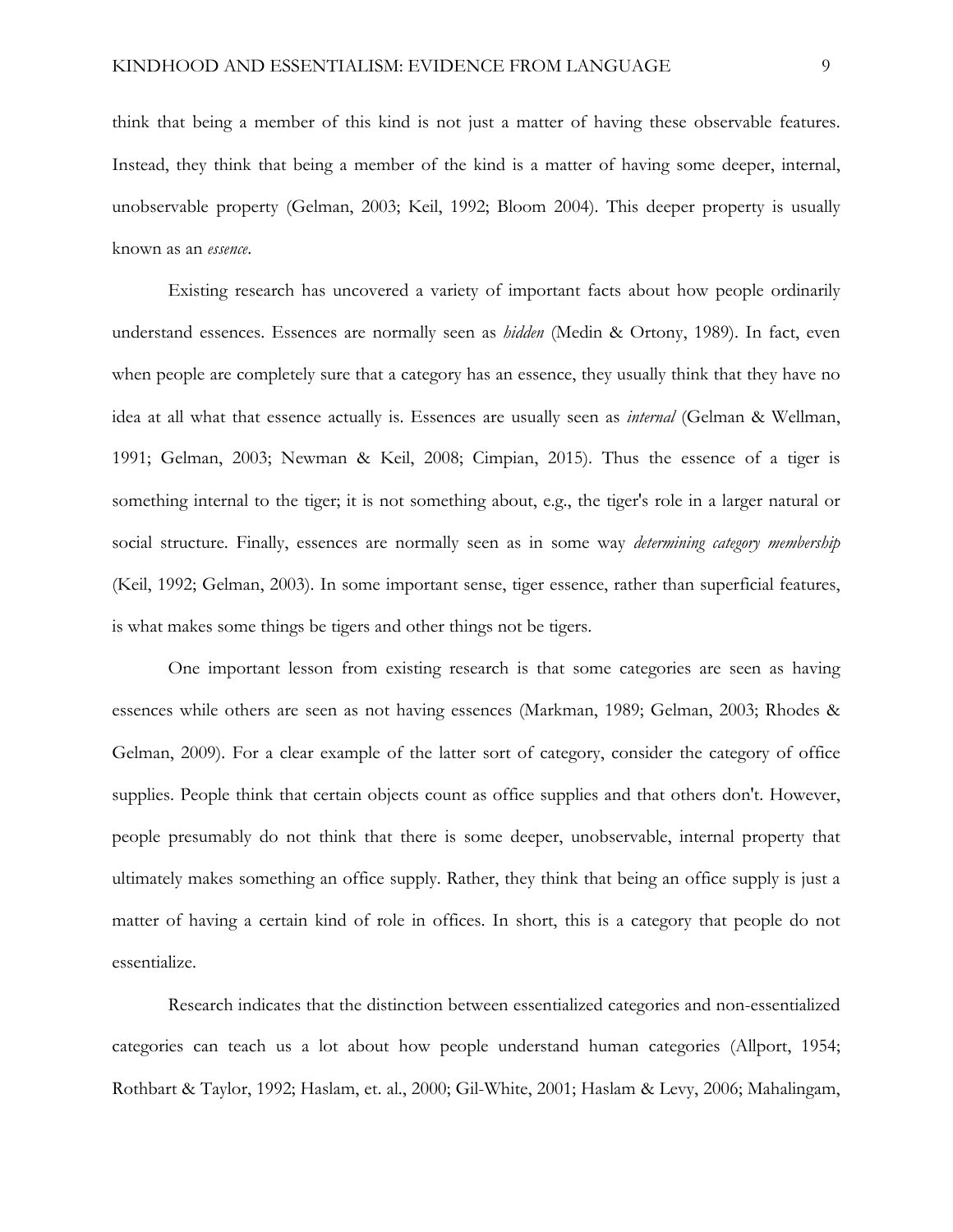2007; Williams & Eberhardt, 2008; Dar-Nimrod & Heine, 2011; Haslam & Loughnan, 2014). Consider the contrast between the category of women and the category of waiters. Many people seem to think that there is a deeper essence associated with the category of women (Martin & Parker, 1995; Prentice & Miller, 2006; Brescoll & Uhlmann, 2008; Morton, et. al., 2009; Brescoll, et. al., 2013). That is, they think that women can ordinarily be picked out using certain superficial features but that there is some deeper, unobservable biological property internal to women that is what really makes a person a woman. By contrast, people do not tend to think that there is a deeper essence to being a waiter. Being a waiter is simply a matter of holding a particular job, which is a superficial feature. Anyone who has that feature is a full-fledged member of the category, and category membership does not depend in any way on the possession of any deeper, unobservable internal property.

Now, clearly, one way in which a category can be seen as having an essence is by being seen as having a biological basis. If people think that membership in a category is fundamentally a matter of having a certain sort of DNA (or some other similar biological property), then by that very fact, they think that there is a deeper causal factor that is hidden, internal, and determines category membership. A question arises, however, as to whether it is possible for a human category to be seen as having an essence without being seen as having a biological basis. Though different researchers might disagree when it comes to this question, we will suggest that it is indeed possible.

For example, consider the category of Christians. Presumably, people do not think that this category has a biological basis. Yet, all the same, people's attitude toward it does show many of the hallmarks of essentialism. People may think that the category is associated with certain superficial features (going to church, saying grace) but that ultimately, what it really means to be a Christian is a matter of something deeper and less easily observable (embodying the true values of Christianity). In what follows, we will assume that this type of attitude is also an instance of essentialism (see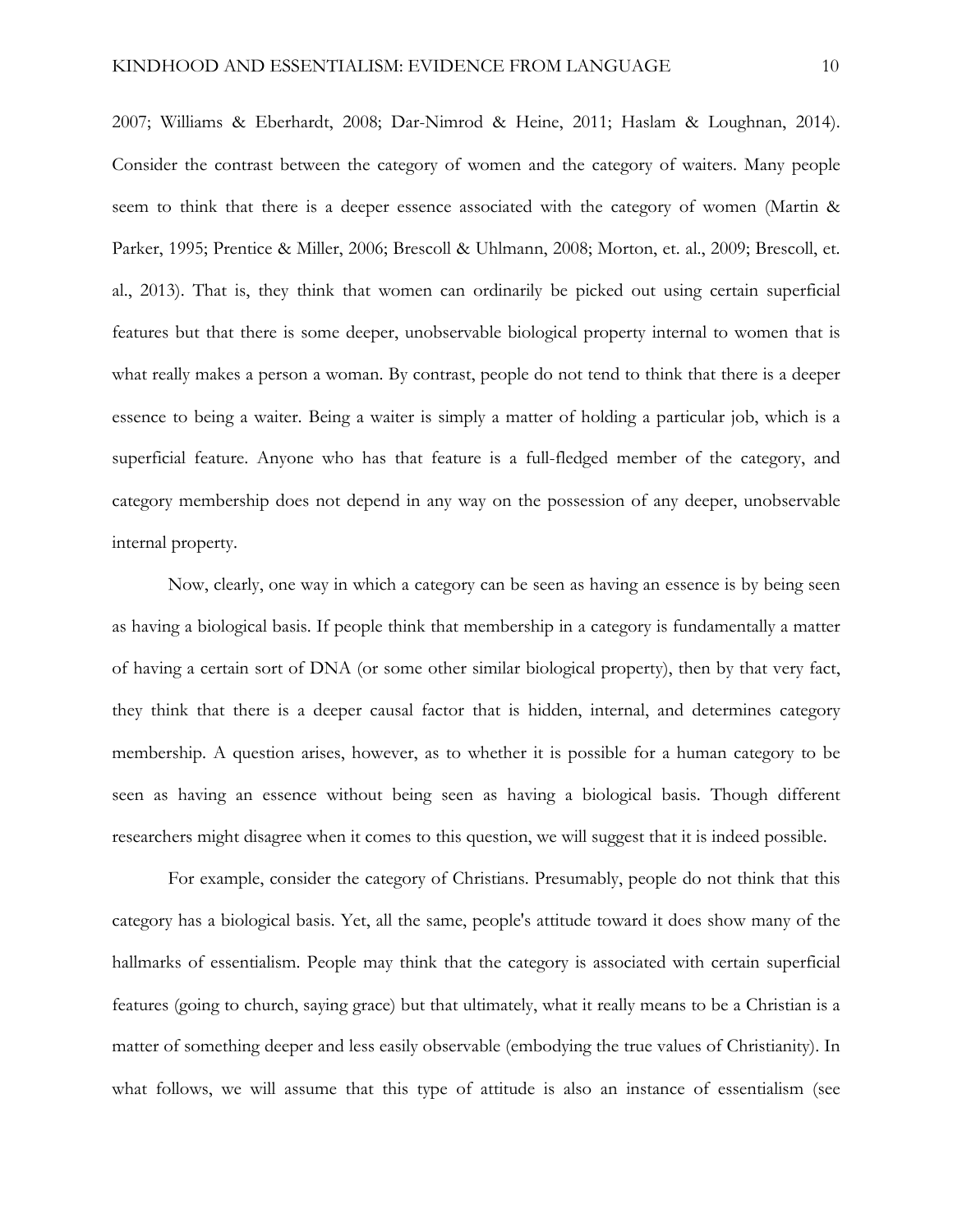Newman & Knobe, 2019). However, this assumption plays only a small role in our argument. If it turns out that we are mistaken about this point and essentialism always involves positing a biological or other natural basis, most of what we say in what follows will still go through.

Finally, we should note that essentialism has been implicated not only in people's judgments about categories but also in people's judgments about *individuals* (e.g., Christy, Schlegel & Cimpian, 2019; De Freitas, Tobia, Newman & Knobe, 2017). Thus, just as people think that there is an essence of certain categories (an essence of raccoons, an essence of women), people tend to think that there is an essence of certain individual entities (an essence of the Mona Lisa, an essence of Martin Luther King, Jr.). Judgments about essences of individual entities are in many ways similar to judgments about essences of categories. The essence of Martin Luther King, Jr. is seen as something that is internal, hidden and, in a specific sense, *identity determining*. That is, if MLK got into a car accident and the hidden internal properties that people see as constituting his essence were lost, something might be left over after the accident, but whatever was left over would not be regarded as genuinely MLK himself.

Ideally a theory of essentialism should explain both essentialism about categories and essentialism about individuals. We return to this point below.

### **C. What's the Relationship between Kinds and Essences?**

In sum, there is an important distinction between seeing a category as constituting a kind and believing that the category has a deeper essence. Categories that are seen as constituting kinds are taken to have the cohesiveness or regularity required for inferring and explaining. In some cases, people may think that a kind has a deeper essence, but in other cases, they see a category as constituting a kind without believing in any corresponding essence. Take the category of people from a particular nation or the category of people who have a particular profession. Such a category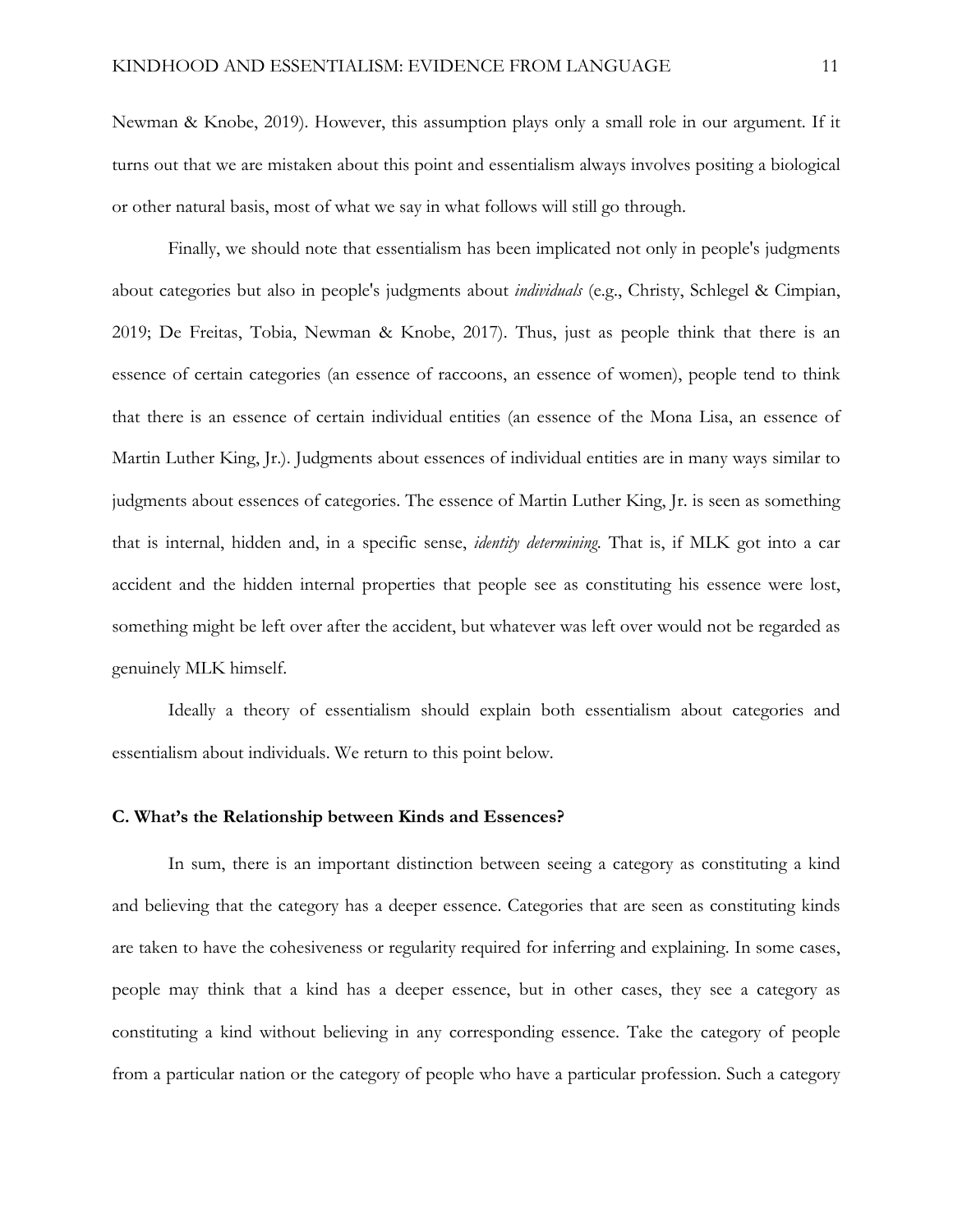might be thought to display a great deal of regularity and cohesiveness, but this regularity and cohesiveness might not be thought to arise because of a deeper hidden causal factor within all of the people in these categories. Instead, it might simply be a matter of certain relatively superficial external factors (the culture of the nation, the requirements of the job).

Yet, despite these important respects in which the two notions can come apart, it also seems that there is a deeply important connection between them. Any adequate account must therefore be able to not only help us understand the differences between these two notions but also their interconnections.

As one way into this problem, consider the use of generics. Generics are sentences that express generalizations about an entire category. People can use such sentences to express generalizations about categories of artifacts ("Lamborghinis are expensive") or categories of animals ("Boa constrictors are dangerous"). Importantly, people can also use generics to express generalizations about human categories. A question now arises as to whether generics about human categories have any relation to kindhood or to essentialism.

At least at first, it might seem that the use of generics is tightly connected with perceptions of kindhood but has nothing to do with essentialism. For example, consider the generic sentences:

- (1) Psychologists know more about statistics than they do about calculus.
- (2) Brazilians speak Portuguese.

Neither sentence seems to involve any sort of essentialism. For example, 1 does not in any way suggest that there is some deeper hidden thing within all psychologists that draws them toward statistics rather than calculus. The obvious interpretation of 1 is the non-essentialist one on which the speaker is simply saying that people who have this particular job end up learning more about some mathematical techniques than others.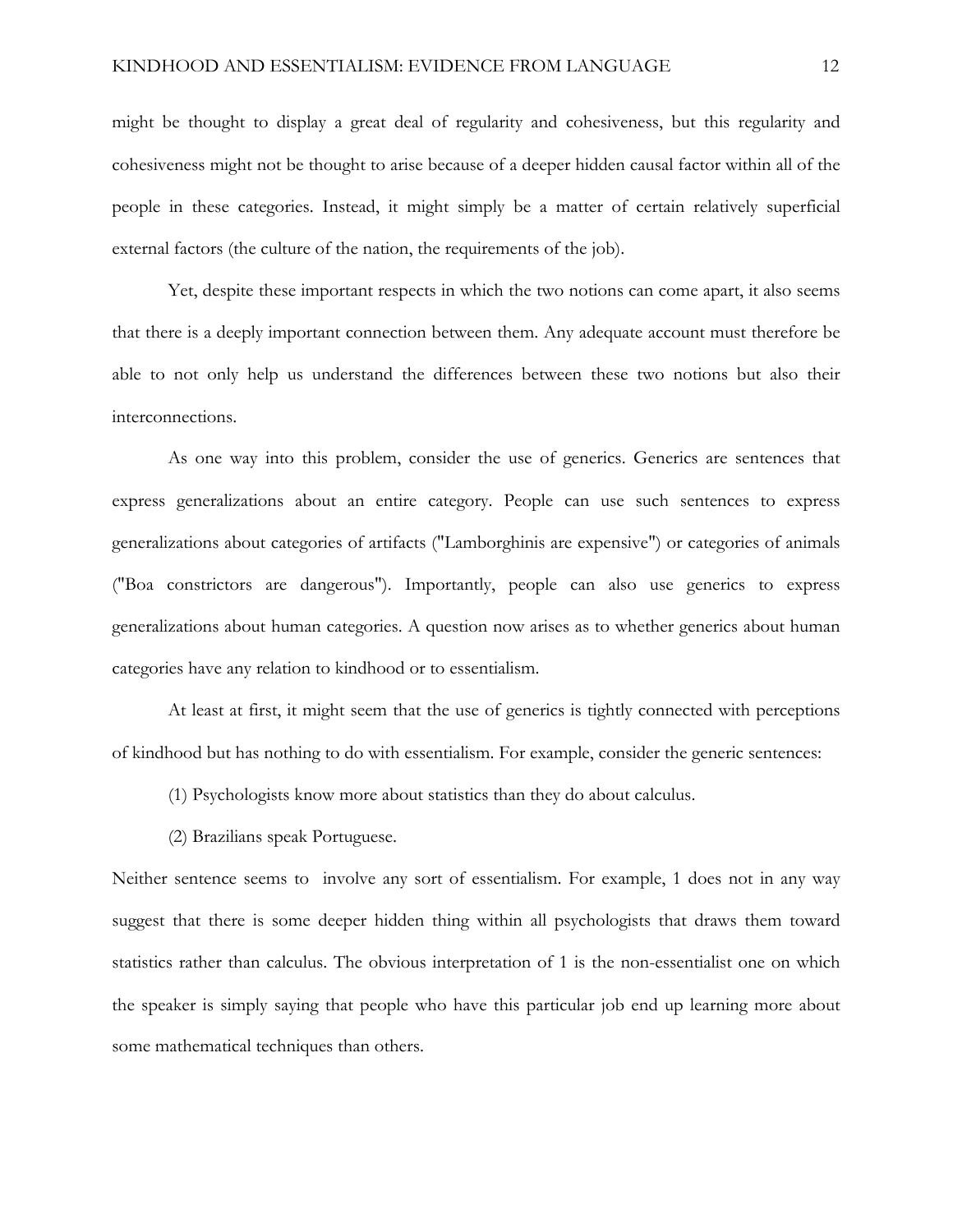A number of researchers have, however, taken generic sentences to suggest the existence of a kind (Carlson, 1977; Chierchia, 1998; Asher & Pelletier, 2013; Cohen 1999; Liebesman, 2011; Teichman, 2016; for exceptions and an alternative view see Nickel, 2016; Nickel, 2017). For example, suppose that a speaker begins a generic sentence with the words:

(3) Tall female Ecuadorian mathematicians...

Regardless of what comes next, it would be natural to infer that this speaker holds the somewhat peculiar belief that tall female Ecuadorian mathematicians constitute a kind. In other words, it would not normally be felicitous to use this sentence if the speaker believed that tall female Ecuadorian mathematicians did not constitute a kind but did happen to have some particular property in common.

One might expect, therefore, that empirical research would show that hearing generic sentences about a category would lead people to see that category as constituting a kind but would have no effect on essentialism. But that is not, in fact, the case. Strikingly, some research has found that hearing generic sentences about a category actually led to increased essentialism about that category (as measured by, e.g., their responses to questions involving causal explanation) (Cimpian & Markman, 2011; Rhodes, Leslie & Tworek, 2012). Yet, other recent research has suggested that not all generics increase essentialism (Noyes & Keil, 2019; Hoicka, Saul, Prouten, Whitehead & Sterken, ms).

To explain these phenomena, we will be developing an account on which there is a close connection between kindhood and essentialism. On this account, it is possible to see a category as constituting a kind while not seeing it as having an essence, but all the same, there is an important sense in which seeing a category as constituting a kind makes people more inclined to essentialize it.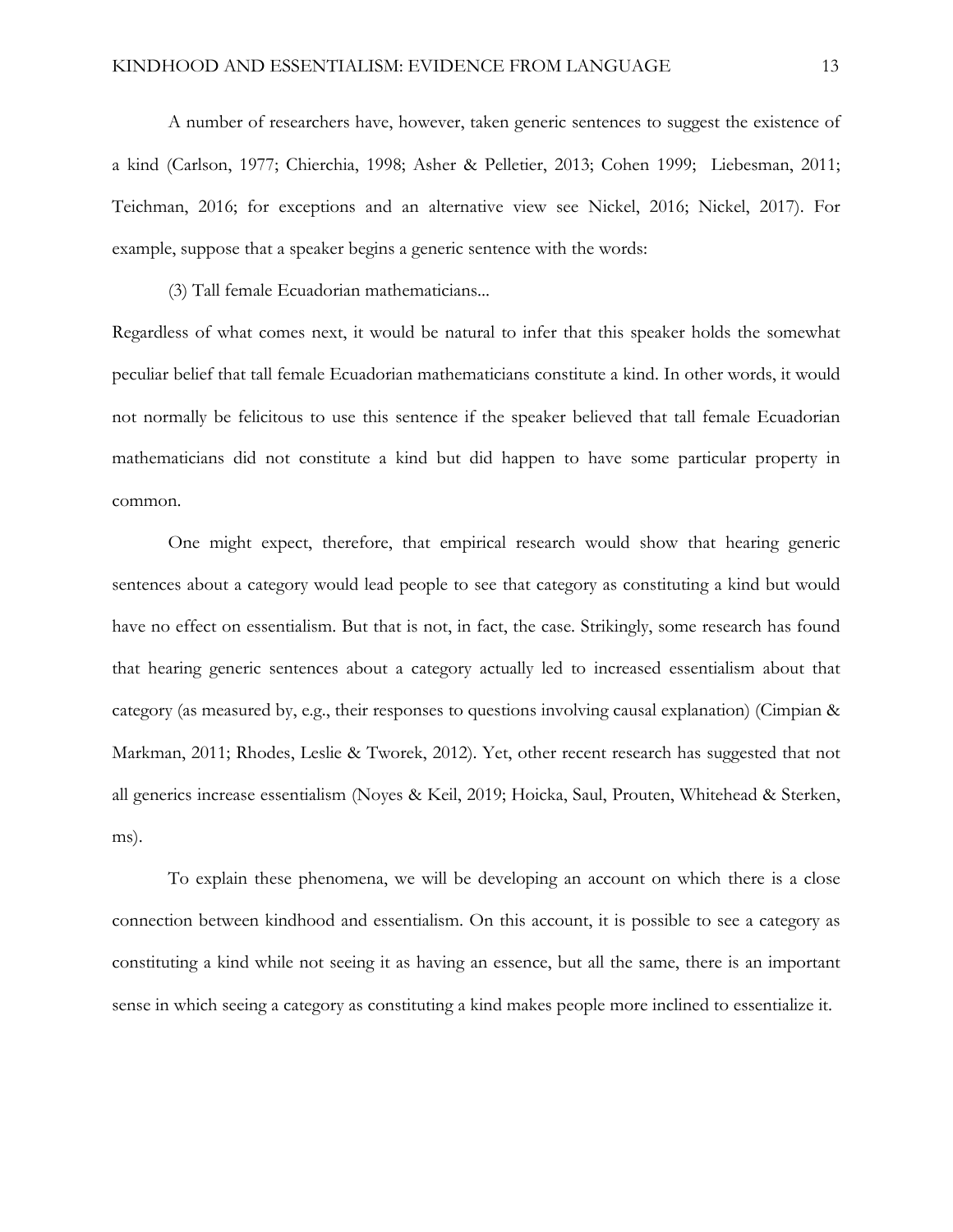### **II. Semantic Kind and Category Representations**

To make progress on these questions, we turn to a source of evidence that has not figured heavily within existing research in psychology on the representation of social categories. Specifically, we turn to work in linguistics on the meanings of expressions used to pick out human categories. Our basic strategy here is to consider what research that is straightforwardly concerned with the meanings of linguistic expressions like "women" or "tall Ecuadorian mathematicians" might reveal about people's representations of categories like the category of women or the category of tall Ecuadorian mathematicians. Linguists have made some very surprising discoveries about the meanings of these expressions, and we will be arguing that these discoveries shed important new light on the corresponding psychological questions.

Research in this area tends to be fairly technical, but we think that what is emerging out of all of these technical details is a larger message that has important implications for the psychology of people's social category representations. Accordingly, we begin with a brief and very informal statement of the larger point. We then turn to a slightly more detailed discussion of the actual linguistic evidence that supports our main point and a more formal framework that has been used to capture it.

## **A. Semantic Evidence for a Difference in Kind Between Categories and Kinds**

To begin with, consider expressions that are used to pick out categories that are seen as constituting human kinds. These include expressions like "women," "Jewish people," and "Albanians." Research on these expressions reveals that they can be used in two very different ways.

Used in one way, they basically just pick out the individual human beings within a category. So, for example, consider the individual human beings who fall within the category of women: Hillary Clinton, Serena Williams, Frida Kahlo, and so forth. In a sense that we will later make more precise, one way of using the word "women" just picks out all of these individual human beings.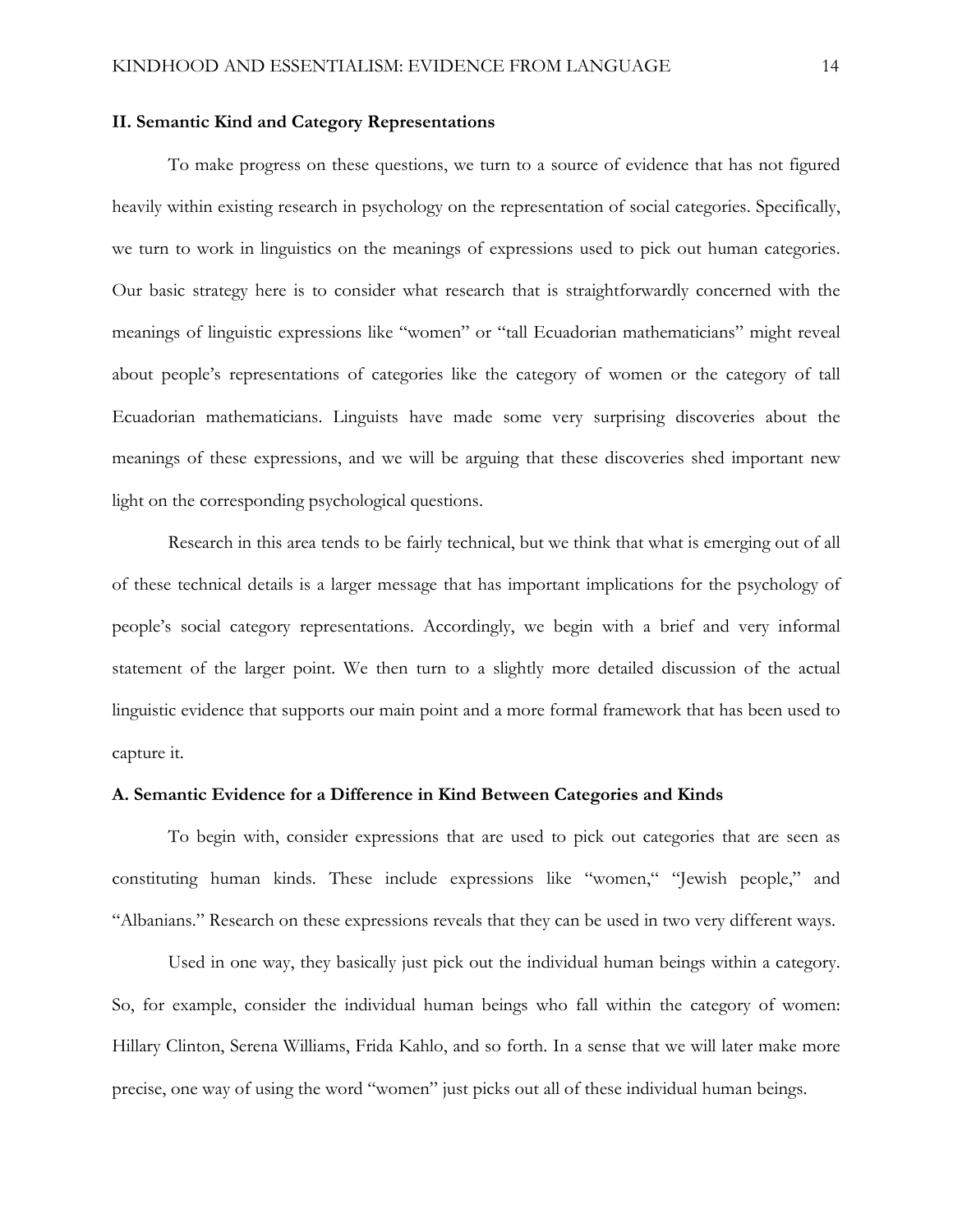But these expressions also have another, very different use. In this other use, they don't just pick out a bunch of individual human beings. Rather, they refer to the kind itself. When we use the expressions in this way, we can discuss facts about the kind that are not facts about any of the individual human beings within the kind (e.g., facts about how the kind evolved).

Now, by contrast, consider expressions that pick out categories that are not seen as constituting a kind (e.g., "tall Ecuadorian mathematicians"). These expressions can only be used in one way. They can be used to pick out all of the individual human beings in the category, but they cannot be used to pick out a kind itself. Since people think that there is no underlying kind here, there is no expression in the language that refers to it. There's no *it* to refer to at all! Hence, our language makes it possible to state certain claims about categories that constitute kinds, but our language does not allow us to state in an analogous way the corresponding claims about categories that do not constitute kinds (Carlson 1982; Krifka et. al. 1995; Chierchia 1998).

Perhaps the best way to bring out what is so striking about all of this is to contrast it with what one might have expected prior to looking at the linguistic data. Prior to looking at the data, one might have expected something like this: Language contains certain expressions that provide a way to refer to human categories. These categories can then be represented as having various different properties, including the property of being a kind.

As we will show below, this is not how things actually work. Instead, things work more like this: Language doesn't just allow us to refer to one type of thing that could be called a "human category." Instead, language allows us to refer to two very different types of things: (a) a collection of individual human beings and (b) a kind itself. When we are referring to a bunch of individual human beings, we can do it in more or less the same way regardless of whether those human beings constitute a kind or not. Separately, language also allows us to refer to kinds themselves. This allows us to make claims about a kind that are not also claims about the individual human beings that fall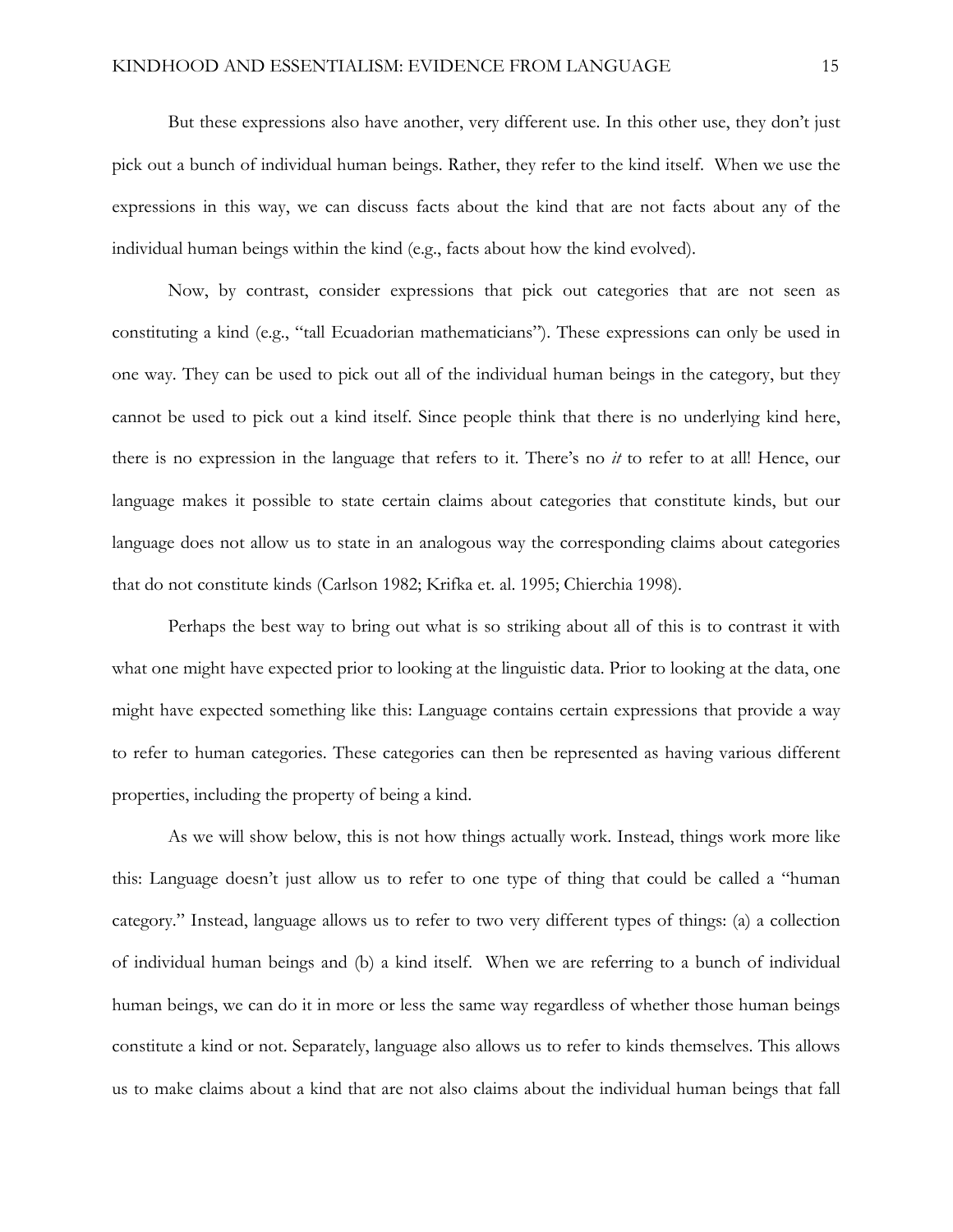within it. When a category is not seen as constituting a kind, it's not that we do this in a different way; we simply cannot do it at all.

To back up these claims, we now turn to the linguistic data. We will be focused especially on data concerning bare plural expressions for kinds and categories of human beings ("women," "people in the park right now"), but we will also talk about expressions for kinds and categories of non-human entities ("birds," "things on my desk right now"). The key points hold in the same way in both cases.

# *Predicates that apply to Kinds:* Consider the following sentences.

- (4) Human beings use tools to alter their environment.
- (5) Human beings evolved approximately 200,000 years ago.

The truth of 4 relies on individual human beings doing certain things. For instance, that John uses tools to alter his environment, and Sabina does, and Francesca does too. In contrast, 5 does not say anything about John, Sabina, Francesca, or any other particular humans. It is not about individual human beings at all. Rather, it says that the kind *homo sapiens* evolved. This brings us to an important distinction. Some predicates only apply to individuals and others only apply to kinds. "Evolved" is a predicate that only applies to kinds. Other examples of so-called *kind predicates* are "extinct", "invent", "exterminate", "be a kind of animal/tool /…", "be a racial group", and "be a gender category".<sup>1</sup>

Some predicates can apply to either individuals or kinds. For instance, consider "have a short lifespan" as used in 6.

(6) 8-track tapes had a short lifespan.

<sup>&</sup>lt;sup>1</sup> Some also classify predicates like "rare" and "widespread" as kind predicates (e.g., Leslie & Lerner, 2016). Due to differences with mere category constructions, we take these to fall in a different class (following Carlson, 1982; Krifka, et. al., 1998).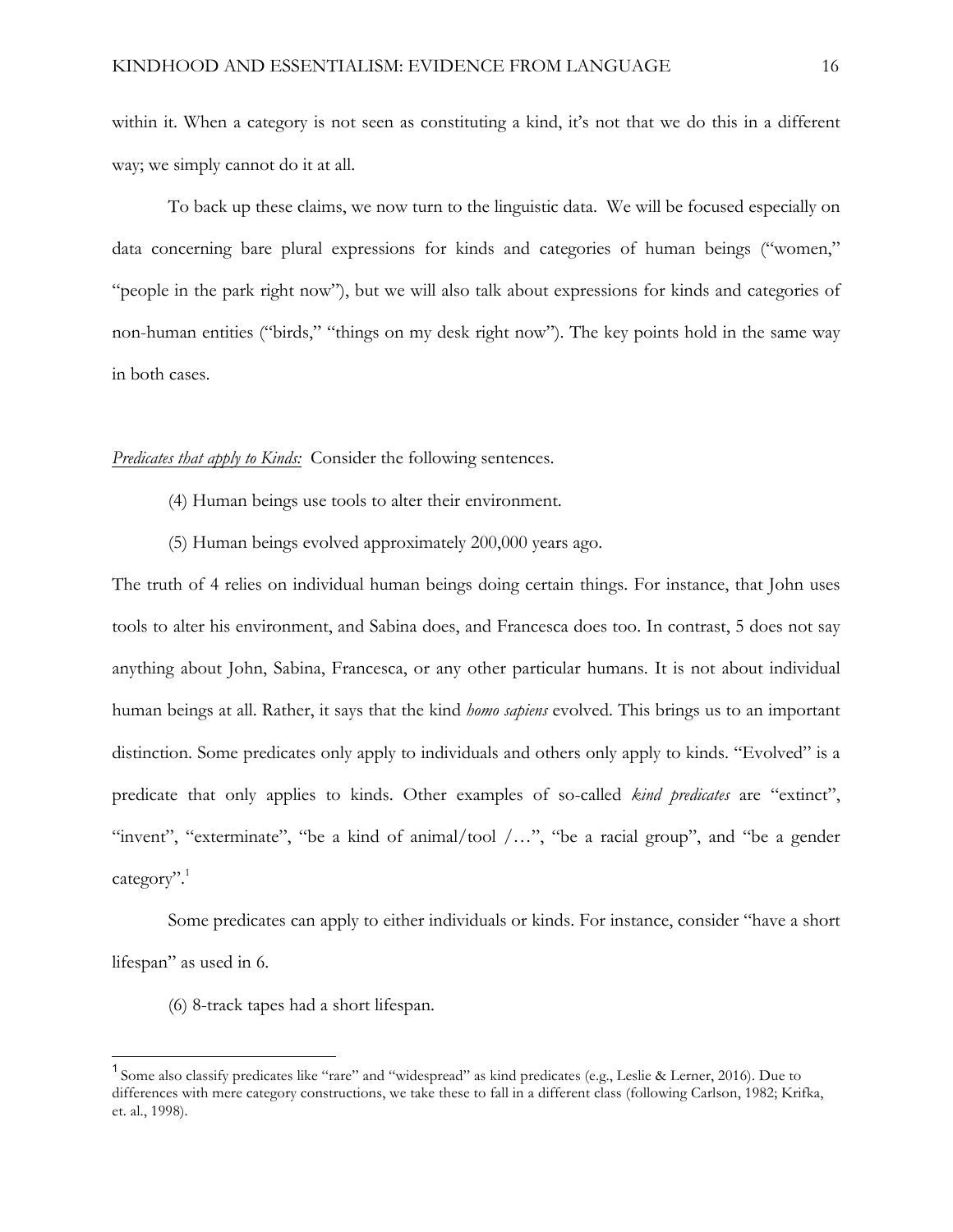This sentence can be interpreted as saying that individual tapes each generally have a short lifespan, but it can also be interpreted as making a claim about the kind itself. On this latter interpretation, it makes a claim about the amount of time the kind had instances. (For example, we might judge that the "lifespan" of the 8-track tape was short as it was less than 20 years.) These data reveal the first of two important features for our purposes. Predicates applied to bare plurals can rely on either *individual members* (as in 4) or to the *kind itself* (as in 5) (Krifka, 1987; Chierchia, 1998; Krifka, 2003; see Krifka, et. al. 1995 and Leslie & Lerner, 2016, for overviews).

Second, kind predicates show that there is a strong contrast between expressions that pick out kinds and those that pick out mere categories. For instance, both 7 and 8 are odd.

(7) People currently living in New Haven evolved approximately 200,000 years ago.

(8) Sleepy people who wear tracksuits and love algorithms are a kind of person.

Linguistic examples show that predicates can apply to individuals and to kinds. Kind predicates support two important take-home messages. First, kinds are not just collections of their members. Second, kinds and categories are distinct.

# *Counting and Quantification:* Next, consider sentences like 9 and 10.

- (9) We heard 4 different birds in the park today.
- (10) Sam saw every animal at the zoo.

These sentences could be true in two ways (Krifka et. al. 1995). First, 9 might mean that, for instance, the speaker and her bird-loving companions heard four individual birds--one that was perched in a tall tree, one sitting on the back of a bench, and so on. Alternatively, it might mean that they heard four different birdsongs. They heard the call of the mockingbird, the wren, the owl, and the catbird. Similarly 10 could be true if Sam saw each and every individual giraffe and baboon and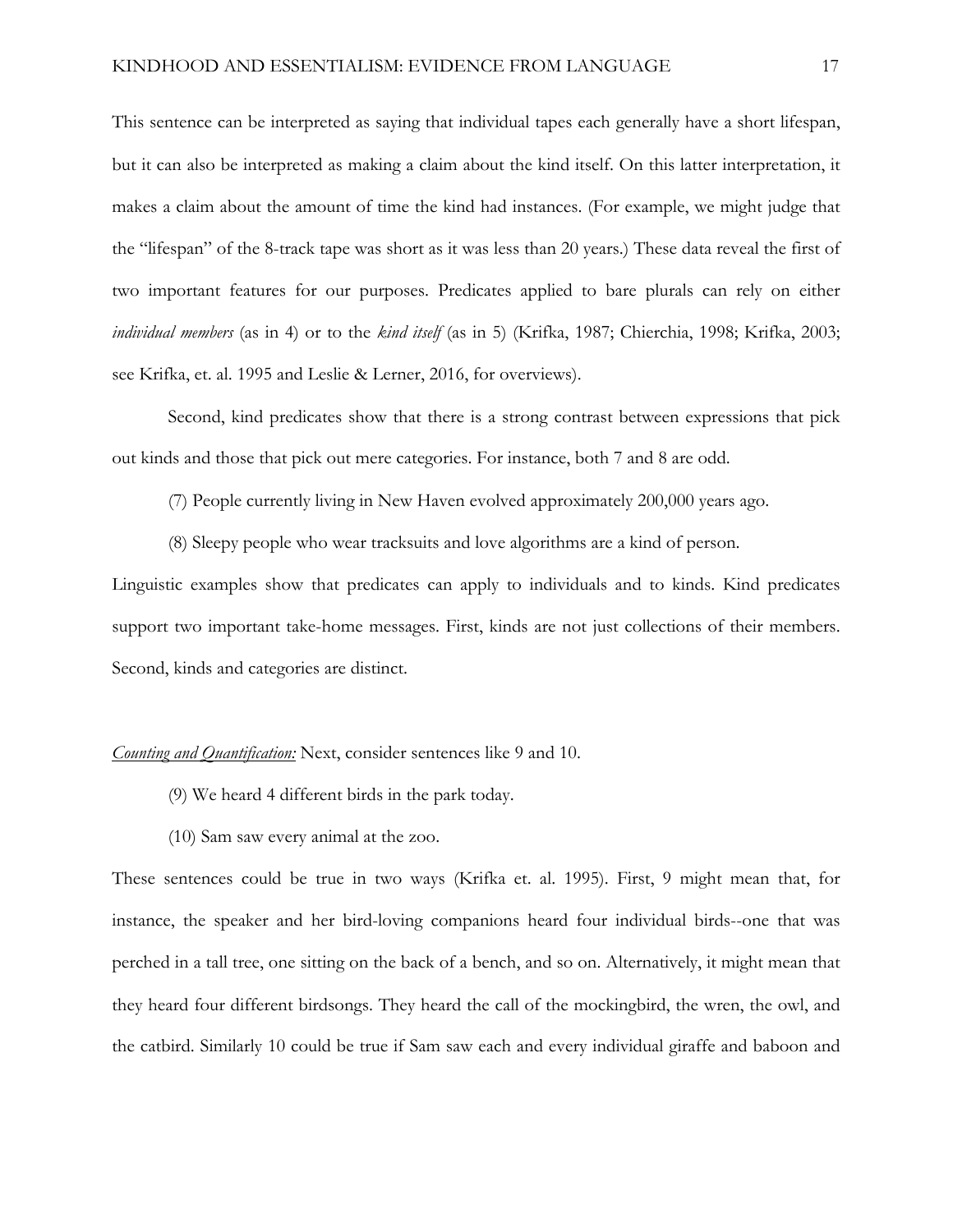lion and so on. Or, it could require that she saw at least one instance of each kind of animal at the zoo. The former involves instances of a kind, the latter involves kinds themselves.

In addition, examples involving counting and quantification show that kinds are not mere categories. Sentences 9 or 10 could be followed up by lists of expressions that refer to kinds, like *wrens* and *mockingbirds* or *giraffes* and *zebras*. In contrast, 11 sounds decidedly odd.

(11) We heard 4 different birds in the park today--namely flying birds, brown birds, birds sitting in trees, and owls.

The only sensible interpretation of 11 involves supposing that the speaker takes the categories picked out in the list to each constitute a kind. Since it is odd to think of flying birds, brown birds, or birds sitting in trees as categories that constitute kinds, the sentence is strange.

*Pronouns:* Consider the following sentences.

(12) Jehovah's Witnesses are a Christian denominational group first established in the 1870s. They are required to proselytize.

(13) A Jehovah's Witness knocked on my door last night and tried to talk with me about faith. They're always doing that sort of thing.

In 12, the social kind or group Jehovah's Witnesses is introduced in the first sentence. In the second sentence of 12, "they" is used to pick out that very same group. In semantic jargon, one says that the introduction of the group licenses the use of the pronoun. Sentence 13 is more interesting. The first sentence is about a particular person. It is not about the kind being established or being a certain sort of group. Rather, it is about a specific person carrying out a specific concrete action. Yet, it still licenses a plural pronoun that picks out the social group or kind. This reveals that kinds can be brought to salience even when only a single member has been referred to (for further discussion see Carlson, 1977; Carlson, 1982; Gelman, 2003, Ch. 8; Krifka et. al., 1995; Roberts, 2004; for experimental support see Waxman, 2010).

Next, consider examples with expressions for members of categories that do not intuitively constitute kinds.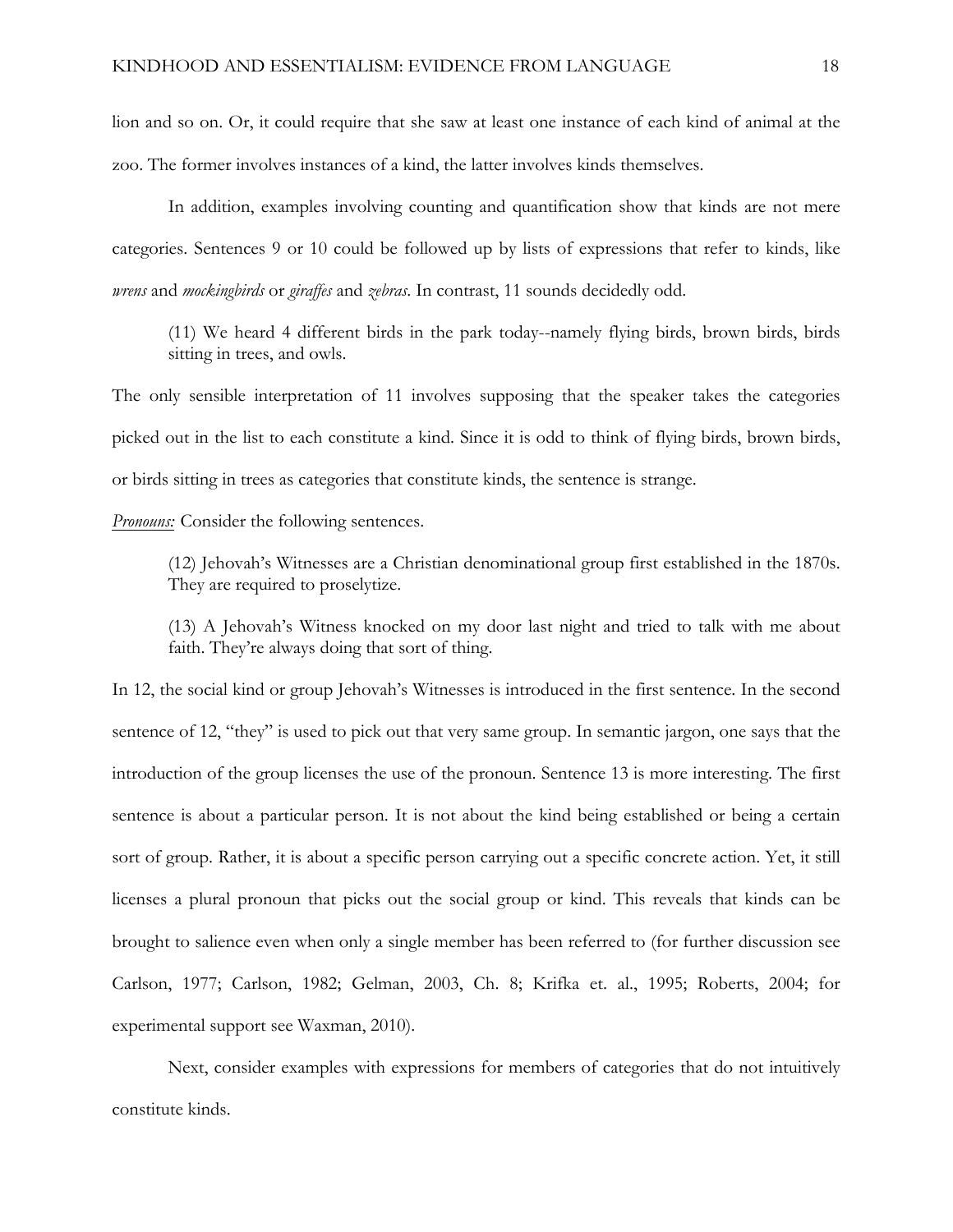(14) A long-haired Brazilian woman knocked on my door last night and tried to talk with me about faith. They're always doing that sort of thing.

(15) A short person asked me to reach something on a high shelf. They have a lot of trouble in grocery stores.

The pronouns in 14 and 15 do not easily allow for a kind level reading. The only felicitous interpretation of 14 relies on a singular gender-neutral use of "they" in which a particular person is said to have a habit of knocking on the speaker's door. While 15 might allow for a reading on which "they" picks out the category of short people, it is significantly more strained than the kind interpretations in 12 and 13.. The contrast between the 12 and 13, on the one hand, and 14 and 15, on the other, further supports the view that kinds are represented as something more than their members and that kinds are not mere categories.

*Attitudes Reports*: Finally, consider the attitude reports in 16 and 17.

- (16) Andy hates some gay people.
- (17) Andy hates gay people.

Sentence 16 reports on Andy's hatred of some people who happen to be gay. In contrast, 17 is not true if it just so happens that Andy hates several people who are gay. Rather, it seems to require that he hates people who are gay because they are gay. As Andy might put it, he hates that *kind* of person (see Krifka et. al. 1995: 70-72 for further discussion).

To further draw out the difference, let's consider how Andy's knowledge could affect the truth of these attitude reports. Suppose that Andy hates Charlie and Molly and that both are gay, but Andy has no beliefs about their sexual orientations. In this circumstance, it just so happens that there are some gay people Andy hates. That is sufficient for 16 to be true on one reading. Now, add on to the previous story that Andy has no attitudes whatsoever about sexual orientation and that Charlie and Molly are the only gay people. In this scenario Andy hates the only people who are gay,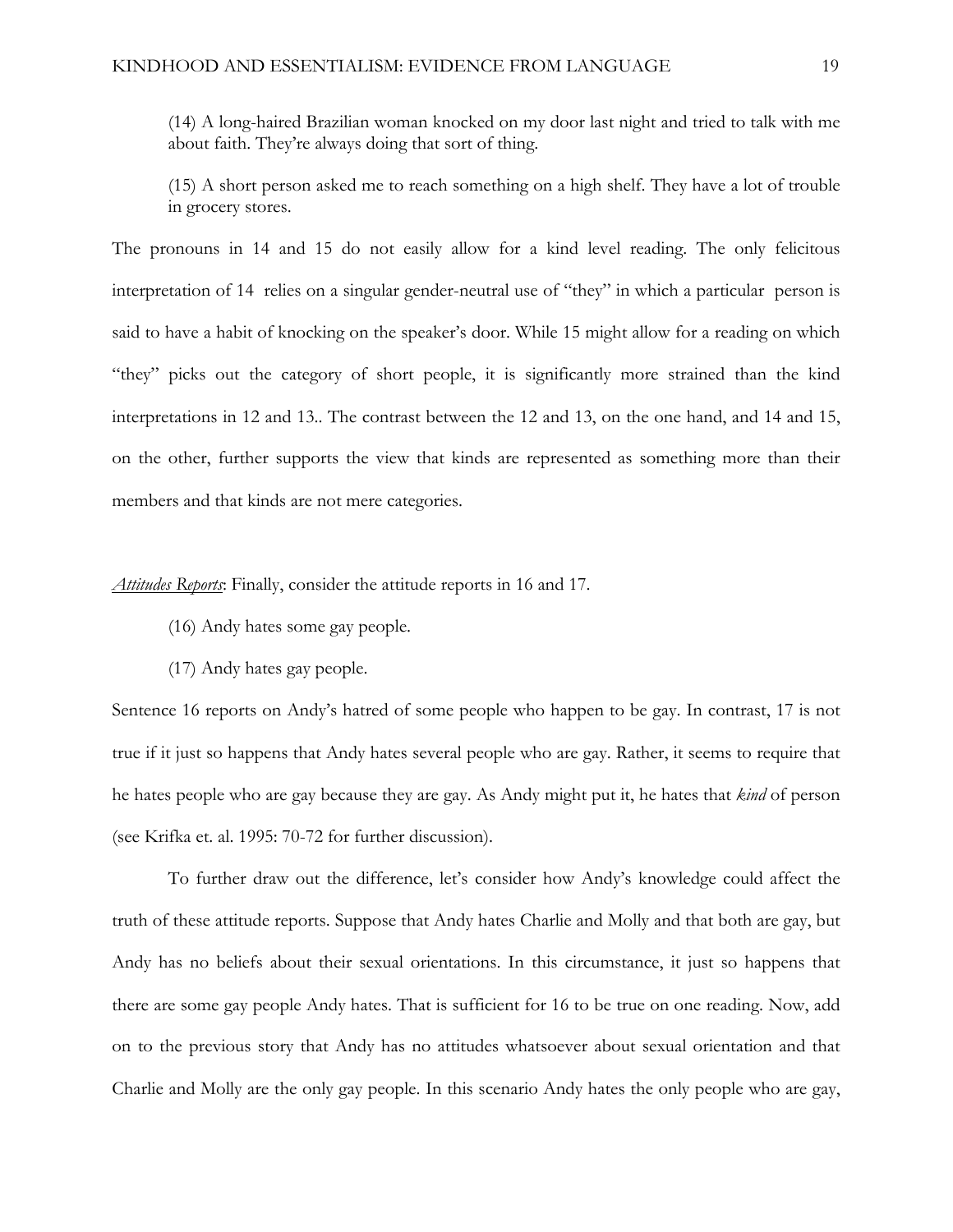but he does not know that they are gay and has no attitudes about sexual orientation being good or bad. In this case, 16 is true, but 17 is false. $2$ 

Next, consider attitude reports with expressions for mere categories.

(18) Scott loves several Americans who speak Portuguese and drink black coffee.

(19) Scott loves Americans who speak Portuguese and drink black coffee.

Notice that while 18 sounds natural, 19 would be a rather odd thing to say. Why is that? On the view we suggest, it is because it requires Scott to represent the category of Americans who speak Portuguese and drink black coffee as a kind. While it is possible for one to have this view, it is rather strange. This helps to explain the oddness of 19.

Data involving attitude reports again show that kinds are not identical to their members. If they were, readings on which sentences like 17 and 19 are true when the attitude holder has beliefs about *some* people who happen to have a particular feature would be possible. Yet, we saw that bare plurals in attitude reports require more than that. They require, we suggest, attitudes towards kinds themselves. These data show yet again that expressions that pick out kinds and those that pick out mere categories differ. In this instance, they differ in their naturalness in attitude reports.

We have seen that semantic data converge on two major points. First, kind expressions rely on members of kinds in some instances and kinds themselves in others. Second, expressions for kinds and for mere categories differ. Importantly for our purposes, while we have evidence that kinds are represented as entities, we do not find similar evidence that mere categories are represented as entities. Next we briefly sketch the outlines of a more formal semantic theory that can capture these two features.

 <sup>2</sup> The sentence in 16 might imply that Andy is homophobic, but we note that its truth does not *require* that Andy have homophobic attitudes. It would be natural to conclude that Andy is homophobic from an utterance of 16 on the view that cooperative speakers utter things that are relevant to the conversation (Grice, 1975). Why, one might ask, would one describe the people Andy hates as "some gay people" if Andy did not dislike them due to their sexual orientation? Nevertheless, 16 can be true, if also misleading, in scenarios in which Andy has no homophobic attitudes.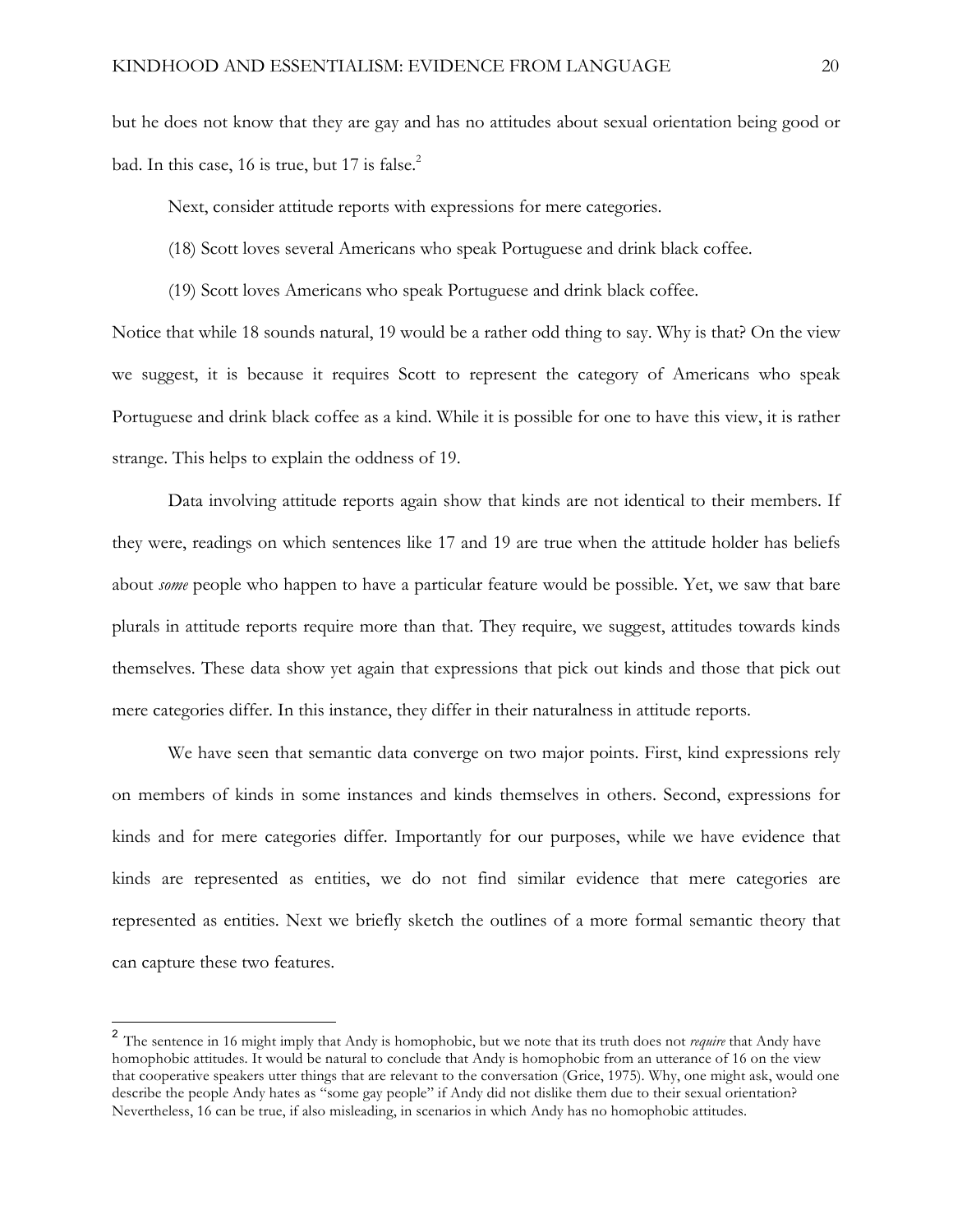#### **B. Kind and Category Representations in Semantic Theories**

At the core of semantic theorizing is the idea that expressions are assigned semantic values of different *types*. Some just refer straightforwardly to entities. For instance "Barack Obama" refers to Barack Obama. It is said to be of type *e*, which stands for entity. Other expressions are assigned more complex types. For instance consider the predicate "be intelligent". This predicate does not refer to one individual entity. Rather, it plays a more complex role in our language. At an intuitive level, one might explain how this predicate works by saying that it is true of some entities (Obama, you, Marie Curie, Albert Einstein) and false of other entities (New York, the Golden Gate Bridge, the book closest to you right now).

Within more formal work in semantics, researchers spell out this intuition by saying that the semantic value of predicates like this one are *functions*, relations that takes inputs and deliver outputs. "Be intelligent" is a function that takes entities as inputs (things of type  $e$ ) and returns truth values as outputs (things of type *t*). The function could be represented by listing inputs on the left of an arrow and outputs on the right.

Barack Obama  $\rightarrow$  True Marie Curie  $\rightarrow$  True New York  $\rightarrow$  False

…

Other expressions have even more complex functional types.

So far, we have the following pieces. First, we have the idea that a semantic theory has expressions that can refer to various entities: you, Manuel, Cillian, Iluka, and so forth. These are possible referents of expressions of type *e*. Second, we have the idea that there are functions that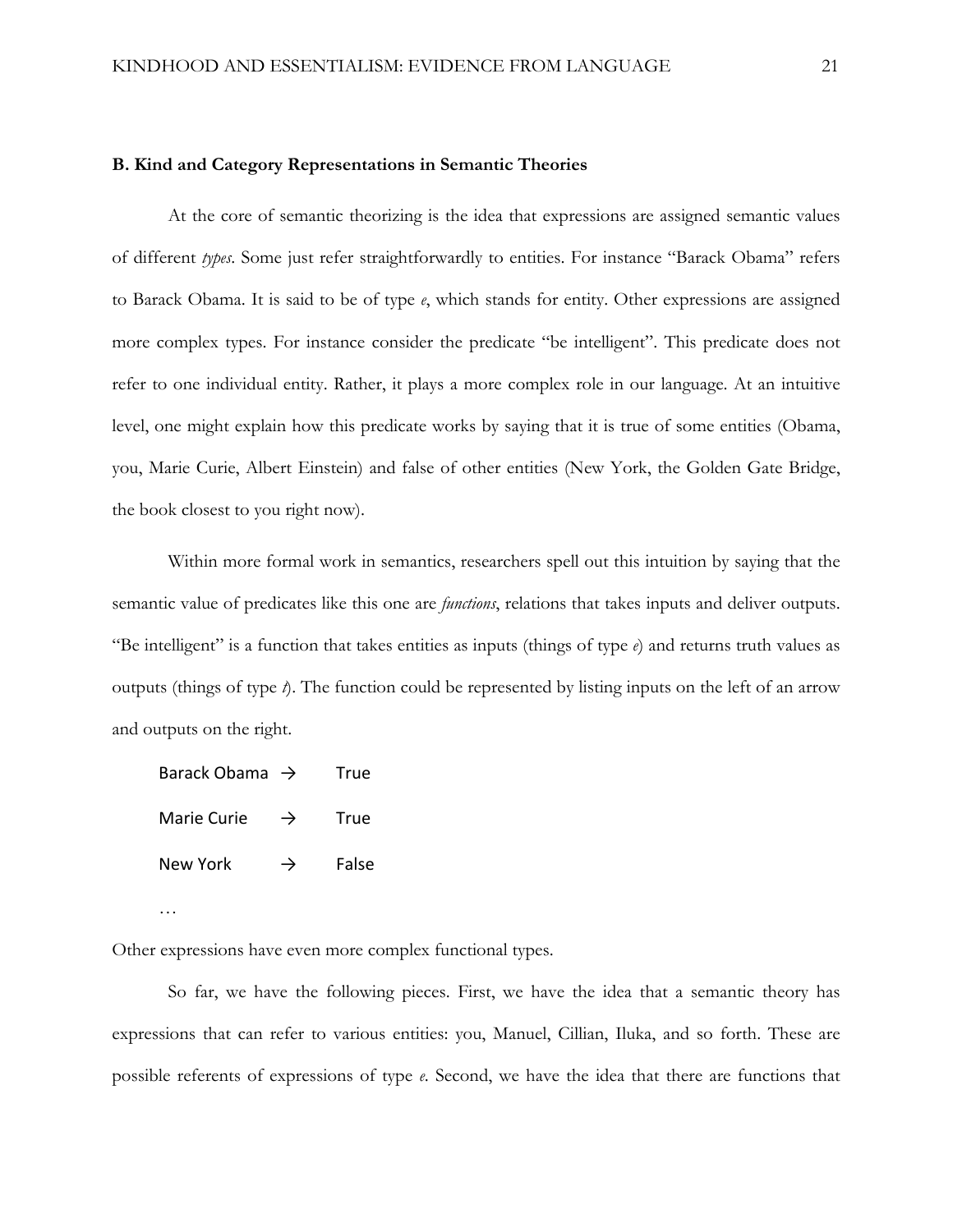take entities as inputs and yield truth values as outputs. Now comes the key question. Within this basic framework, how can we understand the two possible ways of using ordinary expressions for human categories?

When it comes to the use that picks out a collection of different individual human beings, the answer is straightforward. Just like we saw with the example "be intelligent", the semantic value for an expression like "elderly Japanese taxi drivers" specifies a function and outputs true for just those entities that are elderly Japanese taxi drivers. Similarly, when an expression like "women" is used to pick out a collection of individual human beings, its semantic value is a function that outputs true just for those entities that are women.<sup>3</sup>

How then are we to understand the use in which these expressions pick out a kind itself? It might at first seem that this use, too, involves some kind of function from entities to truth values, but, strikingly, the linguistic data we saw above suggest that this is mistaken. Rather, as Chierchia (1998) has influentially argued, the linguistic data point to the view that kinds are represented as *entities*. In other words, a kind is not simply represented as a function that determines a collection of category members; it is represented as a specific sort of thing.

In short, a kind expression like "women" can mean two things. It can have a semantic value that is a function from entities to truth values and a semantic value that is an entity. These two meanings are obviously closely related. They are not like the unrelated meanings of "duck" (a crouching action) and "duck" (an aquatic bird). To capture the way kind expressions can mean two things while showing that the meanings are intimately connected, Chierchia (1998) posits special devices that can "shift" an expression from meaning one thing to meaning the other (see also Krifka

<sup>&</sup>lt;sup>3</sup> Technically these would be the semantic values for "elderly Japanese taxi driver" and "woman" in the singular. Semanticists usually take pluralization to involve forming a more complex set that also includes sums or sets of individuals. So, the plural "elderly Japanese taxi drivers" would not just pick out a set of individuals {Haruki, Kazuo, Yu…}, but a set that includes both individuals and sums or sets of individuals as in {Haruki, Kazuo, Yu, Haruki+Kazuo, Kazuo+Yu, …} (see Link, 1983; Landman, 1989; Schwarzschild, 1996).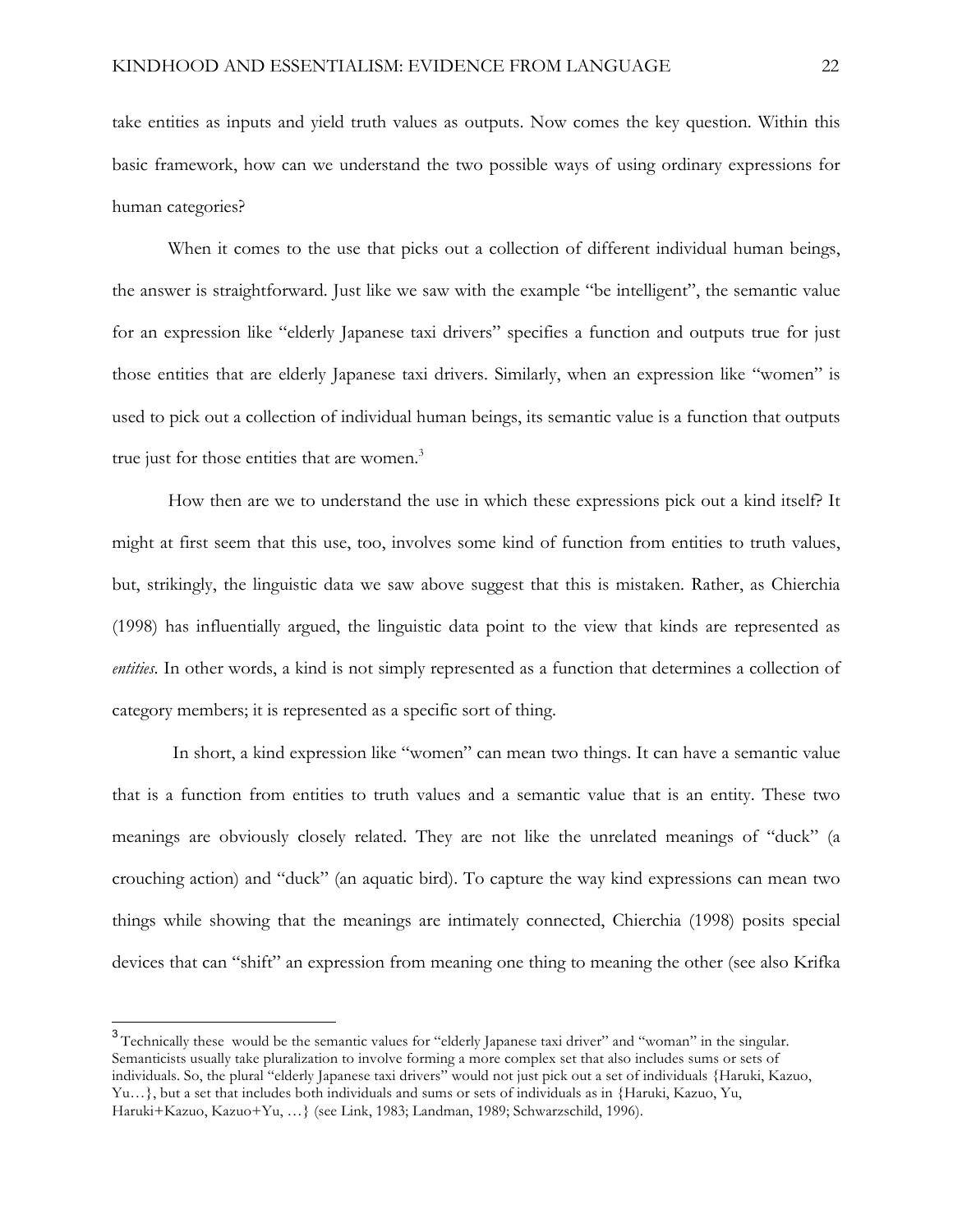2003; Cohen 2007). He posits an up-operator (symbolized as  $\theta$ ) that shifts from a kind, which is of the lower type *e*, up to the property of being a member of a kind, which is of the same sort of functional type as "be intelligent." Then he posits a down-operator that goes in the opposite direction (symbolized as <sup>n</sup>). Together these two operators allow for a semantic theory to provide the requisite kind and the collection of members interpretations of bare plural expressions.

### **III. Psychological Kind and Category Representations**

In the previous section, we introduced a framework that has proven helpful in understanding the language people use to talk about kinds. Our principal aim, however, is not to understand something about language, it is to understand how people *think* about kinds. Thus, consider a case in which people don't utter any sentences or use any words but simply have a representation of some kind. We want to understand what is happening in such cases.

The hypothesis we want to propose is that the very same framework that has proven so helpful in theorizing about kind reference in language can also give us insight into questions about how people represent kinds in thought. We will be suggesting that, when it comes to psychological questions about people's mental representations of kinds (essentialism, stereotyping, etc.), we can make progress by using ideas that were first introduced to address straightforward linguistic questions about how people use certain words and phrases (bare plurals, quantifiers, pronouns). Of course, in saying this, we don't mean to suggest that people's mental representations of kinds in any way make use of this sort of language. Our point is an entirely different one. We are suggesting that work on these linguistic phenomena gives us valuable evidence about the structure of people's cognition. We want to leverage this evidence to make progress on psychological questions that are not themselves directly about language.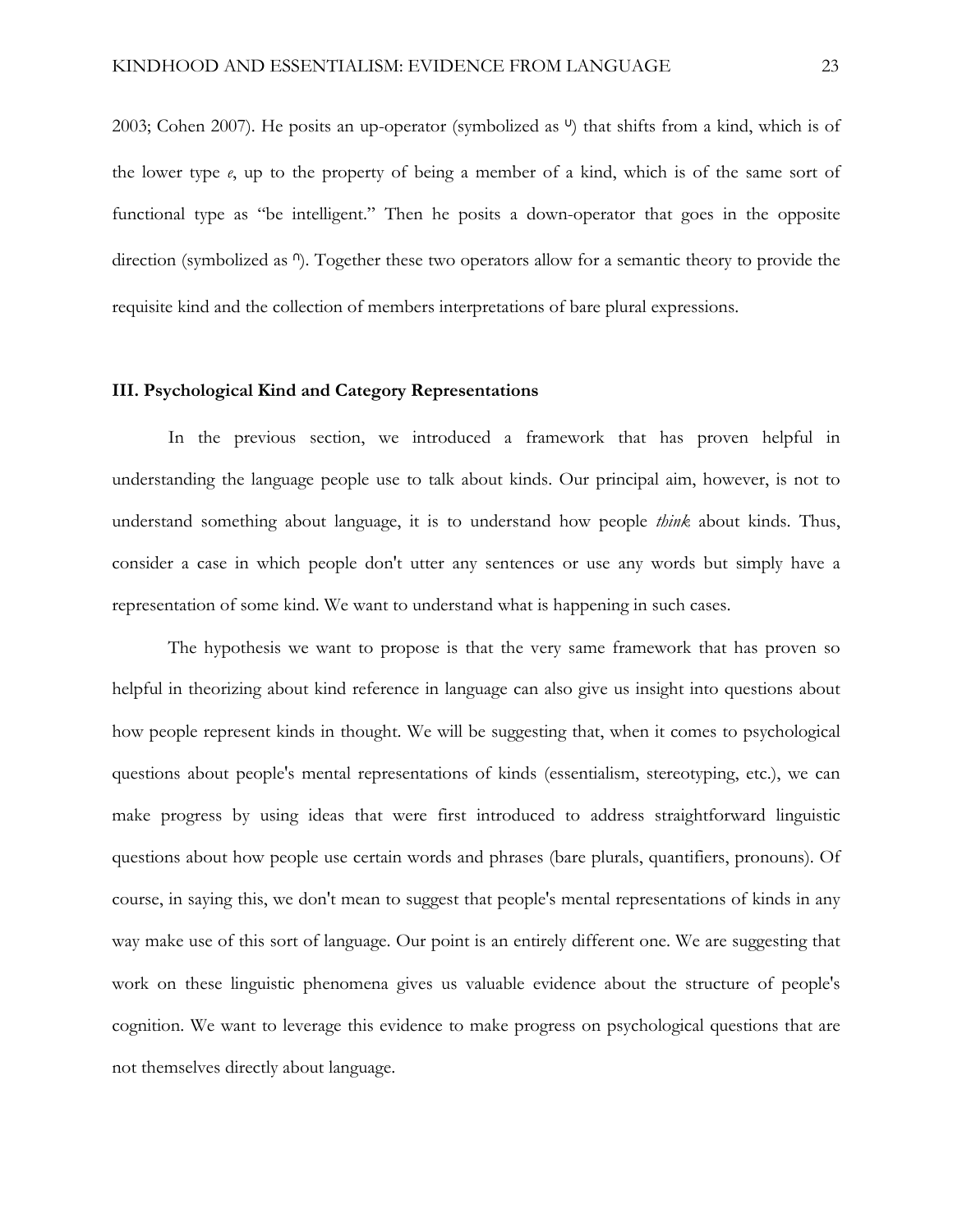Let's turn now to these psychological questions. Existing research suggests that people's way of thinking about categories that are seen as constituting kinds (women, Albanians, plumbers) is different from their way of thinking about categories that are not seen as constituting kinds (people in this park, historians who like pizza but don't like beer). How are we to understand the representation of this distinction in people's cognition?

Here is one possibility: People have a way of representing categories. They can represent categories as having various different properties. One such property is the property of being a kind. The more people see a category as having this property, the more inclined they are to see it as also having various other properties. For example, if people see a category as a kind, they might be more inclined to think the category has an essence.

This is the view we want to reject. We will be arguing against it and in favor of an alternative view inspired by linguistic research on semantics. Here is the alternative view: People have a way of representing collections of human beings. They think that some collections of human beings constitute kinds. In such cases, they actually have two different representations. One is a representation of the various human beings; the other is a representation of the kind itself. These two representations make it possible to represent different sorts of properties. People can represent the collection of human beings as having certain properties, and they can also represent the kind itself as having certain properties (see also Prasada, Hennefield, & Otap, 2012 for arguments for distinct representations of kinds and categories).

Now, we noted above that existing evidence suggests that people are more inclined to regard a category as a kind to the extent that they believe the category to have certain properties (cohesiveness, stability, explanatoriness). But on the view we are proposing here, it would be a mistake to say that regarding something as a kind simply *is* a matter of believing it to have these properties. Rather, while having such beliefs increases the probability that something will be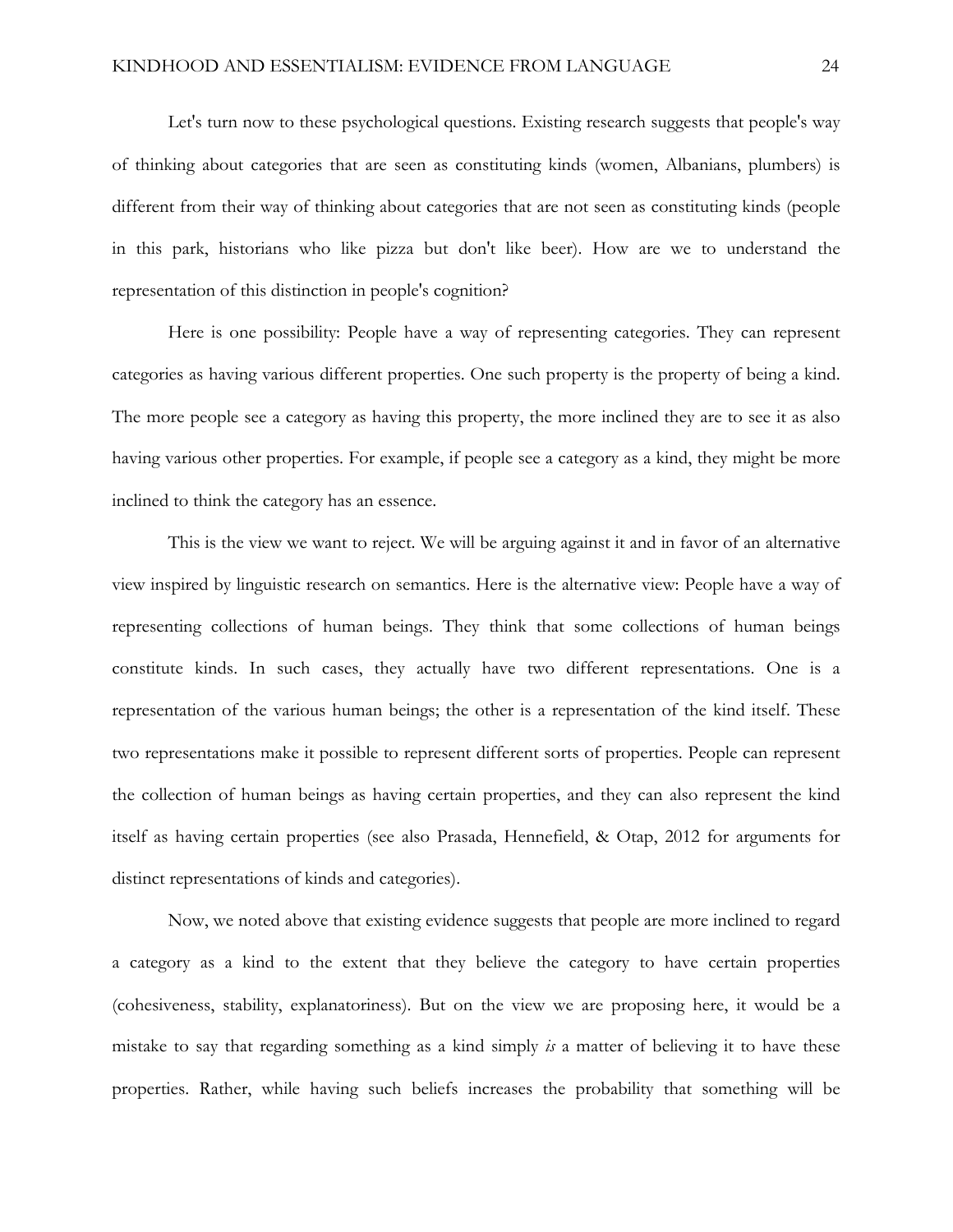regarded as a kind, they are not necessary. Indeed, a person need not even have the ability to track these other features in order to have a kind representation.

In explaining what a kind representation is, it might be helpful to introduce a simple metaphor. Imagine that a person's mind contains a folder for each thing she regards as an entity. So she has folders for various individual human beings in which she keeps track of the properties of those human beings (e.g., a folder for Manuel in which she represents that he is a human being). Then she also has folders for various kinds in which she keeps track of the properties of those kinds themselves (e.g., a folder for the kind *human beings* in which she represents that they first evolved 200,000 years ago). And then, of course, there will be many categories for which she has no folder at all. For example, she will not have a separate folder labeled *mathematicians who like pizza but do not like beer* in which she records the properties of that category.<sup>4</sup>

Within this metaphor, how would one understand the notion of representing something as a kind? Our answer is that it wouldn't have anything to do with the properties one represented something as having (cohesiveness, stability, explanatoriness, or whatever). Rather, to represent a category as a kind would simply be to have a folder for it. Or, to put it in less metaphorical terms, regarding a category as a kind is a matter of representing it in the distinctive format characteristically used for entities.

On this view, if people do not see a collection of human beings as constituting a kind, certain questions simply do not arise. Suppose there is some property that people can attribute to kinds. Now suppose that people think that the set of all Albanians constitutes a kind. A question will then arise as to whether they represent this kind – the kind *Albanians* – as having this property. By contrast, suppose people think that the set of mathematicians who like pizza but don't like beer

<sup>&</sup>lt;sup>4</sup> In this metaphor individual and kind representations are both represented with folders. This does not mean that we take there to be no differences between these sorts of representations. Just as there are accordion folders and file folders, there might be important differences between kind and individual "folders". Our point is that kinds and individuals pattern together in a way that sets them apart from mere categories.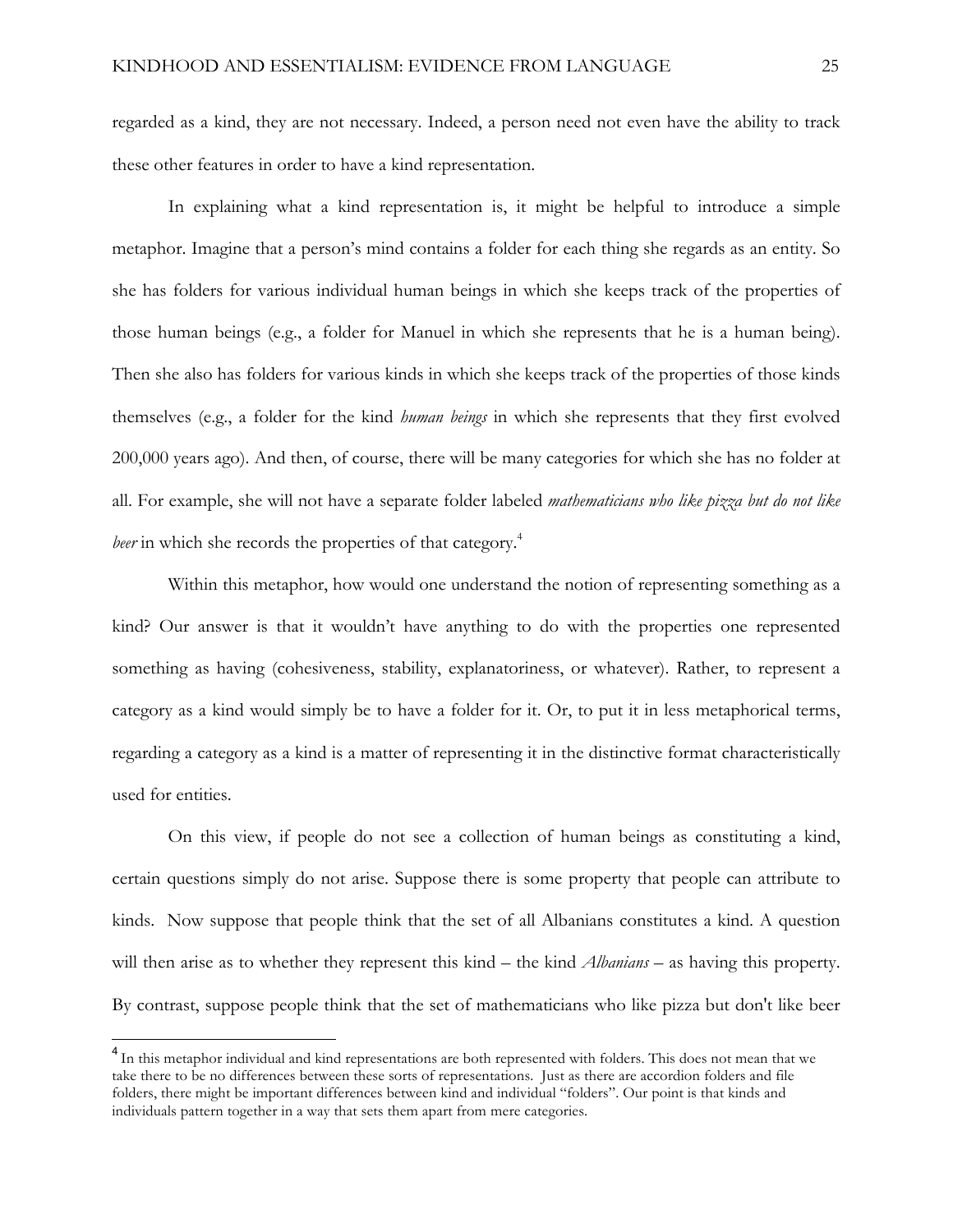does not constitute a kind. In that case, there just isn't any question as to whether they represent this kind as having the property. They don't represent it either as having the property or as lacking the property – they simply do not represent it as an entity at all.

If this framework is on the right track, we face new theoretical questions that might not otherwise have been salient. Existing psychological work has investigated various representations that people can have about human categories. For example, people can have *stereotypes* about categories and they can *essentialize* categories. For each of these, we can now ask a new question. Does it involve a representation of a collection of entities or a representation of a kind itself?

## **A. Stereotypes**

Let's begin with a question about stereotypes. Paradigm cases of the phenomenon we are trying to understand here include the stereotype that women are bad drivers or the stereotype that Jewish people are neurotic. What we want to know is whether these stereotypes involve representations of the individual human beings in the kind or representations of the kind itself.

To better understand what question we are asking, recall example 6, repeated below, and the point it was used to illustrate.

(6) 8-track tapes had a short lifespan.

We noted that 6 could be interpreted in two ways--as being about instances of the kind or about the kind itself. In considering the question of what sort of representation stereotypes involve, we are asking whether having stereotypical thoughts about a kind involves individual kind members (like individual 8-track tapes) or the kind itself (like the kind 8-track tapes).

Our answer to this question is that a stereotype involves beliefs about individual human beings within a kind. We are not claiming that stereotypes are simply beliefs about the statistical prevalence of certain traits among a category members (existing data strongly suggest that this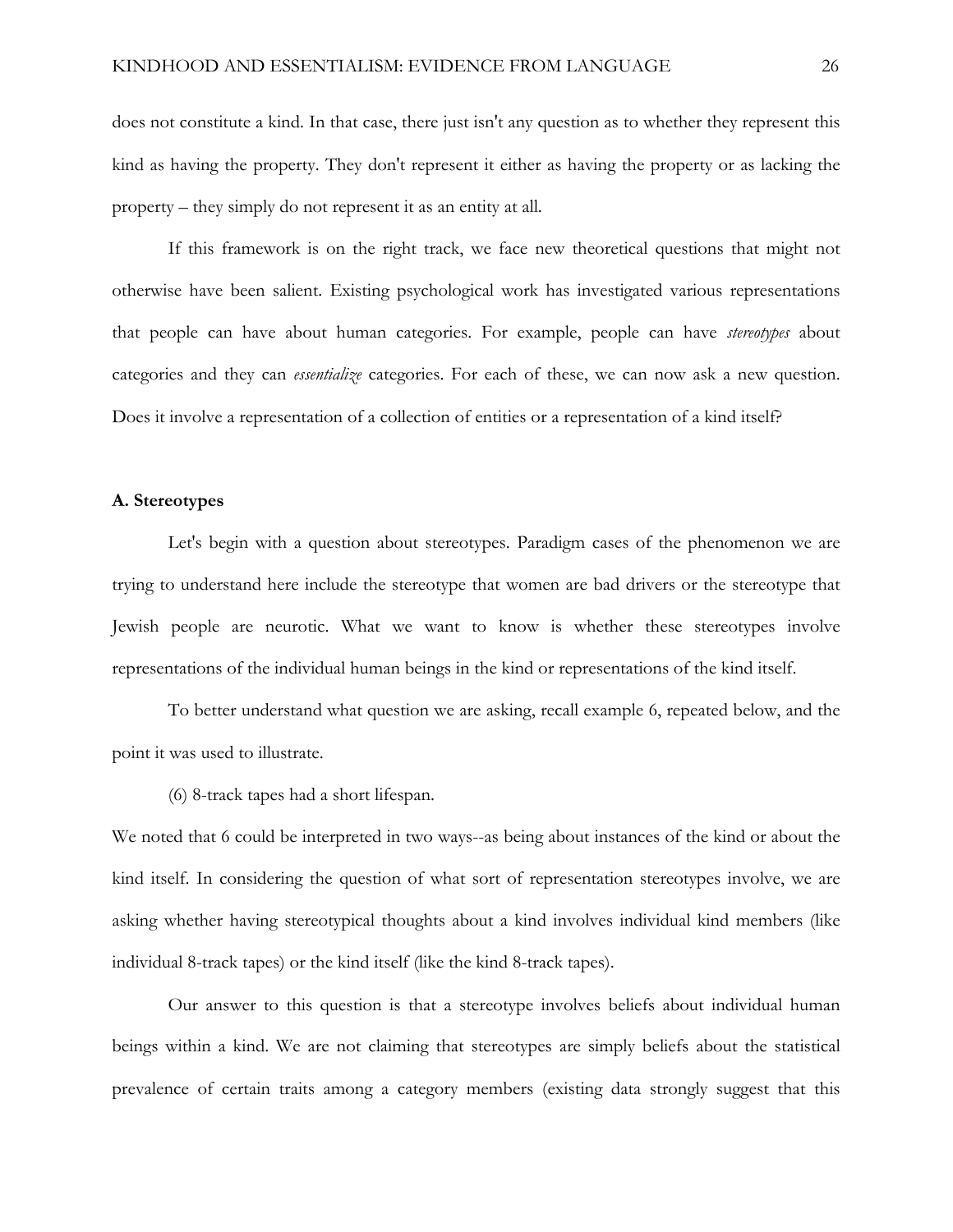simple account is incorrect; Hammond, & Cimpian, 2017). Nevertheless, we take having a stereotype of women or Jewish people not to involve representing the kind itself as having some feature, but rather to thinking that the individual members have certain features.

To see the force of this point, consider an especially simple example. Suppose you encounter a new group of people – the Daxes – and find that every Dax you meet is physically weak. So Sarah is weak, and so is Harry, and Samantha is too, and so forth. You might then arrive at a representation of Daxes as weak. It is important to distinguish this representation from any further views you might have about the relationship between this feature and the nature of the kind itself. When it comes to that latter question, you could have any number of different views. You might think that the weakness of the Daxes was due to some deep fact about the nature of the kind itself. Alternatively, you might think that the explanation was environmental or structural (Taylor, 1996; Vasilyeva, Gopnik., & Lombrozo, 2018). For example, you might think that Daxes in this society happen to be oppressed, and that they are weak because they don't get enough food. Or you might never think about these issues at all. You might never develop any opinion about why Daxes are weak, or about the nature of this kind, and just have a representation of the generalization itself. Clearly, there are important differences between these different views – and we will be discussing those differences below – but there is also a certain sort of representation that you could hold regardless of which of these other views you adopted. That representation is a stereotype (namely, the stereotype that Daxes are weak). The aim of this section is just to understand that representation.

Our account of that representation is relatively straightforward. A stereotype is not a representation of the kind itself. As we saw in our simple example, a given stereotype could be compatible with a number of very different views about the nature of the kind, or with having no view at all about the nature of the kind. The stereotype is simply a representation of the individual human beings who fall within a kind.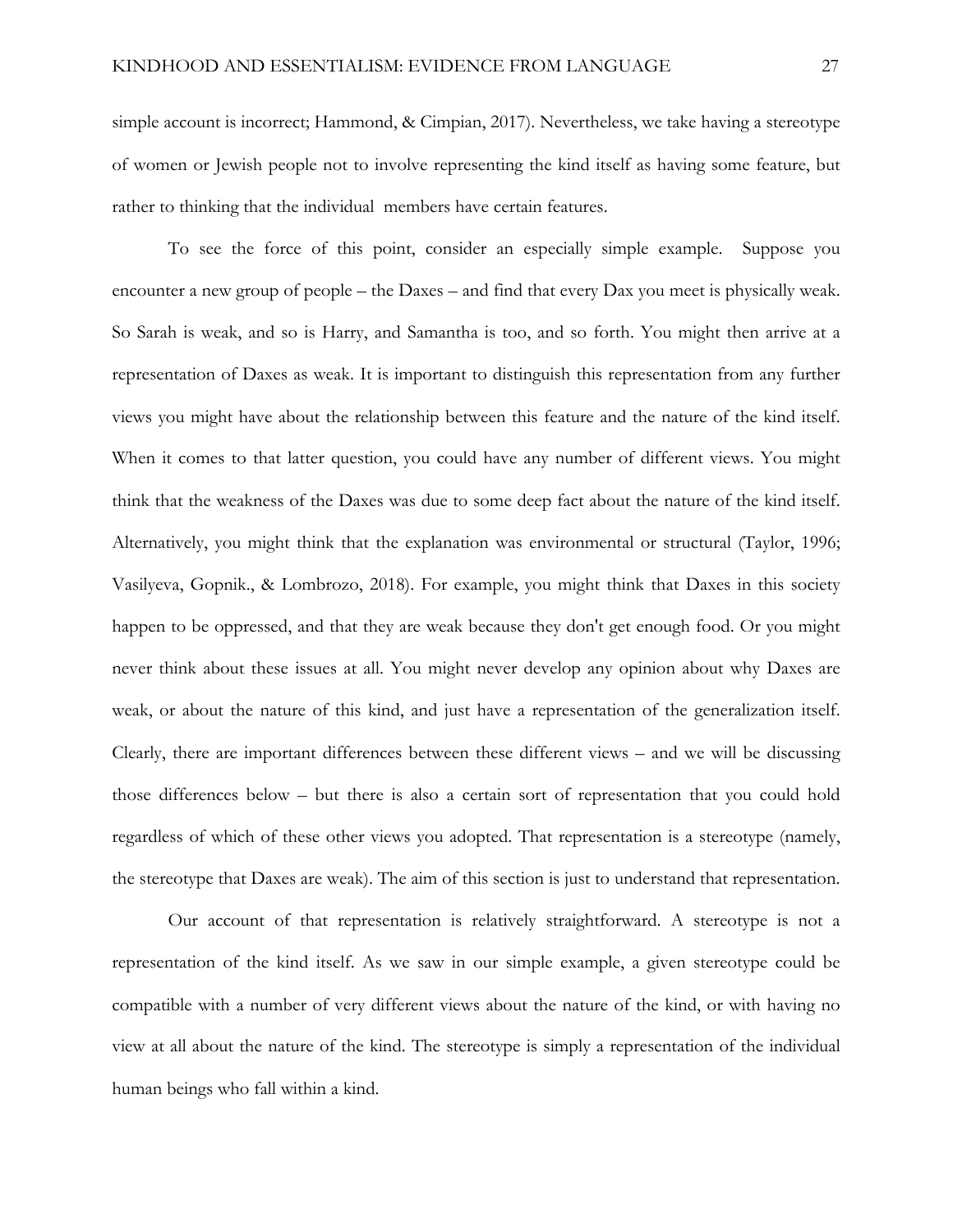### B. **Essentialism**

Essentialism, we claim, involves a very different type of representation from the one involved in stereotyping. It is a representation not of the individual human beings in a kind but of the kind itself.

While people rarely have explicit debates about the essences of kinds (Medin & Ortony, 1989; Leslie, 2013), it can be instructive to look at some of the cases in which people do have such debates and examine the form they take. Consider the debate about what it is to be a woman. Some people argue that the essence of being a woman is a matter of biology, others argue that it is a matter of distinctive psychological properties, and still others say that there is no essence of being a woman. Or consider the long-standing debate about what it is to be a Jew. One view is that the Jewish people should be understood as a racial group (as Hitler thought), another is that the essence of being a Jew is having a certain kind of deeper spiritual state (as St. Paul suggests in Romans 2:29), and yet another is that there is no essence of being a Jew.

The thing to notice now is that all of these views are about a fundamentally different topic from the one we find in stereotypes. If you think that Jewish people are neurotic, you are thinking that individual Jewish people have a particular property. By contrast, if you think that Jewish people are a racial group, you are not attributing a property to the individual Jewish people. Rather, what you are doing is attributing a property to a kind. Just as you can represent an individual person as having the property of being neurotic, you can represent a kind as having the property of being a racial group. If one thinks that what it is to be a woman depends on biology, one is thinking that the kind has a biological essence that determines who is a woman.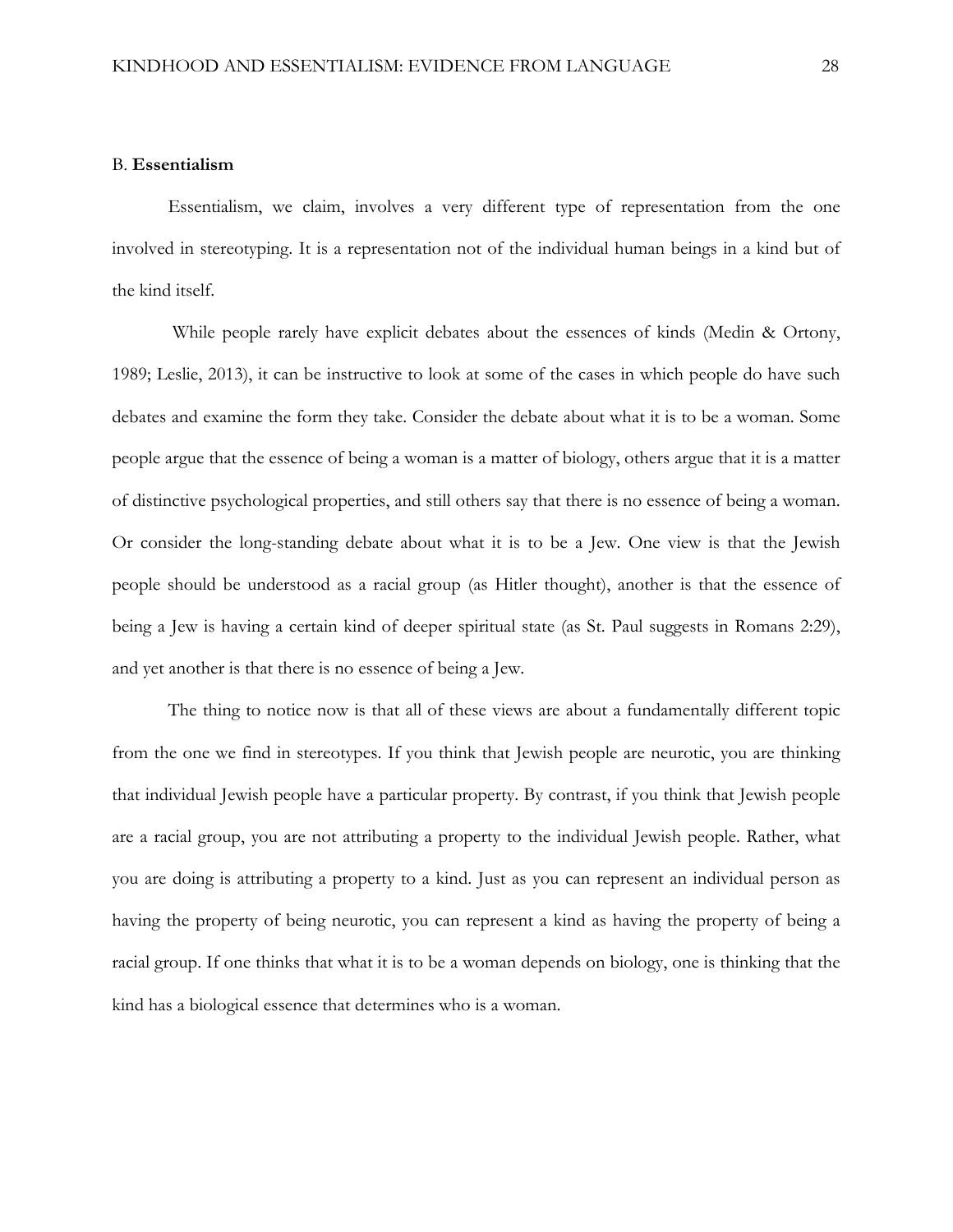Clearly there is a close connection between taking a kind to have an essence and taking kind members to have some features. We don't deny that. Our claim is that when a kind is essentialized, it is the kind itself, rather than the individual members who are taken to have an essence.

If our hypothesis is on the right track, there is a very tight relationship between seeing a category as constituting a kind and essentializing that category. What we are suggesting is that essentialism is itself a way of representing a kind. Thus, if people see a category as constituting a kind, they can represent that kind either as having an essence or as having no essence. However, if people do not see the category as constituting a kind, they cannot represent it in either of these ways. Just as you can't represent an individual person either as being a racial group or as being a non-racial group, you can't represent a collection of individual people either as having an essence or as having no essence. The sorts of representations to which essentialism can be applied are entity representations.

Putting this point in a slightly different way, the claim is that attributing an essence to a kind is radically different from just believing that a collection of individual human beings share some deeper property. For example, consider the anti-Semite who believes that there is a deeper biological essence to the kind *Jewish people.* This is a prototypical case of essentialism, and a theory of essentialism should help us to understand its causes and consequences. Now, by contrast, consider the medical doctor who looks through her records and notices that some collection of her patients – say, Julian, Mario, and Fiona – all share a certain deeper biological property. On the view we are proposing here, this is a very different type of mental state. It does not involve attributing an essence to a kind, or indeed attributing an essence to anything at all, and we should not expect it to have the causes or consequences identified by a theory of essentialism.

The account proposed here is not the sort of claim that easily lends itself to direct experimental testing. Nonetheless, we will argue that additional considerations both allow us to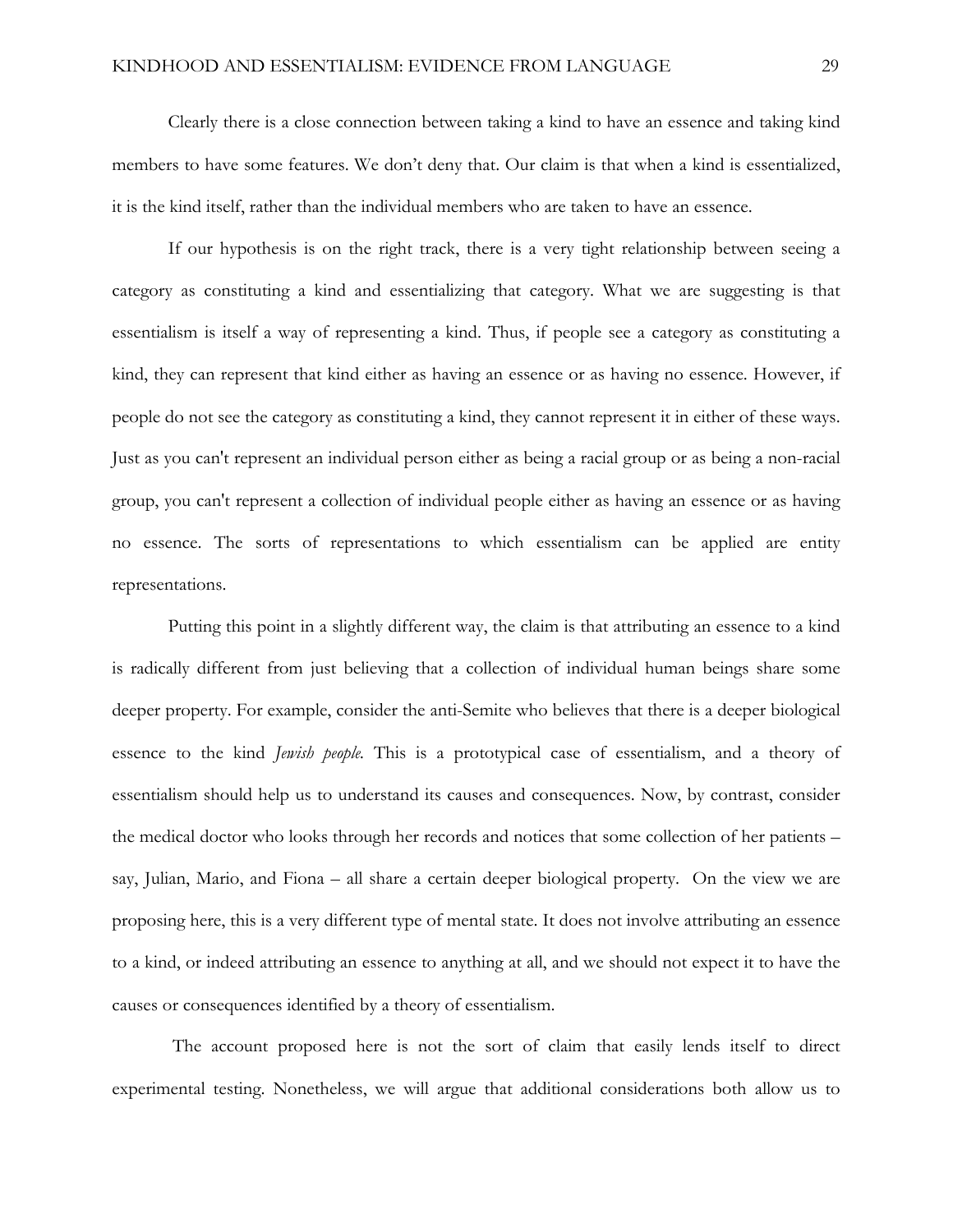further clarify the view and show that there is empirical evidence in support of it. In particular, the account allows us to make sense of three different phenomena observed in the existing empirical literature that would otherwise have been quite difficult to explain.

First, as we saw above, there seems to be a puzzle about the different types of things that can be essentialized. On one hand, people essentialize whole categories of entities (e.g., thinking that there is an essence of women); on the other, people essentialize individual entities (e.g., thinking that there is an essence of Martin Luther King, Jr.). Part of what is puzzling here is the nature of the representations involved. Specifically, it seems that people have representations of whole collections of entities and also representations of individual entities, and it initially seems reasonable to suppose that these are representations of very different sorts. Reflection supports that they are different. Semantic data and semantic theories support this as well. If these types are very different it seems strange or at least unexplained as to why people apply essentialism to representations of both sorts.

The present account dissolves this puzzle. On our account, people do indeed have these two types of representations (representations of collections of individuals, representations of individual entities), but essentialism is never actually applied to representations of collections. Instead, essentialism is *always* applied to representations of individual entities. Some of these are representations of individual people; others are representations of kinds. Yet, despite this difference, our claim is that they are representations of the same basic type. In people's cognition, the representation of a kind is deeply unlike the representation of a collection and is instead best understood as being of the same representational format as representations for individual entities.

Second, consider again the way people represent, e.g., the category of Christians. In most ordinary circumstances, people might determine membership in this category by looking to certain relatively superficial features (going to church, saying grace), but all the same, people might think that, ultimately, being a Christian is really about something much deeper (e.g., showing true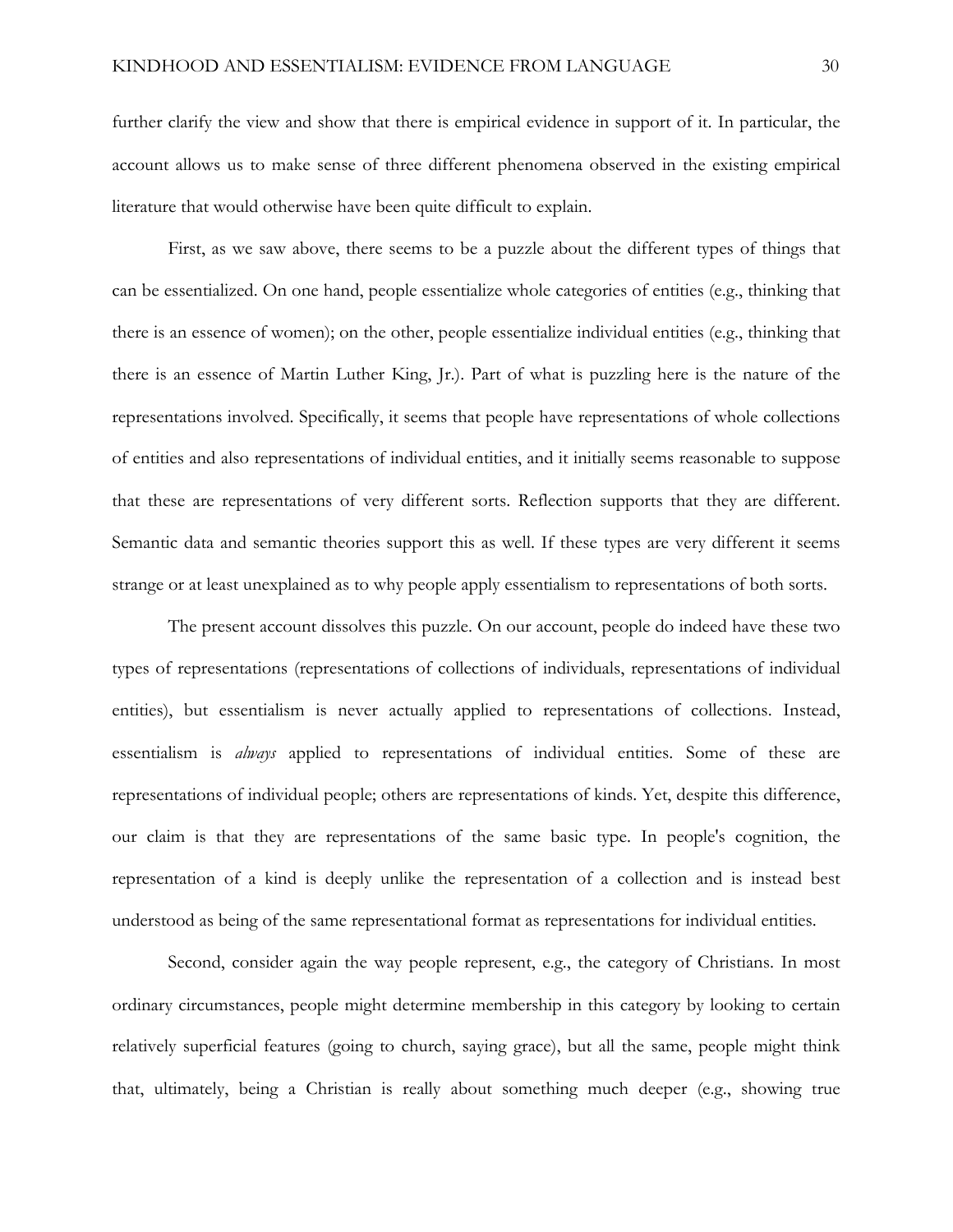compassion). Judgments with this same basic structure have been observed for a variety of other categories, including what it is to be a scientist, what it is to be an artist, what it is to be a man, and so forth (Foster-Hanson, & Rhodes, in press; Guo, Dweck, & Markman, 2018; Knobe, Prasada & Newman, 2013; for a review, see Reuter, 2019). As we noted above, some recent research suggests that this pattern of judgment is best understood as a form of essentialism (Newman & Knobe, 2019).

If this claim is correct, it provides additional reason to conclude that essentialism involves an attitude toward the kind itself rather than an attitude toward each of the individual members. To see this, note the difference between the stereotype that Jewish people are neurotic and the essentialist view that being a Christian is fundamentally about having true compassion. In the former case, we are simply looking at a set of individual human beings (Jewish people) and saying that they generally have a particular property (being neurotic). In the latter case, by contrast, we seem to be doing something radically different. It is not that we are looking at the set of all Christian people and saying that they generally have the property of being compassionate. Rather, we seem to be looking at something else – the nature of being Christian – and trying to characterize that other thing. Thus, the claim that compassion is the essence of being Christian does not seem to be a claim about the collection of individual Christian people; it is better understood as a claim about the kind *Christians* itself.

Third, to further draw out the central feature of our view, consider two versions of essentialism (Kripke, 1980; Witt, 1995). *Kind Essentialism* is the view that a kind has an underlying essence that determines kind membership across various times and situations. *Individual Essentialism*  is the view that an individual has an underlying essence that determines the individual's identity across times and situations.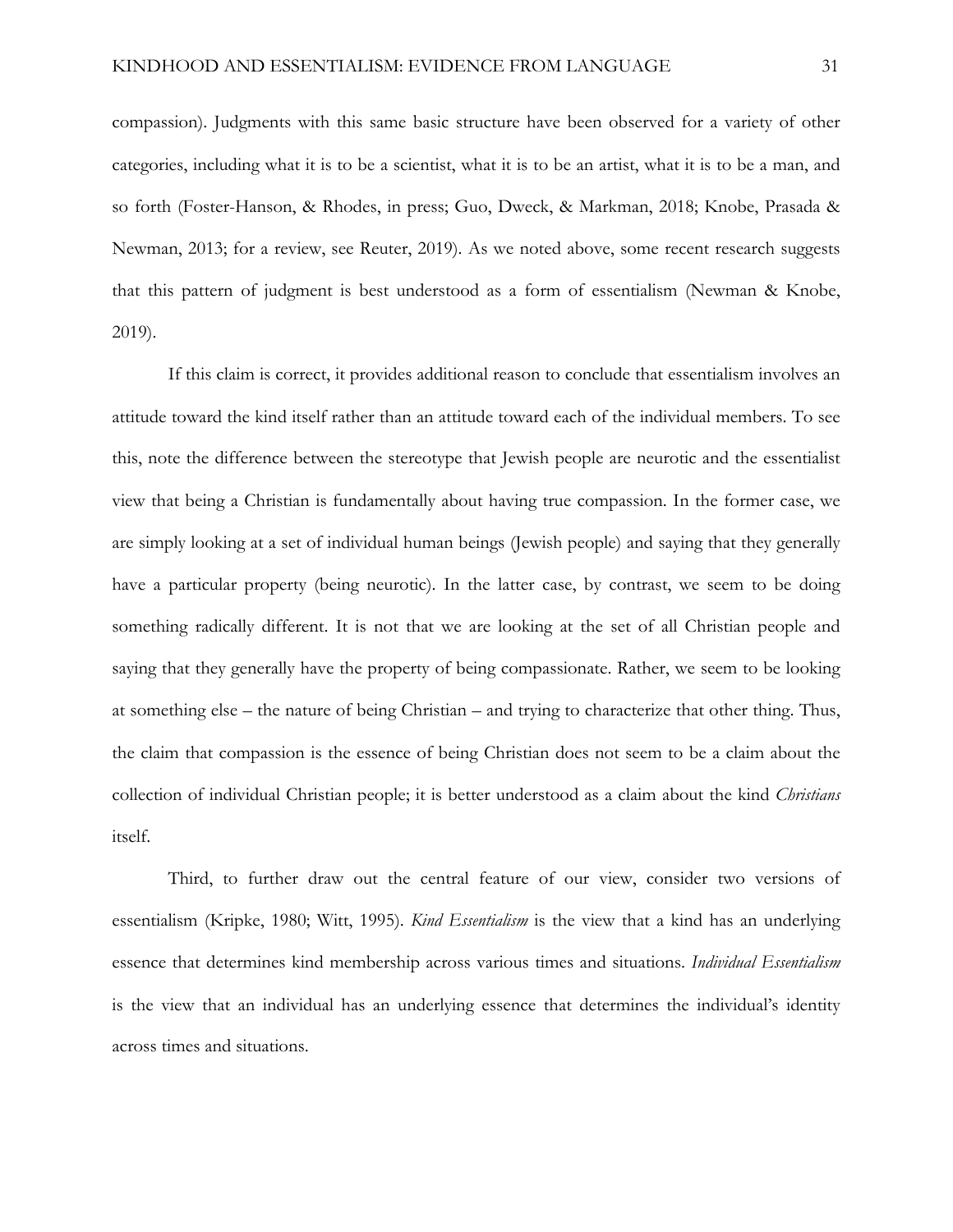These two forms of essentialism are independent. To draw this out suppose that people categorize Maria as a lesbian. If they believe there is an essence of the kind lesbians, then they would believe that there is some hidden property such that no one can truly count as a lesbian unless she has the property. Analogously, if they believe that there is an essence of Maria, they will believe that there is some hidden property such that no one could ever be this individual person – Maria – unless she had this property. But there is no reason why the essence of the kind has to be part of the essence of each individual person within the kind. People might believe that Maria just happens to be a lesbian but that this is not at all essential to her and that she could just as easily not have been a member of this kind. In other words, if people think that a certain property is the essence of a kind, they might think that every individual person in the kind has this property, but they don't necessarily have to think that this property is essential to every individual person in the kind.

The distinction between kind and individual essentialism and the view that kinds can have essences that rely on values also reveal new possibilities about the way people represent kind membership as immutable or variable. On the framework developed here, when a kind is essentialized, an essence is posited at the level of the kind itself, rather than at the level of collections of individuals. The difference between essentializing a kind and essentializing an individual is important in considering how to test for essentialism. For instance, experiments testing for inflexible or immutable membership might focus on whether an individual is essentially a member of a kind, rather than whether the kind itself has an essence (Rothbart & Taylor, 1992; Yzerbyt, et. al., 1997; Haslam et. al., 2000; Gelman, 2003). In certain cases, these may pattern together. For instance, people might believe that some individual creatures are essentially and immutably tigers and represent the kind *tigers* as having an essence. Yet, in other cases, like the kinds *Christians* and *lesbians*, a kind might be taken to have an essence while allowing for variable membership. The framework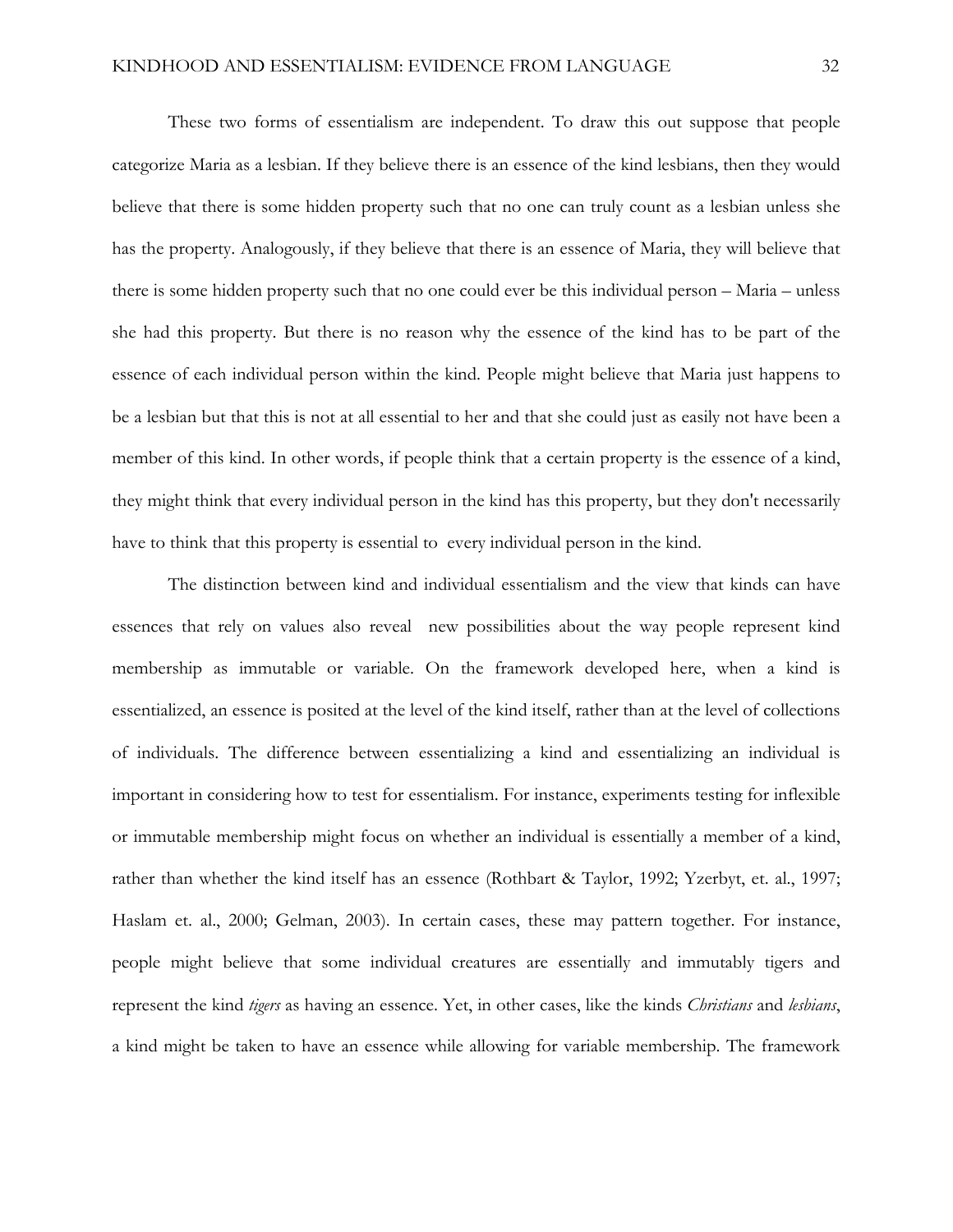explored here makes salient the possibility of representing a kind as having an essence while allowing for variations in kind members.

### **C. Stereotypes and Essentialism**

The core message of the chapter thus far has been that there is a big difference between thinking about categories of two sorts. Some categories that are seen as constituting kinds (e.g., men), while others are not (e.g., young humorless men). Building on evidence from linguistics, we argued that people have distinct representational formats for kinds and mere categories. When representing mere categories people simply represent a collection of individuals. In contrast, representations of kinds involve two formats: a representation of the kind itself and a representation of a collection of kind members. We argued that these shed light on the representations at issue in stereotyping and essentialism. Stereotypes involve representations of individual members, while essentialism involves a representation of a kind. We now want to end with one final question: What is the relationship between stereotyping and essentialism?

One possibility is that essentialism actually increases the total amount of stereotyping about a category. On this hypothesis, people might have stereotypes about both essentialized kinds (e.g., women) and non-essentialized kinds (e.g., bartenders), but they would have *more* stereotypes about the former than about the latter. There has been a substantial amount of research designed to test this hypothesis, but at this point, it is still hard to know whether it is true or false. To begin with, there is substantial evidence that stereotyping is indeed correlated with essentialism. A number of studies with adults find a correlation between essentialism and stereotype endorsement (Levy, Stroessner, & Dweck, 1998; Bastian & Haslam, 2006; Bastian & Haslam, 2007; Tadmor et. al. 2013; Meyer & Gelman, 2016), and some developmental research indicates that this correlation can be found even in children (Pauker et. al., 2010; Pauker et. al., 2016).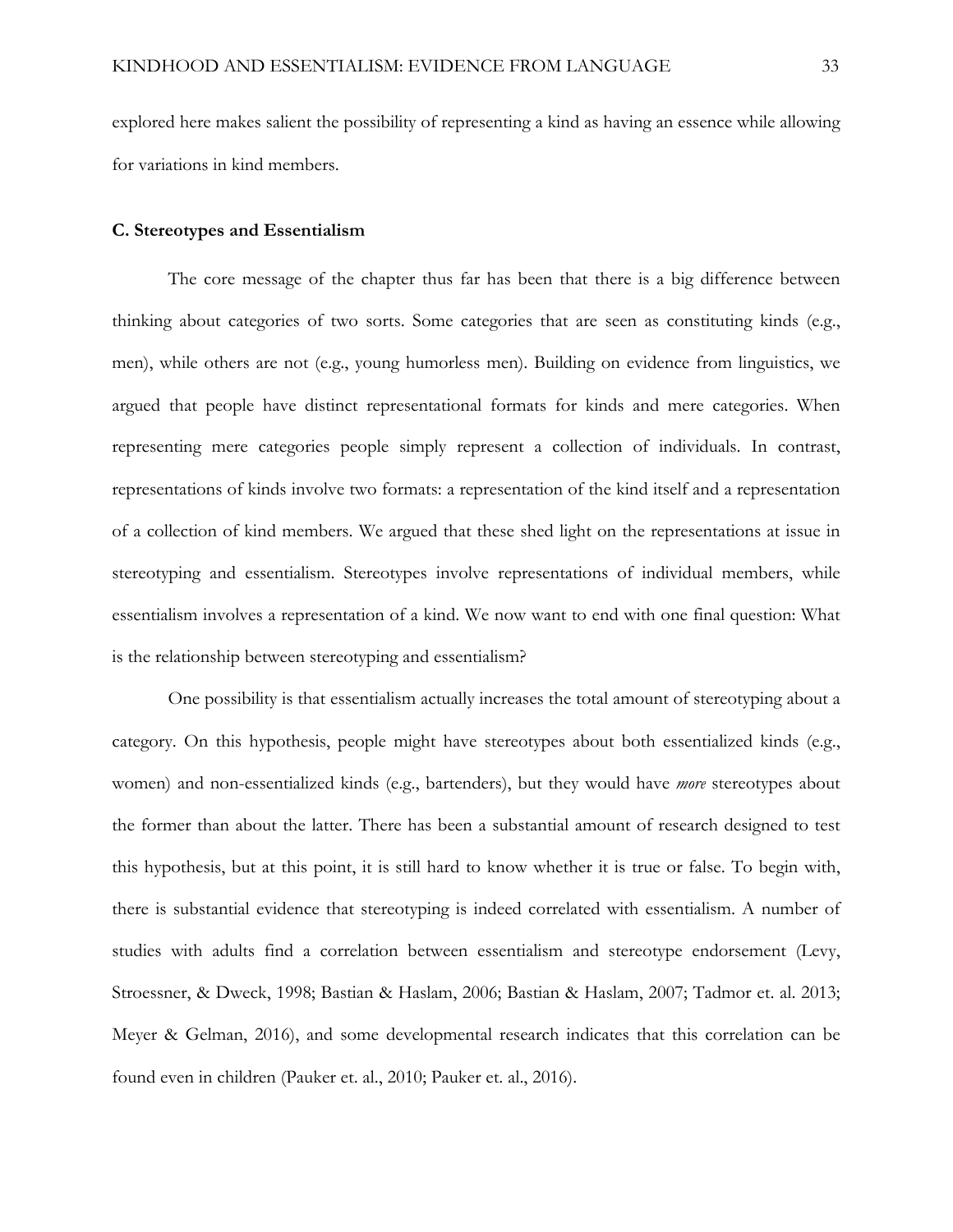These correlational studies lead immediately to a question as to whether essentialism actually causes stereotyping. Some research with adults suggests that inducing essentialism does increase stereotype endorsement (Brescoll and LaFrance, 2004), but other studies point in a different direction. Adult studies with novel categories find that inducing essentialism does not need to lead to increased stereotyping (Bailey & Knobe, unpublished data), and developmental research finds a causal effect in the opposite direction, with presentations of stereotypes leading to increased essentialism (Pillow et. al., 2015; Pillow et. al., 2019). Moreover, some developmental research does not even find a correlation between children's essentialist views and their endorsing stereotypes (Meyer & Gelman, 2016). In short, the state of existing research is complicated (for further discussion see Mandalaywala, this volume; Pauker et. al., this volume). It is not clear that the framework we have proposed here can make headway on this vexed issue.

However, the framework does have the potential to illuminate another important relationship between stereotyping and essentialism. Specifically, a second way in which essentialism and stereotyping might be related has to do with explanation. On this view, it wouldn't necessarily be the case that people have *more* stereotypes about essentialized kinds than about non-essentialized kinds, but it would be the case that people can have stereotypes about essentialized kinds that are *different* from the ones they have about non-essentialized kinds. Some researchers have argued that stereotypes connect pieces of information via underlying explanations (Yzerbyt et. al., 1997; Yzerbyt et. al., 2001). As we discussed above, essentialism is one theoretical structure that could provide an underlying explanation. But explanations need not rely on essentialism; social and cultural patterns could also do this explanatory work (Taylor, 1996; Vasilyeva, Gopnik, & Lombrozo, 2018; Ritchie, 2019).

Consider the stereotypes that women are bad at math, British people have bad teeth, and rock stars do drugs. Even among people who hold these very stereotypes, there could be radical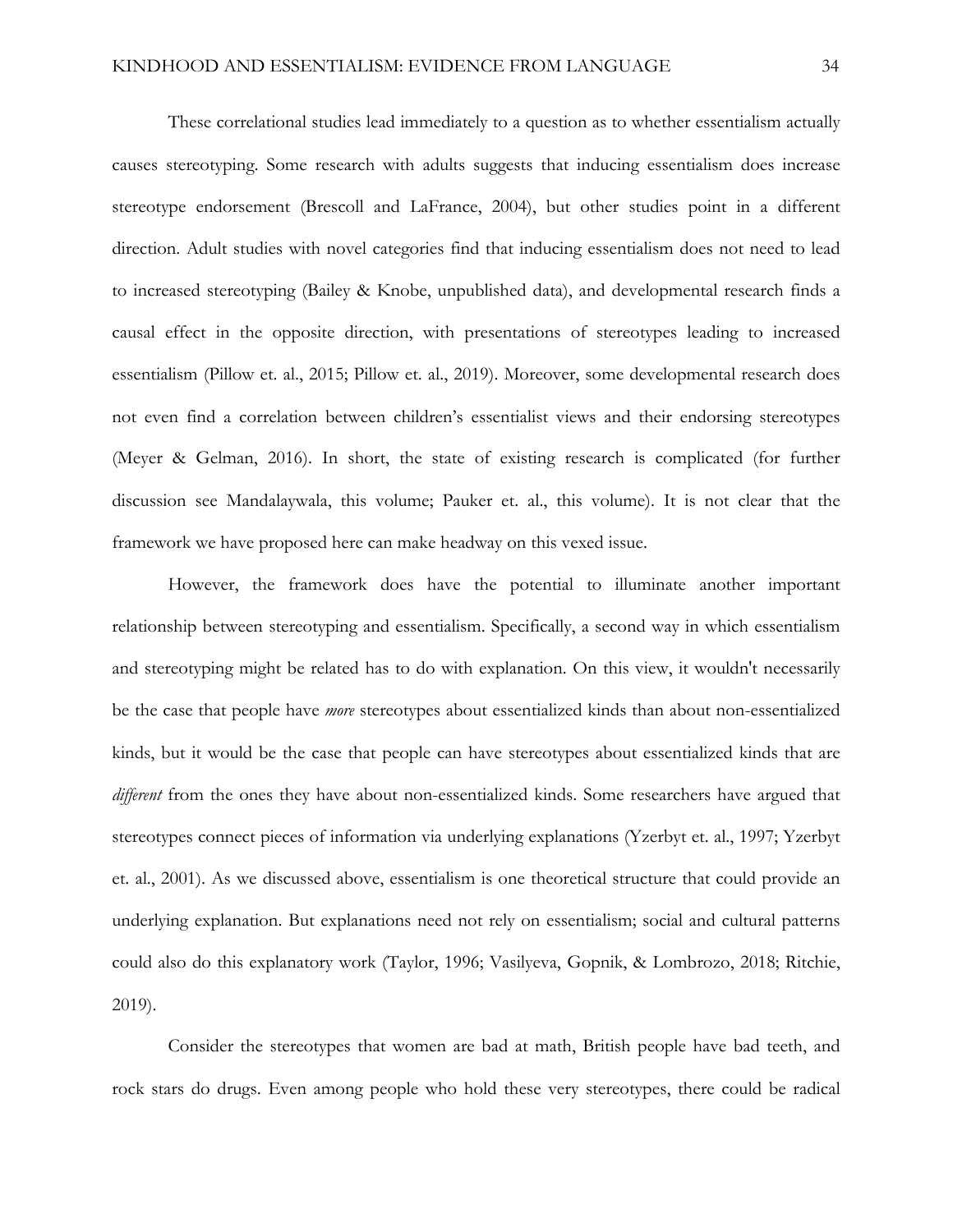differences in beliefs about what explains the generalization. Some might believe in explanations that do not in any way involve essentialism. For example:

Women are bad at math because cultural forces discourage them to study math and they are not given adequate educational opportunities and encouragement.

Others might believe in explanations that directly involve a category essence, such as:

Women are bad at math because of the biological nature of women themselves.

The framework we have been developing does shed light on the difference between these two different types of explanations. More specifically, the framework suggests that the difference between these two types of explanations is far deeper than it might initially appear. The difference is not just in the actual content of the explanations; it is a difference in the very format of the representations used.

In either case people might hold the very same stereotype (say, that women are bad at math), and this stereotype would involve the same type of representation (a representation of the individual kind members). Still, there is a fundamental difference between the two types of explanations. The first explains a generalization about individual women in terms of purported facts about those individual women. This woman and that woman and so on have each failed to be adequately supported, encouraged, and given the opportunities needed to excel in mathematics. The second explanation is different. It explains a generalization about kind members in terms of a claim about the essence of the kind. On the view we are developing, this involves a deeply different type of representation – a representation not of the individual members but of the kind itself.

This point leads immediately to a new hypothesis about the relationship between stereotypes and essentialism. Regardless of whether essentialism about a category increases the total amount of stereotyping about that category, essentialism might transform the representations people use in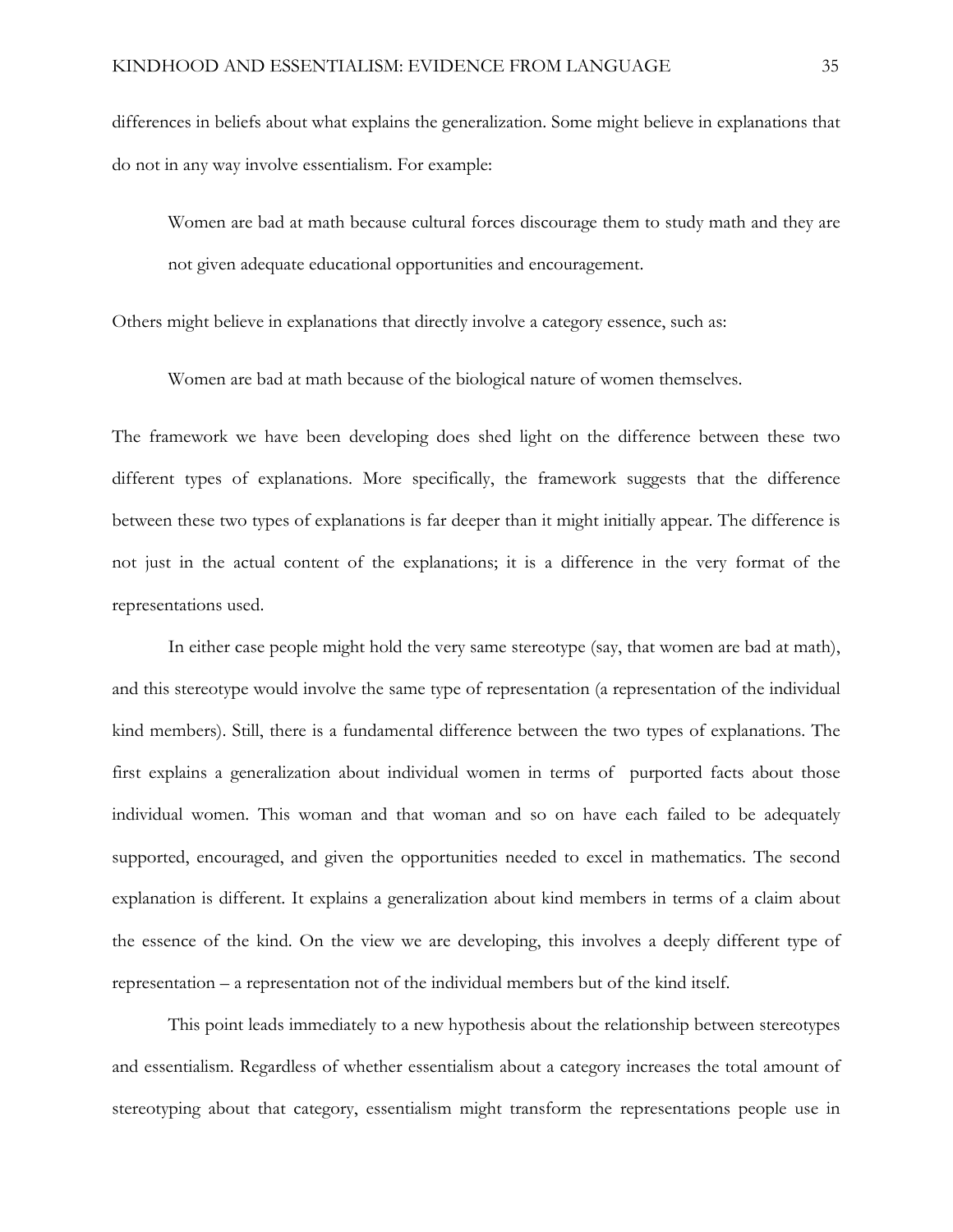their stereotype explanations. For categories that are not essentialized (e.g., bartenders), people might tend to explain generalizations in terms of facts about the individual category members, whereas for categories that are essentialized (e.g., women), people might be more inclined to explain generalizations in terms of properties of the kind itself.

Future research should continue to explore the differences between representations of kind members and representations of kinds themselves. As we have seen, the difference between these two types of representation plays an important role in people's social cognition, providing insight into stereotyping, essentialism, and the relationship between the two. If we can gradually come to a better general understanding of these types of representations, we are sure to arrive at further insights into these social phenomena and the cognitive processes that underlie them.

### **Acknowledgments**

We thank Yarrow Dunham, Eleonore Neufeld, Alexander Noyes, Sandeep Prasada, Marjorie Rhodes, Rachel Sterken, and Daniel Wodak for valuable feedback on earlier versions of this paper.

## **References**

Allport, G. (1954). *The nature of prejudice*. Reading, MA: Addison-Wesley.

Asher, N., & Pelletier, F. J. (2013). More truths about generic truth. In A. Mari, C. Beyssade, & F. Del Prete (Eds.), *Genericity* (pp. 313–333). Oxford, UK: Oxford University Press.

Bailey, A. & Knobe, J. (Unpublished raw data). Downstream effects of essentialism induction in studies with novel categories. Yale University.

Bastian, B., & Haslam, N. (2007). Psychological essentialism and attention allocation: Preferences for stereotype-consistent versus stereotype-inconsistent information. *The Journal of Social Psychology*, *147*(5), 531–541.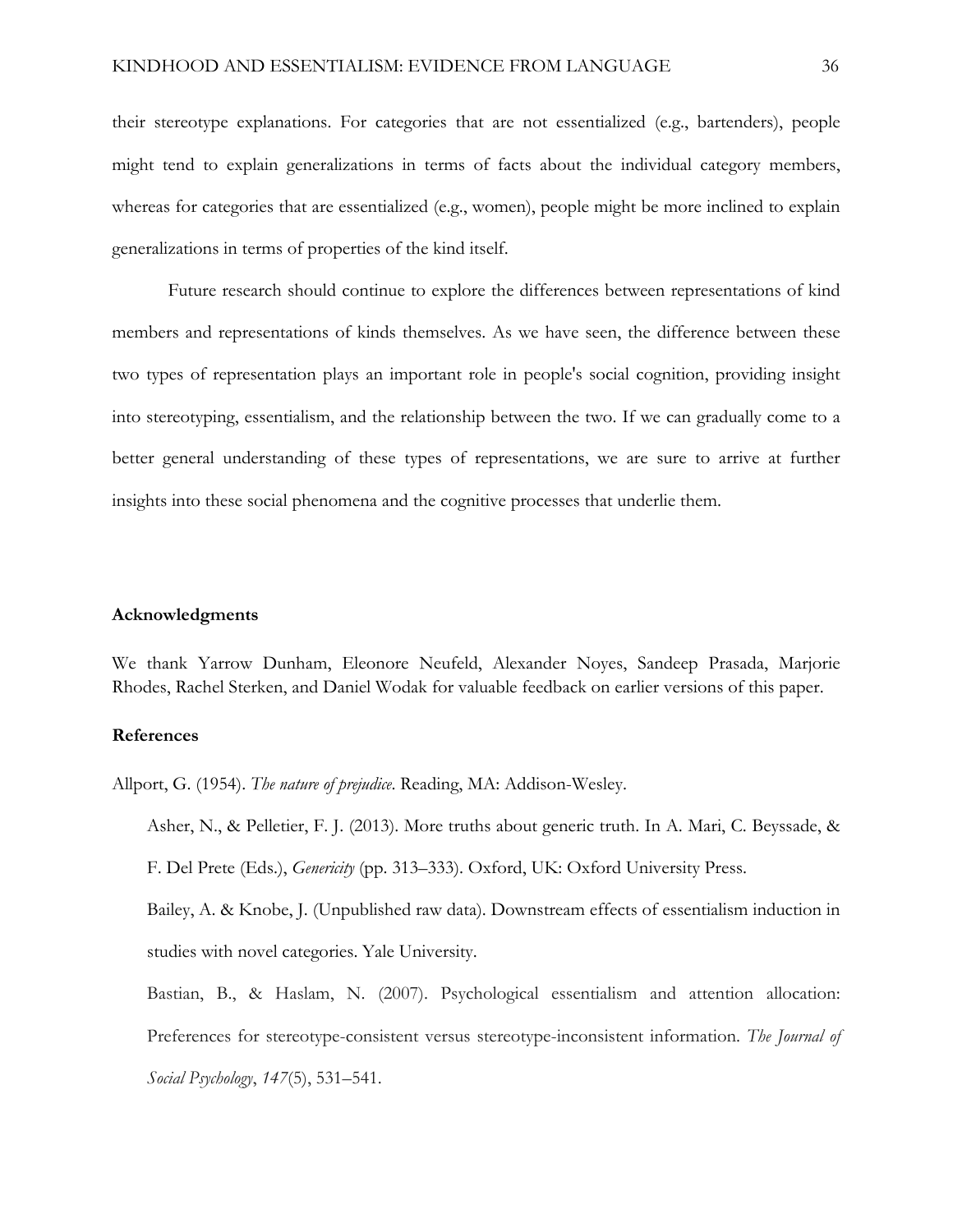Bastian, B., & Haslam, N. (2006). Psychological essentialism and stereotype endorsement. *Journal of Experimental Social Psychology*, 42: 228-235.

Bloom, P. (2004). Descartes' baby: How the science of child development explains what makes us human. New York: Basic Books

Brescoll, V. L., & Uhlmann, E. L. (2008). Can an Angry Woman Get Ahead?: Status Conferral, Gender, and Expression of Emotion in the Workplace. *Psychological Science*, 19(3), 268–275.

Brescoll, V. L., Uhlmann, E. L., & Newman, G. E. (2013). The effects of system-justifying motives on endorsement of essentialist explanations for gender differences. Journal of Personality and Social Psychology, 105(6), 891-908.

Brescoll, V., & LaFrance, M. (2004). The Correlates and Consequences of Newspaper Reports of Research on Sex Differences. *Psychological Science, 15*(8), 515–520.

Carlson, G. N. (1977). Reference to Kinds in English. Doctoral Dissertation. University of Massachusetts, Amherst.

Carlson, G. N. (1982). Generic terms and generic sentences. *Journal of Philosophical Logic* 11 (2):145 - 181.

Chierchia, G. (1998). Reference to Kinds across Language. *Natural Language Semantics* 6 (4):339-405.

- Christy, A. G., Schlegel, R. J., & Cimpian, A. (2019). Why do people believe in a "true self"? The role of essentialist reasoning about personal identity and the self. *Journal of personality and social psychology*, 117(2), 386.
- Cimpian, A. (2015). The inherence heuristic: generating everyday explanations. In R. Scott & S. Kosslyn (Eds.), *Emerging Trends in the Social and Behavioral Sciences,* 1-15. Hoboken, NJ: Wiley and Sons.
- Cimpian, A., & Markman, E. M. (2011). The generic ⁄ non-generic distinction influences how children interpret new information about social others. *Child Development*, 82, 471–492.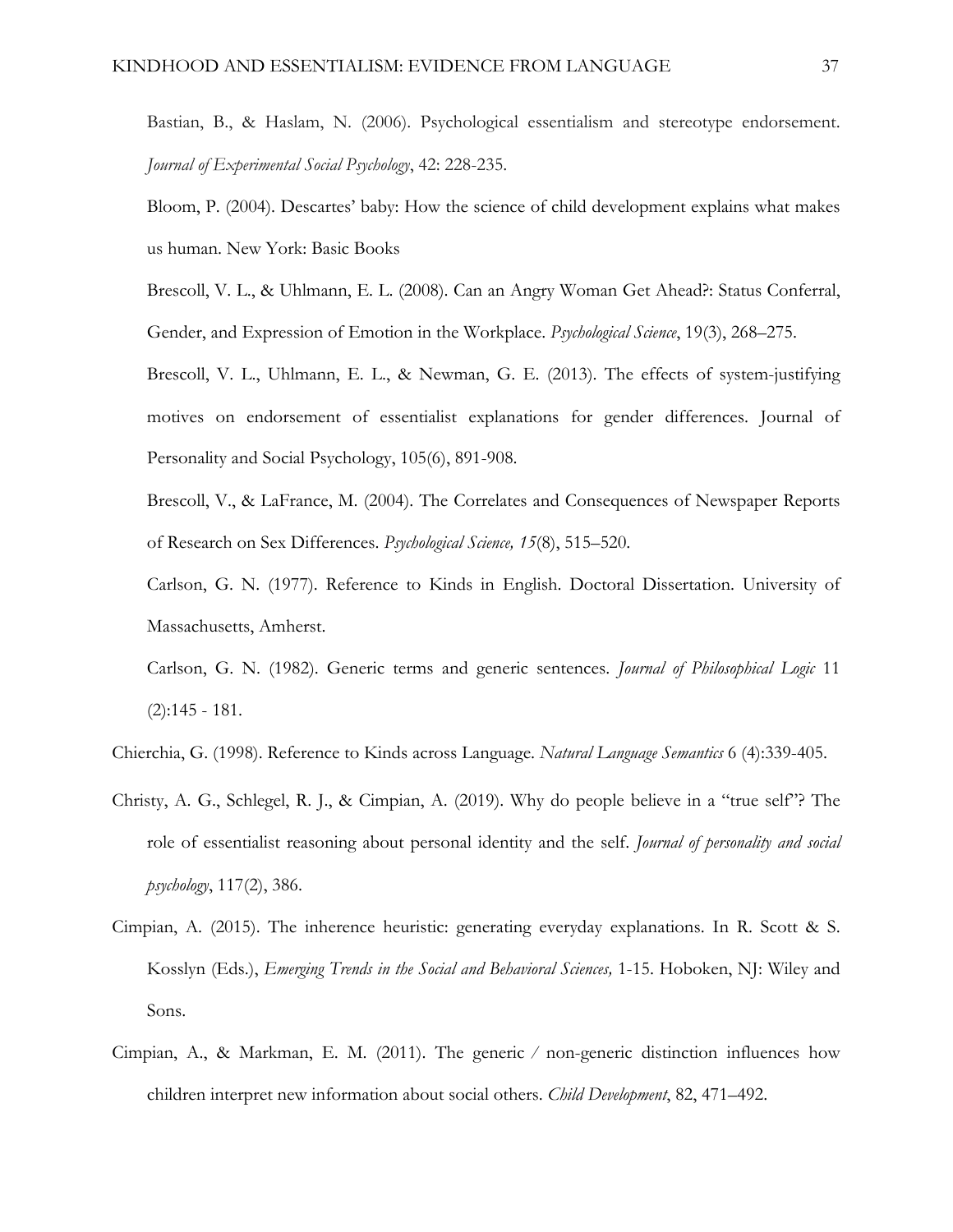- Cohen, A. (2007). Between kinds and properties: Bare plurals across languages. In Tova Friedman & Masayuki Gibson (eds.), *Proceedings of the 17th Conference on Semantics and Linguistic Theory (SALT)*, 53–70. Ithaca, NY: Cornell University.
- Cohen, A. (1999). Think generic! The meaning and use of generic sentences. Stanford, CA: CSLI.
- Dar-Nimrod, I., & Heine, S. J. (2011). Genetic essentialism: on the deceptive determinism of DNA. *Psychological Bulletin*, *137*(5), 800–818.
- De Freitas, J., Tobia, K. P., Newman, G. E., & Knobe, J. (2017). Normative judgments and individual essence. *Cognitive Science*, 41, 382-402.
- Foster-Hanson, E., & Rhodes, M. (in press). Normative social role concepts in early childhood. *Cognitive Science*.
- Gelman, S. A. (2003). The essential child: Origins of essentialism in everyday thought. *Oxford Series in Cognitive Dev.*
- Gelman, S. A. (2004). Psychological essentialism in children. *Trends in Cognitive Sciences*, 8(9), 404-409.
- Gelman, S. A. & Coley, J. D. (1990). The importance of knowing a dodo is a bird: Categories and inference in 2-year-old children. *Dev. Psych.* 26(5): 796-804.
- Gelman, S. A., & Heyman, G. D. (1999). Carrot-eaters and creature-believers: The effects of lexicalization on children's inferences about social categories. *Psychological Science*, 10, 489–493. Gelman, S. A., & Markman, E. M. (1986). Categories and induction in young children. *Cognition*, 23, 183-209.
- Gelman, S. A., & Markman, E. M. (1987). Young children's inductions from natural kinds: The role of categories and appearances. *Child Development*, 1532-1541.
- Gelman, S. A. & Waxman, S. R. (2007). Looking Beyond Looks Comments on Sloutsky, Kloos, and Fisher (2007). *Psychological Science* 18(6): 554-555.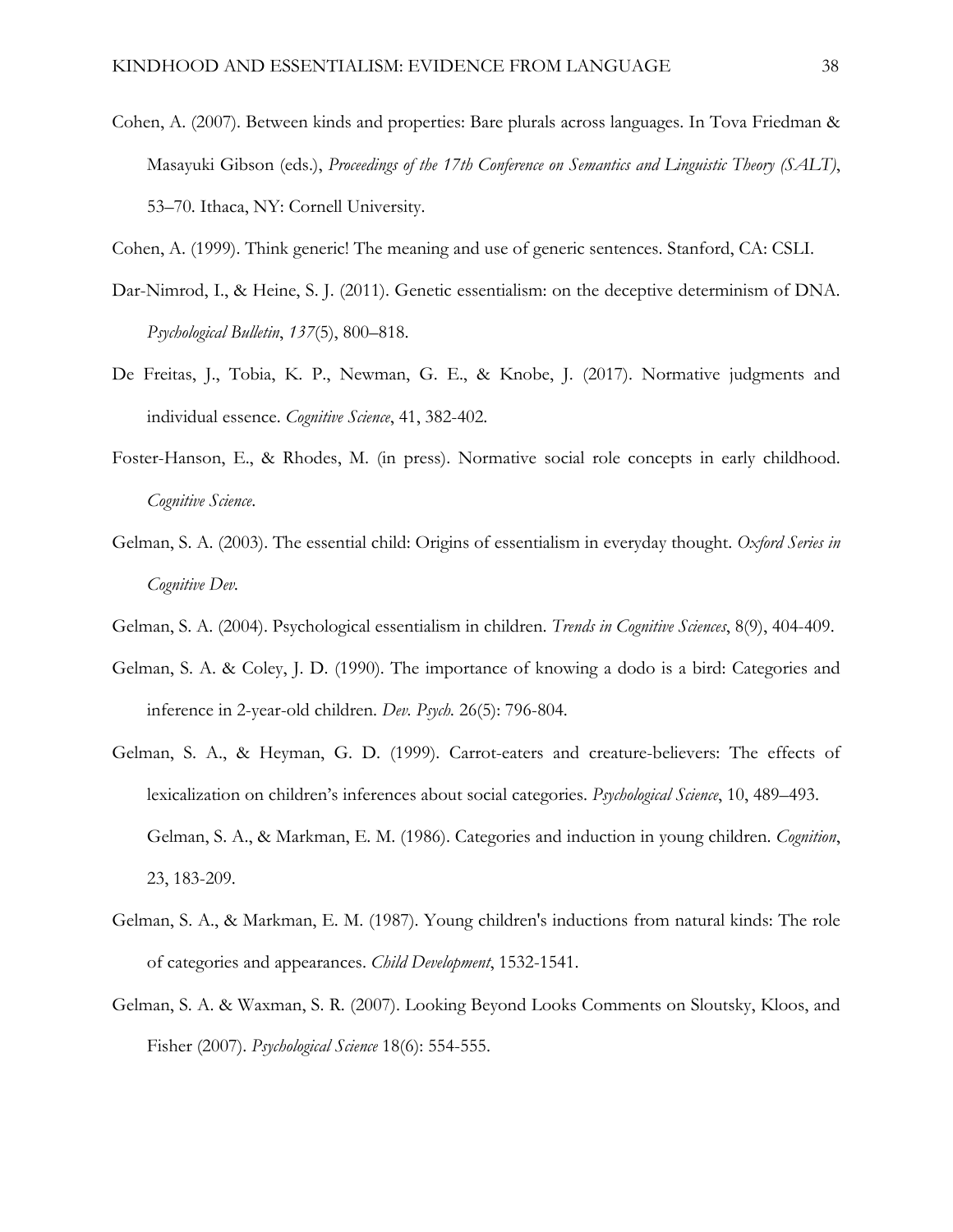- Gelman, S. A., & Wellman, H. M. (1991). Insides and essences: Early understandings of the nonobvious. *Cognition*, 38(3), 213-244.
- GilWhite, F. J. (2001). Are Ethnic Groups Biological "Species" to the Human Brain? Essentialism in Our Cognition of Some Social Categories. *Current Anthropology* 42 (4), 515-553.
- Grice, P. (1975). Logic and Conversation. In Maite Ezcurdia & Robert J. Stainton (eds.), *The Semantics-Pragmatics Boundary in Philosophy*. Broadview Press. 47-59.
- Guo, C., Dweck, C. S., & Markman, E. M. (2018). Gender Categories as Dual-Character Concepts?. In CogSci.
- Hammond, M. D., & Cimpian, A. (2017). Investigating the cognitive structure of stereotypes: Generic beliefs about groups predict social judgments better than statistical beliefs. *Journal of Experimental Psychology: General,* 146(5), 607-614.
- Haslam, N., Rothschild, L., & Ernst, D. (2000). Essentialist beliefs about social categories. *British Journal of Social Psychology*, 39(1), 113-127.
- Haslam, N., Rothschild, L, & Ernst, D. (2002). Are essentialist beliefs associated with prejudice? *British Journal of Social Psychology*, 21, 87-100.
- Haslam, N. & Levy, S.R. (2006). Essentialist beliefs about homosexuality: structure and implications for prejudice. *Personality and Social Psychology Bulletin* 32(4), 471-485.
- Haslam, N., & Loughnan, S. (2014). Dehumanization and Infrahumanization. *Annual Review of Psychology*, 65, 399–423. doi:10.1146/annurev-psych-010213-115045.
- Haward, P, Wagner, L., Carey, S. & Prasada, S. (2018). The development of principled connections and kind representations. *Cognition* 176:255-268.
- Hoicka, E., Saul, J. Prouten, E., Whitehead, L. & Sterken, R. (under review). Language Signalling High Proportions, not Just Generics, Leads to Essentializing for Novel Social Kinds.

Keil, F. C. (1992). Concepts, kinds, and cognitive development. MIT Press.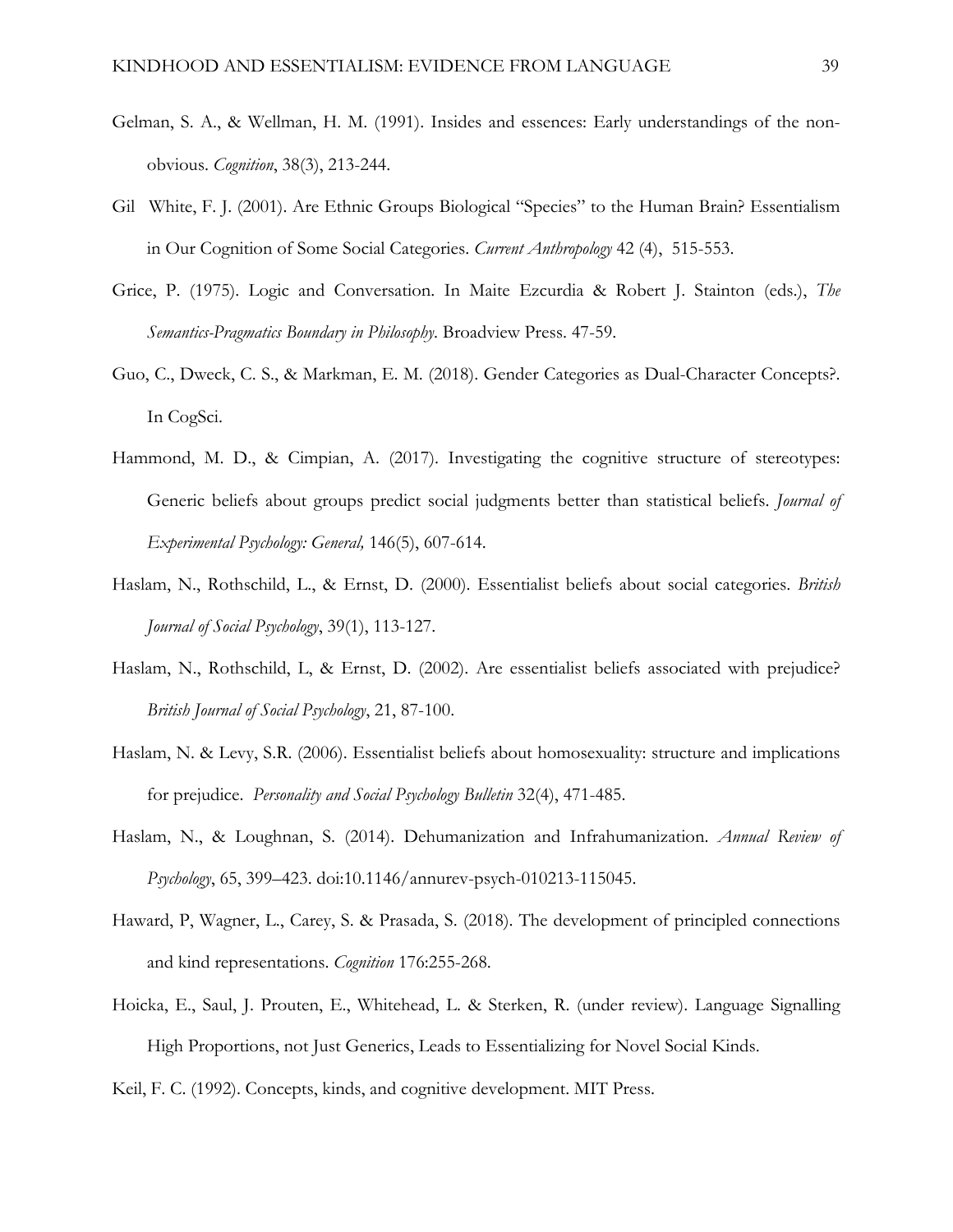- Kinzler, K. D., & Dautel, J. (2012). Children's essentialist reasoning about language and race. *Developmental Science*, 15, 131–138.
- Knobe, J., Prasada, S. & Newman, G. E. (2013). Dual character concepts and the normative dimension of conceptual representation. *Cognition* 127 (2), 242-257.
- Krifka, M. (2003). Bare NPs: Kind-referring, indefinites, Both, or Neither? In Robert B. Young & Yuping Zhou (eds.), Proceedings of the 13th Conference on Semantics and Linguistic Theory (SALT), 180–203. Ithaca, NY: Cornell University.
- Krifka, M., partly in collaboration with C. Gerstner, (1987). *An Outline of Genericity*, *SNS-Bericht 87– 23*, University of Tubingen.
- Krifka, M., Pelletier, F. J., Carlson, G. N., ter Meulen, A., Chierchia, G., & Link, G. (1995). Genericity: An Introduction. In G. N. Carlson & F. J. Pelletier (eds.), *The Generic Book*. University of Chicago Press. pp. 1--124.

Kripke, S. 1980. *Naming and Necessity*, Oxford: Basil Blackwell.

Landman, F. (1989). Groups, I. *Linguistics and Philosophy* 12 (5):559 - 605.

- Leslie, S. J. (2013). Essence and natural kinds: When science meets preschooler intuition. *Oxford Studies in Epistemology* 4:108-66.
- Leslie, S. J. and Lerner, A. (Winter 2016 Edition). Generic Generalizations", *The Stanford Encyclopedia of Philosophy.* E. N. Zalta (ed.), URL =

<https://plato.stanford.edu/archives/win2016/entries/generics/>.

- Levy, S. R., Stroessner, S. J., & Dweck, C. S. (1998). Stereotype formation and endorsement: The role of implicit theories. *Journal of Personality and Social Psychology, 74*(6), 1421–1436.
- Liebesman, D. (2011). Simple Generics. *Noûs* 45 (3):409-442.
- Link, G. (1983). The Logical Analysis of Plurals and Mass Terms: A Lattice-Theoretic Approach. In P. Portner & B. H. Partee (eds.), *Formal Semantics - the Essential Readings*. Blackwell. pp. 127--147.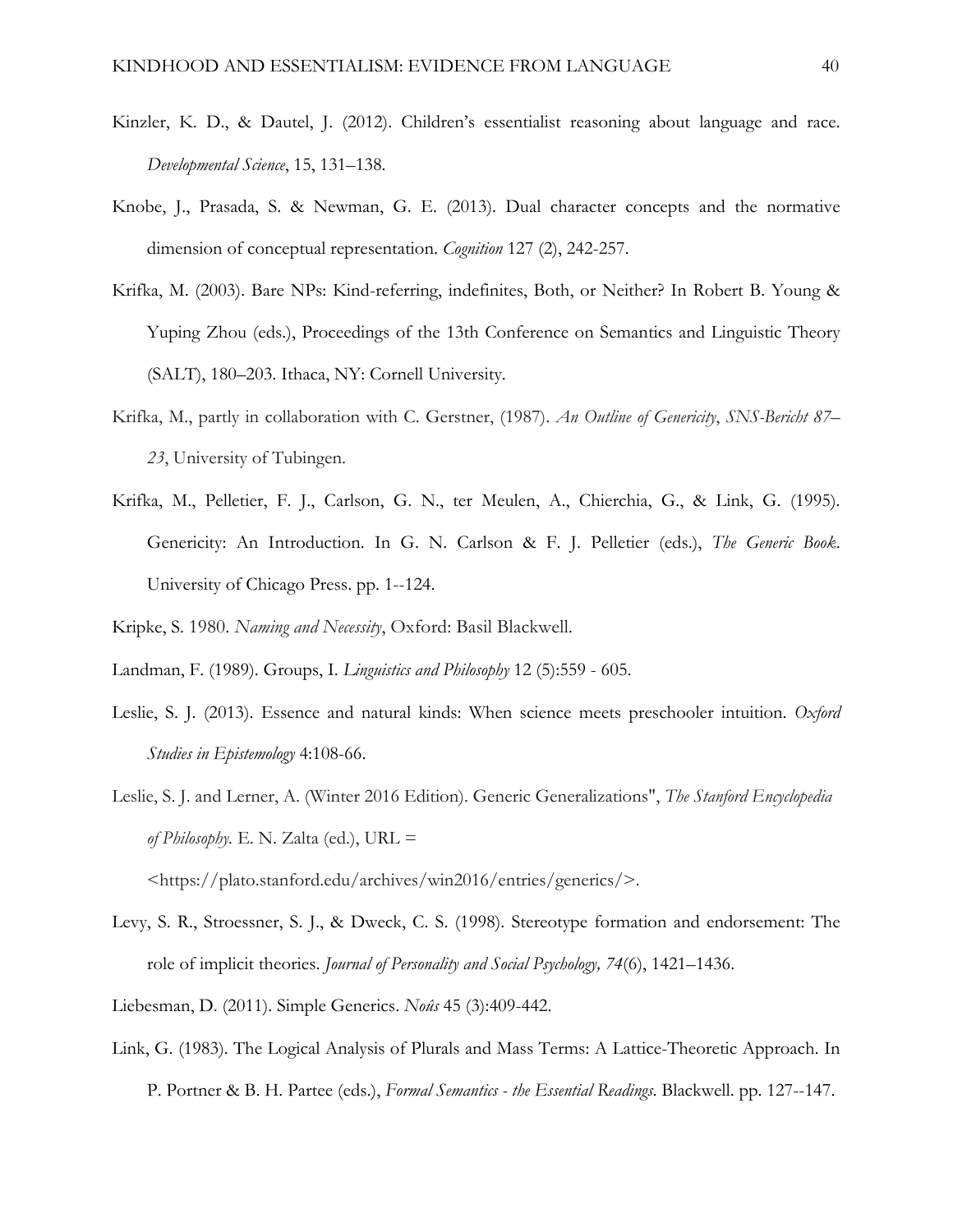- Mandalaywala, T. M. (this volume). Does essentialism lead to racial prejudice?: It's not so black and white. In M. Rhodes (Ed.) *Advances in Child Development and Behavior.*
- Martin, C. L., & Parker, S. (1995). Folk theories about sex and race differences. Personality and Social Psychology Bulletin, 21, 45-57.
- Mahalingam R (2007) Essentialism, power, and the representation of social categories: A folk sociology perspective. Hum Dev 50: 300–319.
- Markman, E. M. (1989). *Categorization and Naming in Children: Problems of Induction.* Cambridge, MA: MIT Press.
- Medin, D. L., & Ortony, A. (1989). Psychological essentialism. In S. Vosniadou & A. Ortony (Eds.), *Similarity and analogical reasoning*. New York, NY, US: Cambridge University Press. Pp. 179-195.
- Meyer, M., & Gelman, S. A. (2016). Gender essentialism in children and parents: Implications for the development of gender stereotyping and gender-typed preferences. *Sex Roles: A Journal of Research, 75*(9-10), 409–421.
- Morton, T. A., Postmes, T., Haslam, S. A., & Hornsey, M. J. (2009). Theorizing gender in the face of social change: Is there anything essential about essentialism?. *Journal of personality and social psychology*, 96(3), 653.
- Neufeld, E. (2019). An Essentialist Theory of the Meaning of Slurs. *Philosophers' Imprint* 19 (35).
- Newman, G. E., & Keil, F. C. (2008). Where is the essence? Developmental shifts in children's beliefs about internal features. *Child Development*, 79(5), 1344-1356.
- Newman, G. E., & Knobe, J. (2019). The essence of essentialism. *Mind & Language*.
- Nickel, B. (2016). *Between Logic and the World: An Integrated Theory of Generics*. Oxford University Press UK.
- Nickel, B. (2017). Generics. In *A Companion to the Philosophy of Language*. 2nd ed., edited by B. Hale, C. Wright, and A. Miller. Malden, Mass.:Wiley Blackwell, 2017, 437–462.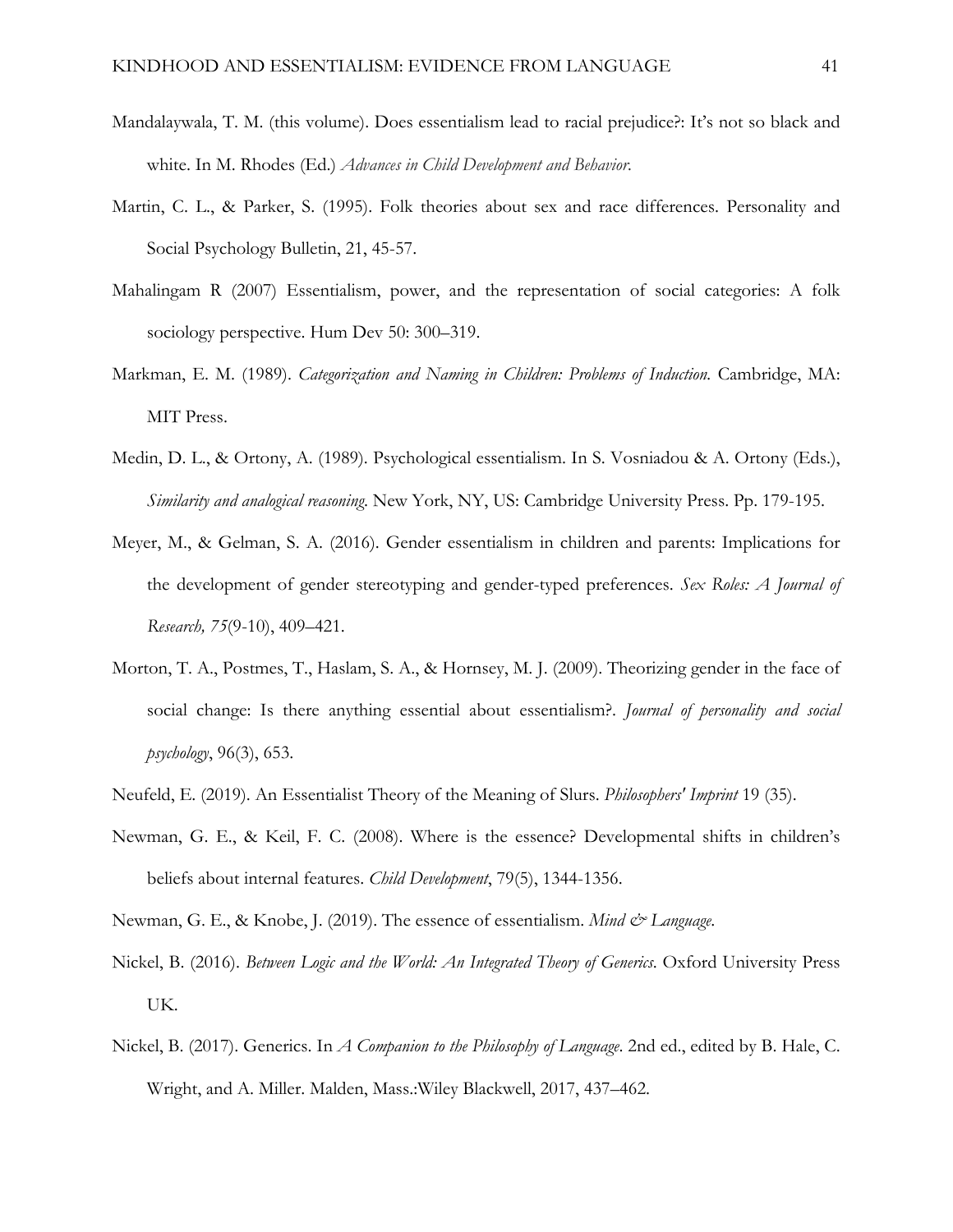- Noyes, A. & Dunham, Y. (under review). Separating kindhood from naturalness: Kinds are diverse in causal structure
- Noyes, A. & Keil, F. (2019). Generics designate kinds but not always essences *Proceedings of the National Academy of Sciences* 116 (41) 20354-20359.
- Pauker, K., Ambady, N., & Apfelbaum, E. P. (2010). Race salience and essentialist thinking in racial stereotype development. *Child Development*, *81*(6), 1799–1813.

Pauker, K., Xu, Y., Williams, A., & Biddle, A. M. (2016). Race essentialism and social contextual differences in children's racial stereotyping. *Child Development*, *87*(5), 1409–1422.

Pauker, K., Tai, C., Ansari, S. (this volume). Contextualizing the development of social essentialism. In M. Rhodes (Ed.) *Advances in Child Development and Behavior.*

- Pillow, B. H., Allen, C., Low, N., & Vilma, T. (2019). Young children's use of gender for inductive generalizations about biological and behavioral characteristics: The influence of gender categories and gender stereotypes. *Journal of Educational and Developmental Psychology,* 9(2), 37-44.
- Pillow, B. H., Pearson, R., & Allen, C. (2015). Young Children's Inductive Generalizations About Social Categories: When Is Gender Essential? *Merrill-Palmer Quarterly, 61*(4), 441-467.
- Prasada, S. (2017). The Scope of Formal Explanation. *Psychon Bull Rev* 24:1478–1487.
- Prasada, S., & Dillingham, E. (2006). Principled and statistical connections in common sense conception. *Cognition*, 99 (1).
- Prasada, S., & Dillingham, E. (2009). Representation of principled connections: A window onto the formal aspect of common sense conception. *Cognitive Science*, 33.
- Prasada, S., Hennefield, L., & Otap, D. (2012). Conceptual and linguistic representations of kinds and classes. Cognitive science, 36(7), 1224-1250.
- Prentice, D. A., & Miller, D. T. (2006). Essentializing Differences Between Women and Men. *Psychological Science*, 17(2), 129–135.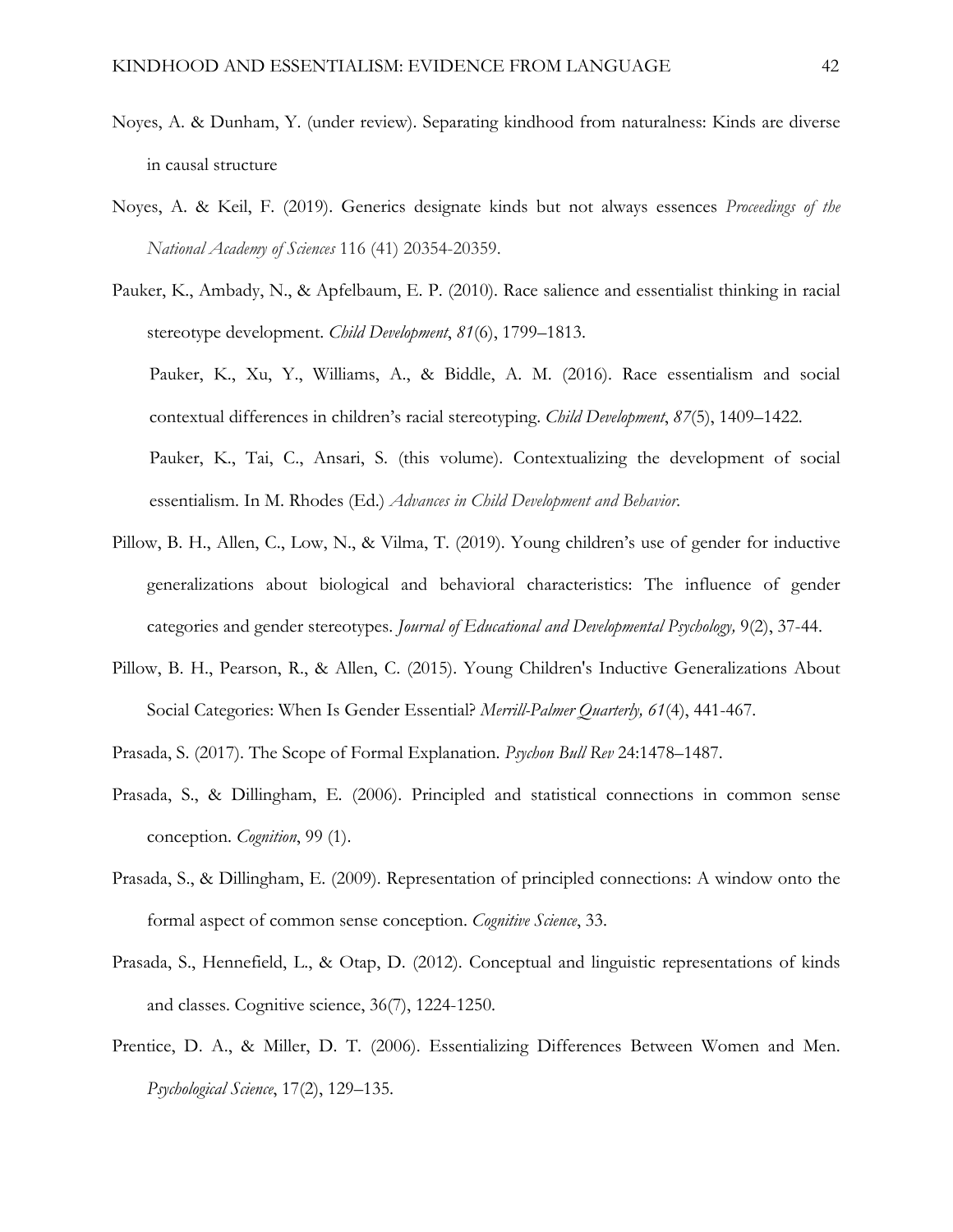- Reuter, K. (2019). Dual character concepts. Philosophy Compass, 14(1), e12557.
- Reynaert, C. C., & Gelman, S. A. (2007). The influence of language form and conventional wording on judgments of illness. Journal of Psycholinguistic Research, 36(4), 273-295.
- Ritchie, K. (2019). Should We Use Racial and Gender Generics? *Thought: A Journal of Philosophy* 8 (1): 33-41.
- Ritchie, K. (ms). Essentializing Inferences.
- Rhodes, M., & Gelman, S. A. (2009). A developmental examination of the conceptual structure of animal, artifact, and human social categories across two cultural contexts. *Cognitive psychology*, *59*(3), 244–274.
- Rhodes, M., Leslie, S. J., & Tworek, C. M. (2012). Cultural transmission of social essentialism. Proceedings of the National Academy of Sciences, 109(34), 13526-13531.
- Roberts S. O., Gelman S. A. Can White children grow up to be Black? Children's reasoning about the stability of emotion and race. *Dev Psychol*. 2016;52(6):887–893.
- Roberts, C. (2004). Pronouns as Definites. In M. Reimer & A. Bezuidenhout (eds.) *Descriptions and Beyond*. Oxford: Oxford University Press, pp. 503-543.
- Rothbart, M., & Taylor, M. (1992). Category labels and social reality: Do we view social categories as natural kinds? In G.R. Semin & K. Fiedler (Eds.), *Language, interaction, and social cognition* (pp. 11– 36). Newbury Park, CA: Sage.
- Schwarzschild, R. (1996). *Pluralities*. Dordrecht: Kluwer Academic Publishers.
- Shipley, E. F. (1993). Categories, hierarchies, and induction. In D. Medin (Ed.), *The psychology of learning and motivation* (Vol. 30, pp. 265-301). New York: Academic Press. Tadmor, Carmit & Chao, Melody & Hong, Ying Yi & Polzer, Jeffrey. (2013). Not Just for Stereotyping Anymore: Racial Essentialism Reduces Domain-General Creativity. Psychological Science. 24(1) 99–105.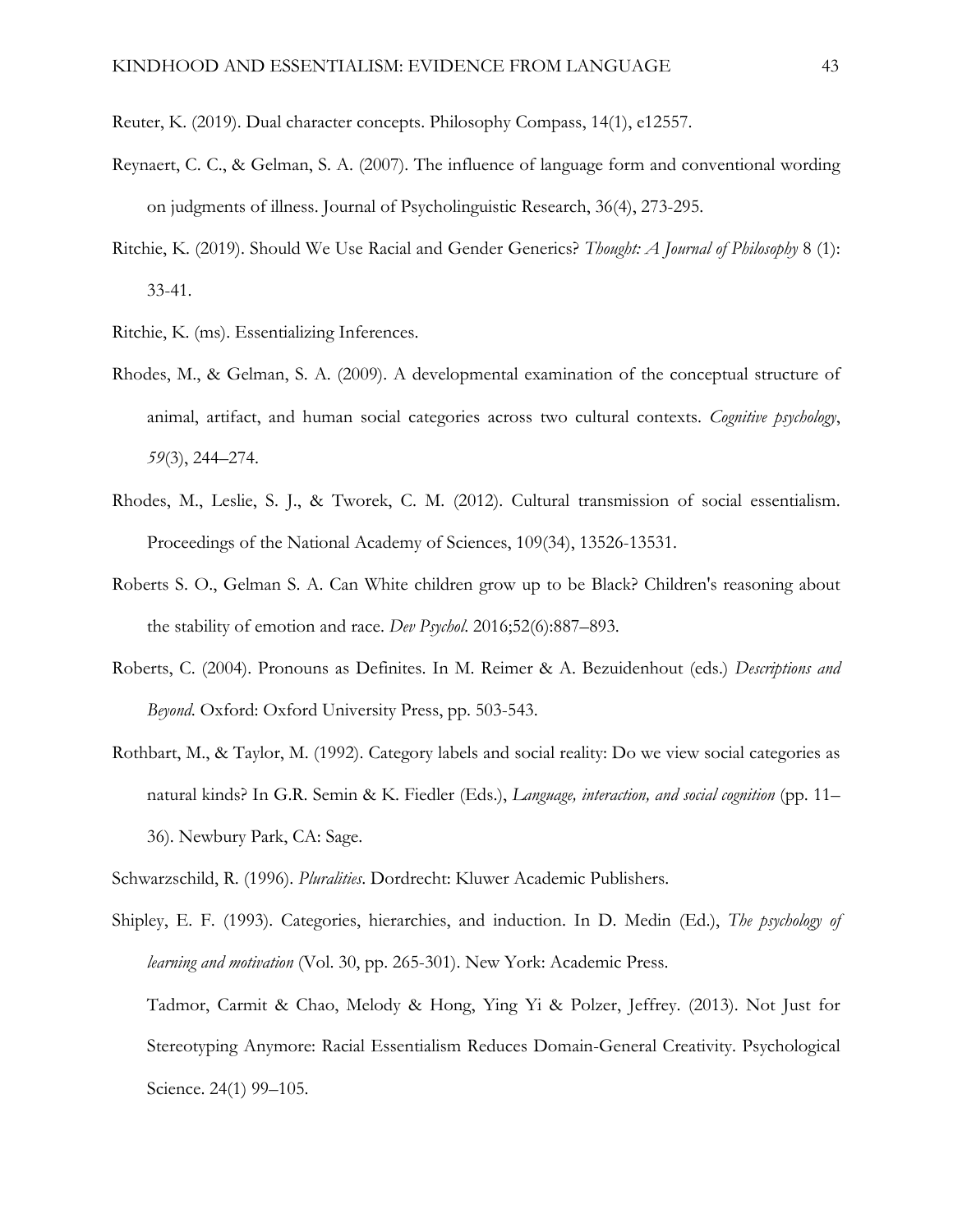Tasimi, A., Gelman, S., Cimpian, A. & Knobe, J. (2016). Differences in the Evaluation of Generic Statements About Human and Non Human Categories. *Cognitive Science*. 41. 10.1111/cogs.12440.

Taylor M. G. (1996). The development of children's beliefs about social and biological aspects of gender differences. Child Dev. 67:1555–1571.

Teichman, M. (2016). The sophisticated kind theory. *Inquiry: An Interdisciplinary Journal of Philosophy*: 1-47.

Williams, M. J., & Eberhardt, J. L. (2008). Biological conceptions of race and the motivation to cross racial boundaries. *Journal of Personality and Social Psychology, 94*(6), 1033-1047.

Walton, G. M., & Banaji, M. R. (2004). Being what you say: The effect of essentialist linguistic labels on preferences. Social Cognition, 22, 193–213.

Waxman, S. R. (2010). Names will never hurt me? Naming and the development of racial and gender categories in preschool-aged children. *European Journal of Social Psychology*. 40: 593-610.

Waxman, S.R. & Gelman, S.A. (2009). Early word-learning entails reference, not merely associations. *Trends in Cognitive Science*. 13(6): 258-263.

Waxman, S. R. & Markow, D.B. (1995). Words as invitations to form categories: evidence from 12- to 13-month-old infants. *Cognitive Psychology.* 29(3): 257-302.

Witt, Charlotte (1995). Anti-Essentialism in Feminist Theory. *Philosophical Topics* 23 (2): 321-344. Vasilyeva, N., Gopnik, A., & Lombrozo, T. (2018). The development of structural thinking about social categories. *Developmental Psychology,* 54, 1735.

Yzerbyt, V., Corneille, O., & Estrada, C. (2001). The Interplay of Subjective Essentialism and Entitativity in the Formation of Stereotypes. *Personality and Social Psychology Review*, *5*(2), 141–155.